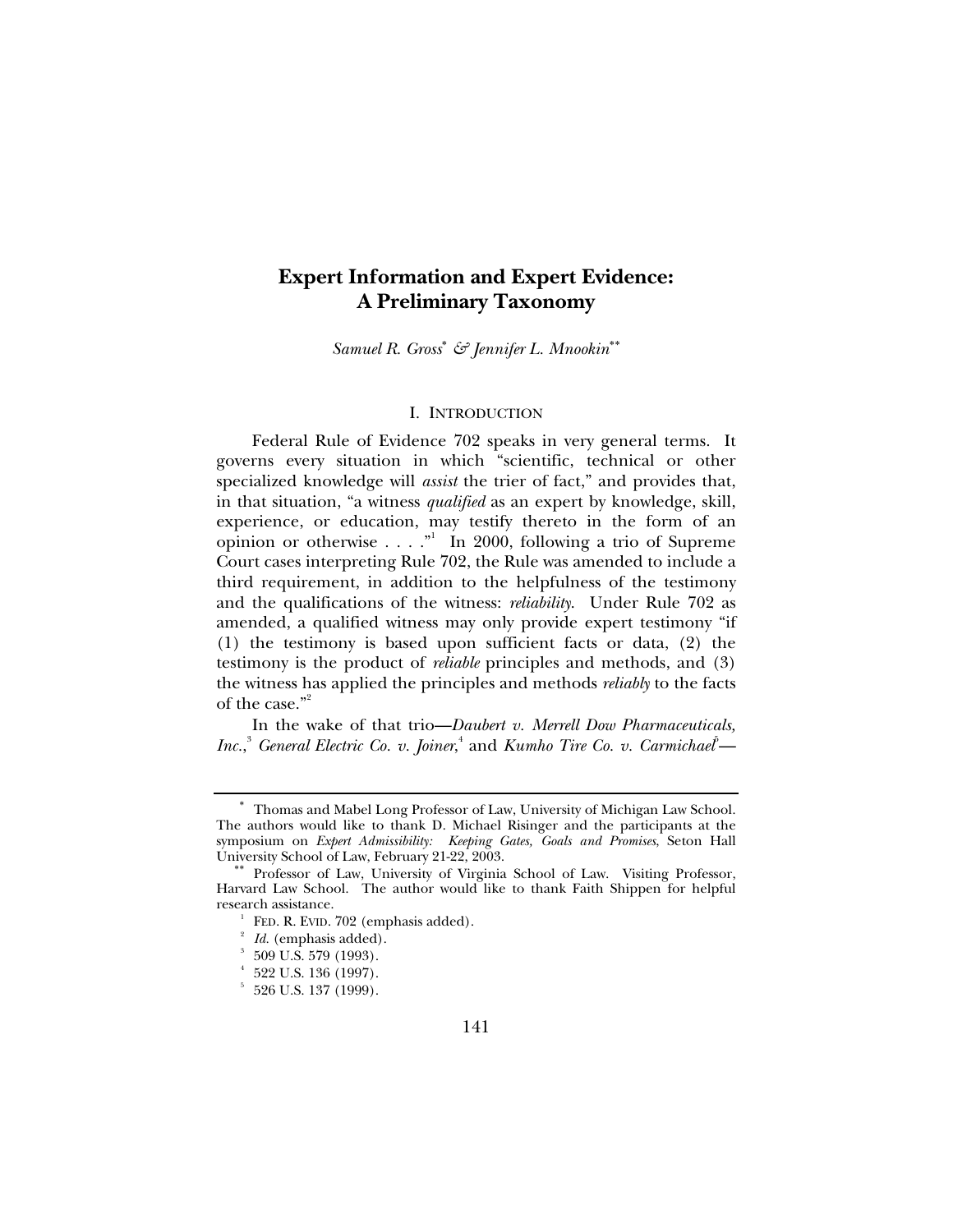we have all tended to focus our attention on the third and most recent of these requirements for expert evidence: reliability. Literally thousands of pages have been written about both the proper criteria for evaluating the reliability of expert evidence and the institutional competence of judges to evaluate scientific reliability.<sup>6</sup> Moreover, since Rule 702 is a rule of admissibility, commentators write and talk about reliability primarily as a threshold question: is the evidence reliable enough to be admissible? That question, naturally, is only interesting in cases in which the expert evidence seems to be comparatively unreliable—as that term is understood and applied and therefore potentially inadmissible. In each of this trilogy of leading cases, for example, the expert evidence at issue was excluded at trial as unreliable, and in each case the exclusion was affirmed.<sup>7</sup>

Many have suggested that the problem of assessing reliability is especially acute with respect to non-scientific expert evidence.<sup>8</sup> At

 <sup>6</sup> A number of commentators have addressed this issue. *See, e.g.*, Erica Beecher-Monas, *A Ray of Light for Judges Blinded by Science: Triers of Science and Intellectual Due Process*, 33 GA. L. REV. 1047 (1999); Scott Brewer, *Scientific Expert Testimony and Intellectual Due Process*, 107 YALE L.J. 1535 (1998); Judge Harvey Brown, *Eight Gates for Expert Witnesses*, 36 HOUS. L. REV. 743 (1999); Daniel J. Capra, *The* Daubert *Puzzle*, 32 GA. L. REV. 699 (1998); David L. Faigman et al., *Check Your Crystal Ball at The Courthouse Door, Please: Exploring the Past, Understanding the Present, and Worrying About the Future of Scientific Evidence*, 15 CARDOZO L. REV. 1799 (1994) [hereinafter Faigman et al., *Check Your Crystal Ball*]; David L. Faigman et al., *How Good is Good Enough?: Expert Evidence under* Daubert *and* Kumho, 50 CASE W. RES. L. REV. 645 (2000) [hereinafter Faigman et al., *How Good is Good Enough*]; Edward J. Imwinkelried, *Should the Courts Incorporate a Best Evidence Ruling into the Standard Determining the Admissibility of Scientific Testimony?: Enough Is Enough Even When It Is Not the Best*, 50 CASE W. RES. L. REV. 19 (1999); *Developments in the Law—Confronting the New Challenges* 

*See Kumho Tire*, 526 U.S. at 158 (upholding trial court's exclusion of plaintiff's tire safety expert as unreliable); *Joiner*, 522 U.S. at 143 (finding trial court's exclusion of plaintiff's expert evidence on causation within judge's discretion); *Daubert*, 509 U.S. at 583-84 (vacating the lower court's exclusion of plaintiff's expert evidence and establishing that "general acceptance" is no longer the proper standard for admissibility); Daubert v. Merrell Dow Pharm., Inc., 43 F.3d 1311, 1322 (9th Cir. 1995) (excluding plaintiff's expert testimony on causation on remand from Supreme Court).

<sup>8</sup>*Daubert* offers a flexible set of guidelines for judges to examine when assessing the reliability of scientific expert evidence—testability, error rate, the existence of standards, peer review—and general acceptance. *Daubert*, 509 U.S. at 593-95. *Kumho Tire* holds that a judge *may* consider these criteria when evaluating nonscientific expert evidence, but emphasizes that this "list of specific factors neither necessarily nor exclusively applies to all experts or in every case." *Kumho*, 526 U.S. at 141. While granting the trial judge "considerable leeway in deciding in a particular case how to go about determining whether particular expert testimony is reliable," the opinion offers no concrete guidance on how to do this apart from using the *Daubert* factors beyond noting that in some cases, "the relevant reliability concerns may focus upon personal knowledge or experience." *Id.* at 150, 152. A number of commentators have begun to address the issue of how to evaluate non-scientific expert evidence.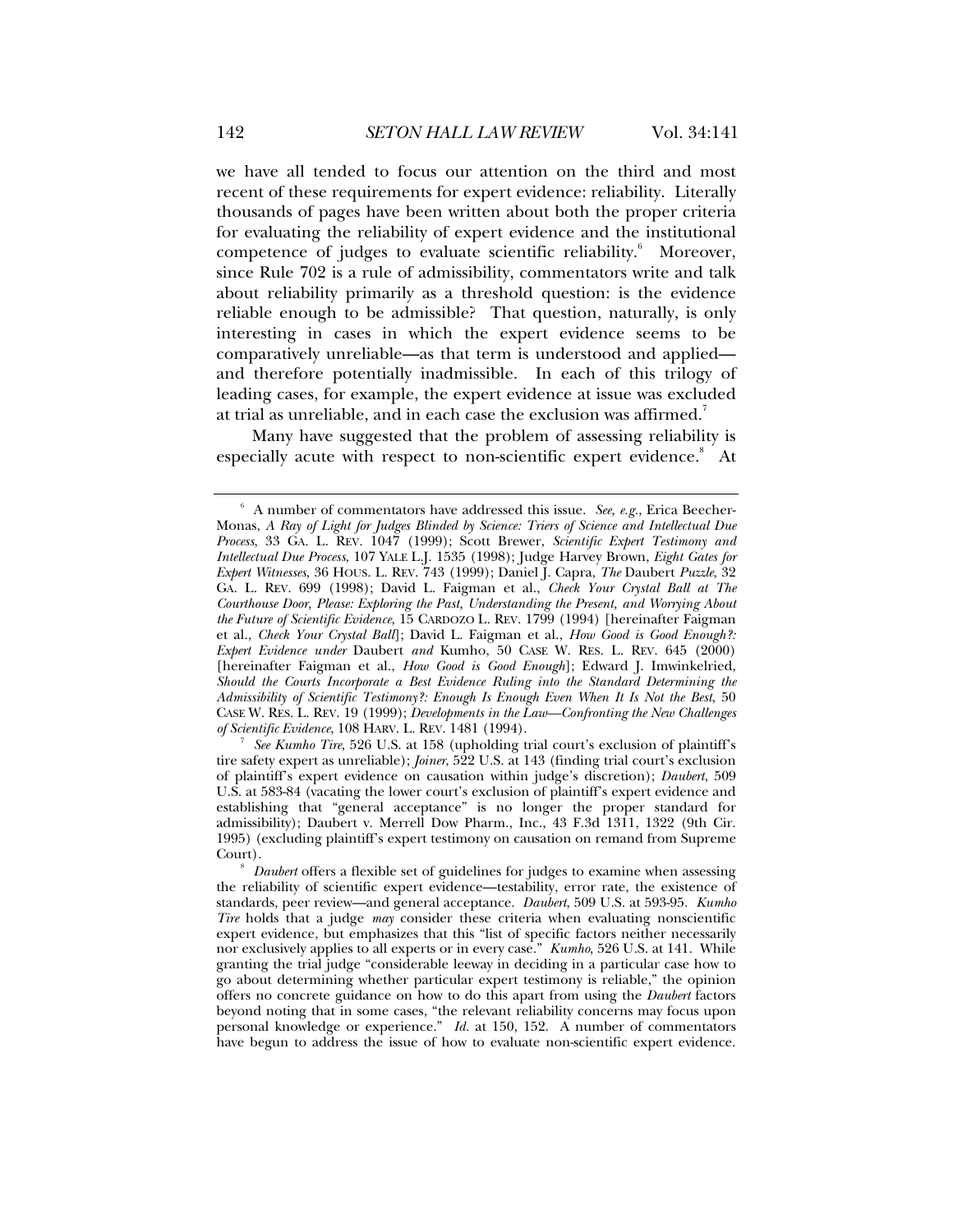least compared to alternative forms of knowledge-production, research science involves formalized methodological norms, articulated standards, and conscious research design. By contrast, many forms of potential expert knowledge—from the clinical doctor's diagnosis to the historian's description to the tire safety expert's analysis—are based on experience, tacit knowledge, even hunch.<sup>9</sup> Evaluating the reliability of knowledge not produced through formal methods thus raises especially difficult questions. As important as an examination of method, however, and much less noted, is another dimension: the degree of certainty that the expert posits in what she offers. One of the central problems with much expert testimony introduced in court—both scientific and nonscientific alike—is that experts claim as matters of fact or probability opinions that should be couched in more cautious terms, as possibilities or hypotheses.

We believe that the monocular focus on issues of scientific method and reliability has obscured some broader points; therefore, in this Article we try to step back (gingerly) and take a broader view. Instead of beginning with the problems of reliability, we start by briefly detailing the array of informational issues facing a consumer of expert evidence, thereby putting the attention-getting problems of reliability into a broader context. We then attempt to review and classify the full range of expert testimony, much of which is unproblematic, AND some of which *is* problematic but routinely admissible nonetheless. We offer first a brief taxonomy, an outline with examples. We then develop our classification scheme by exploring each kind of expert statement in more detail. In these discussions, we purposefully do not distinguish between scientific knowledge and other forms of knowledge, instead framing our

*See, e.g.*, Edward J. Imwinkelried, *Evaluating the Reliability of Nonscientific Expert Testimony: A Partial Answer to the Questions Left Unresolved by* Kumho Tire Co. v. Carmichael, 52 ME. L. REV. 19 (2000); Edward J. Imwinkelried, *The Next Step After*  Daubert*: Developing a Similarly Epistemological Approach to Ensuring the Reliability of Non-Scientific Testimony*, 15 CARDOZO L. REV. 2271, 2292-94 (1994); D. Michael Risinger, *Defining the "Task at Hand": Non-Science Forensic Science After* Kumho Tire Co. v. Carmichael, 57 WASH. & LEE L. REV. 767 (2000); D. Michael Risinger, *Preliminary Thoughts on a Functional Taxonomy of Expertise for the Post-Kumho World*,  $\overline{3}1$  SETON HALL L. REV. 508 (2000) [hereinafter Risinger, *Preliminary Thoughts*].

<sup>&</sup>lt;sup>9</sup> Tacit knowledge and experience matter within science as well. *See, e.g.*, H.M. Collins, *The TEA Set: Tacit Knowledge and Scientific Networks*, *in* THE SCIENCE STUDIES READER 95 (Mario Biagioli ed., 1999). In addition, some have argued that *Daubert's* conception of science is unrealistic and idealized. *See, e.g.*, David S. Caudill, *Ethnography and the Idealized Accounts of Science in Law*, 39 SAN DIEGO L. REV. 269 (2002). Even granting both of these points, developing criteria for evaluating reliability remains at least as difficult for nonscientific expert evidence as it is for scientific expert evidence, and perhaps more so.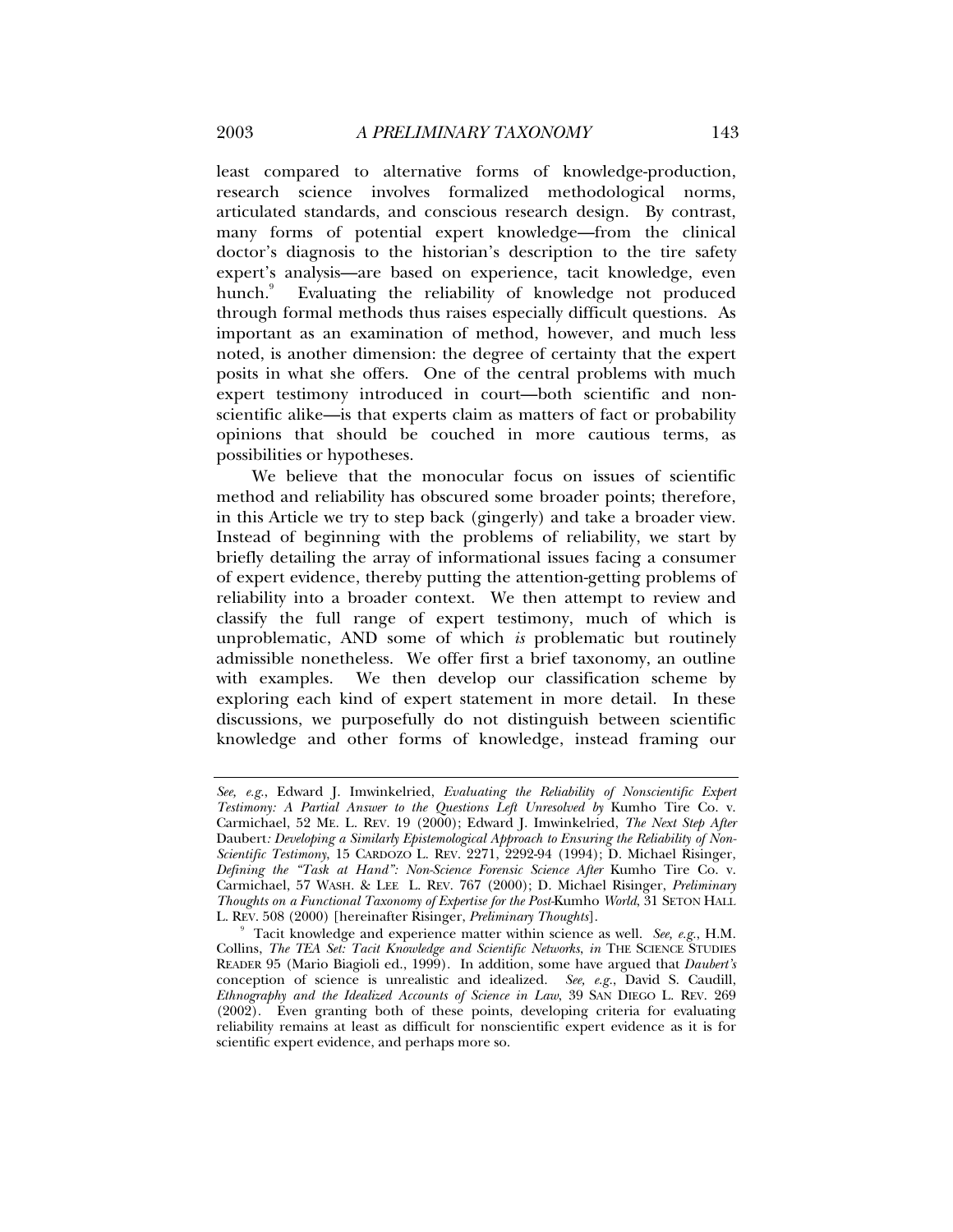taxonomy around specific kinds of statements and their functions.

Our taxonomy has four purposes. First, we want to emphasize the extraordinary range of information that is presented in court by expert witnesses. Some of this information is 'scientific' and some of it is 'non-scientific'; but often, whichever categories it falls in, it is wholly unproblematic. Many if not most expert witnesses testify without objection and present information that may be critical for the factfinder but is not in dispute. Second, for many categories of expert evidence, even when there may be some degree of controversy or disagreement, there really is no *Daubert* or *Kumho Tire* problem. For certain categories of expert information, a focus on the credentials of the expert is generally sufficient, and courts need not (and typically do not) make any additional elaborate inquiry into validity. Third, our taxonomy reminds us of the continuing importance within the evaluation of expert testimony of more mundane credibility issues than 'reliability' in the *Daubert* sense: specifically, bias, competence, and lack of clarity. Finally, our discussion reveals the sometimes overlooked importance of paying attention not only to what the expert says, but to how she says it. Often, whether testimony is based on scientific study or more casual forms of observation, what makes an expert's conclusion unreliable is that it is expressed with a confidence not warranted by the evidence. The clinical observations of a physician or an engineer or a mechanic or a fingerprint examiner may be quite appropriate as the basis for testimony, but the degree of certainty expressed by the witness should reflect both knowledge and its limits, both what is known and what is not.

# II. THE GENERAL NATURE OF EXPERT EVIDENCE

# *A. The Task of Providing Expert Information: Doing and Telling*

"Expert evidence" is a species of the genus "expert information." In everyday life, we rely on experts constantly—doctors, lawyers, carpenters, mechanics. Most of the time we want them to do things—set bones, write wills, build walls, fix brakes—not talk about them. Most of us have learned the hard way that mechanics and contractors (if not doctors) may have pleasing personalities and give clear, plausible explanations, but do lousy work. Still, we usually want these experts to tell us what they are doing, even if that is not their main task, and sometimes that information is crucial since we, the non-expert consumers, must make critical decisions. It is that informative function that interests us here, since expert *witnesses* only provide information, evidence; what they *do* in court is *tell*.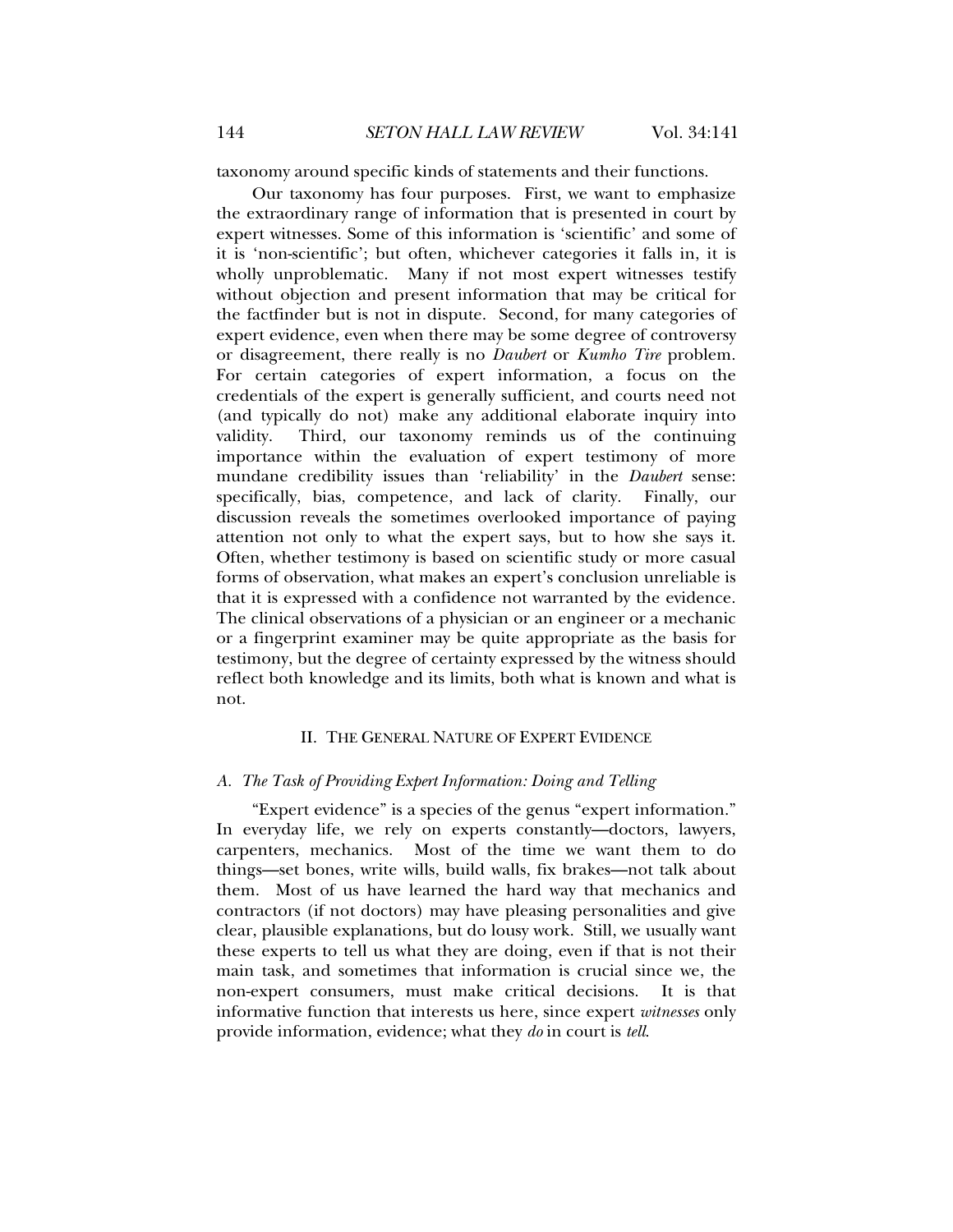Sometimes an expert might be able to answer a question immediately, from existing knowledge: "Anthrax is a life-threatening bacterial disease that cannot be transmitted directly from one infected person to another." For other questions, she may need to collect additional information, in one or both of two categories: (1) *data about the particular case*, ranging from the minimal ("let me take a quick look") to the extensive (collecting archival data on hiring and compensation in a large company and then running a set of statistical analyses); (2) *general knowledge on the topic*, which can mean anything from checking a standard reference to an original scientific study that adds to the body of general knowledge in the field and may have value beyond the lawsuit. Whatever the scope of the work, the structural significance is the same: The *telling* part of an expert's task—for an expert *witness*, this is the only job—often requires some preliminary *doing*: study.<sup>10</sup>

Testimony based on deliberate study is not the exclusive preserve of expert witnesses. Lay investigators who set out to discover what happened on a particular occasion may also testify to some of what they find out. This category includes not only the prototypical police and private investigators, but also any other witnesses—most often, parties or their employees—who deliberately collect information about significant past events. What makes studies by expert witnesses different is the permissible scope of testimony describing those studies. The lay investigator who "solves" a murder may testify about the tracks he saw in the dust and the shell casings he found in the defendant's car, but he may not relate most of the hearsay statements he heard when conducting interviews, and he may not give his own interpretation of the evidence. By contrast, the pathologist who testifies to the cause of death may freely rely on a wide range of second-hand information in making up her mind, may testify in detail to her opinions, and may be permitted to describe a wide range of otherwise inadmissible evidence along the way.<sup>11</sup>

 $10$  In-court experiments provide the limiting case. While it may look like a form of "doing," such an experiment is really a form of "telling" that is gussied up to look like "doing." No experienced attorney would want an expert to perform an "experiment" in court without being quite certain in advance about the outcome. Strictly speaking, this sort of performance is not an experiment but a "demonstration." Its purpose is not to teach the expert anything at all, but to display to the factfinder what the expert already knows.

<sup>&</sup>lt;sup>11</sup> See FED. R. EVID. 703. Rule 703 permits experts to base their opinions on facts and data not admissible in evidence, so long as they are "of a type reasonably relied upon by experts in the particular field in forming opinions or inferences upon the subject . . . . " An amendment to the Rule in 2000 restricts the extent to which the expert may testify to the bases for her conclusions when those bases are inadmissible. Such disclosure is permitted only when its probative value "substantially outweighs"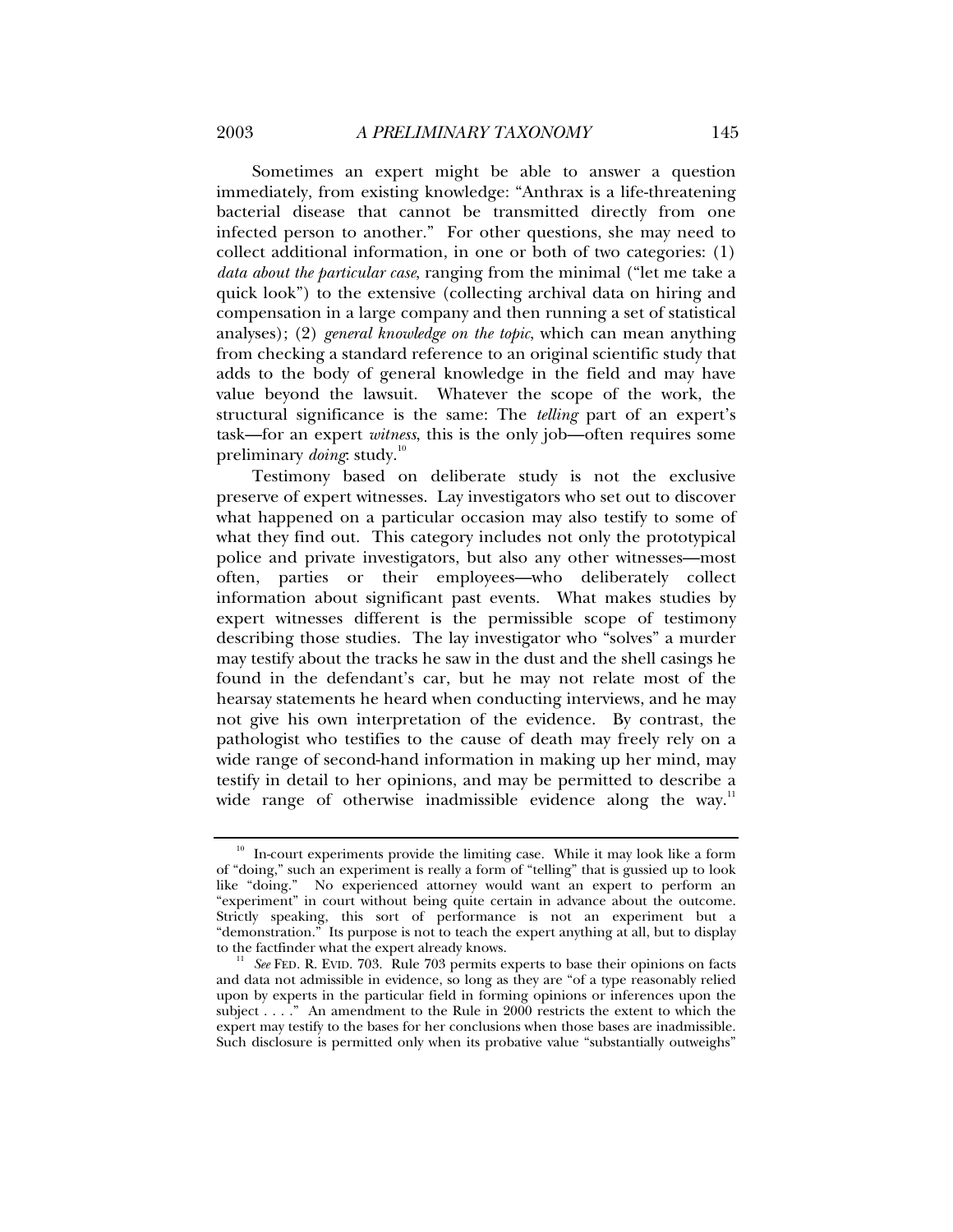Unlike a lay investigator, an expert may generate and testify to new information that did not exist before by conducting tests (or occasionally even studies) herself.

# *B. Issues for Consumers of Expert Information: Validity, Competence, Clarity, and Bias*

### 1. Validity

The most basic question about expert information is whether it is within a valid category of expertise: Is there a field of knowledge that has credible tools to produce valid answers to questions such as this? Can astrologers determine personality characteristics from the time and place of a person's birth? Can forensic scientists determine a person's identity from bite marks? Can biologists determine identity from analysis of DNA? In each case, the issue is not the competence of the particular analysis but the legitimacy of the discipline's claim to be able to provide this sort of information. This aspect of validity—*field validity—*is fundamental but usually uncontroversial. It is important in court because it defines the boundaries of permissible expert testimony—biologists will be allowed to testify but astrologers will not—but most evidence that is offered is well within the recognized borders. The debates preceding and following *Daubert* have highlighted the importance of field validity, and several accepted forms of expert testimony—from psychiatric evaluations to handwriting identification—have been challenged on this basis. $12$ 

its prejudicial effect. *Id.* However, given the existence of hearsay exceptions for statements made for the purpose of medical diagnosis or treatment in Rule 803(4), and for statements in learned treatises in Rule 803(18), it is clear that quite apart from the limited admissibility now available under Rule 703, experts may still inform the jury about a great many hearsay sources for their judgments. 12 *See, e.g.*, United States v. Vallejo, No. 99-50762, 2001 U.S. App. LEXIS 7367, at

<sup>\*29 (9</sup>th Cir. Jan. 16, 2001) (reversing the district court on its admission of expert testimony on drug trafficking and its exclusion of expert testimony by defendant's school psychologist); Jenson v. Eveleth Taconite Co., 130 F.3d 1287, 1295 (8th Cir. 1997) (reversing a successful trial level *Daubert* challenge to plaintiff's psychiatric testimony); United States v. Powers, 59 F.3d 1460 (4th Cir. 1995) (affirming district court's exclusion of expert testimony that defendant did not exhibit characteristics of fixated pedophilia); United States v. Falcon, 245 F. Supp. 1239 (D. Fla. 2003) (excluding defendant's proffer of psychological expert testimony on the personality disorders of a key government witness). The first case to scrutinize handwriting identification evidence with care was *United States v. Starzecpyzal*, 880 F. Supp. 1027 (S.D.N.Y. 1995), in which the court thought the expertise failed *Daubert* but admitted it anyway as nonscientific expert evidence (a move now prohibited by *Kumho Tire*). Some recent cases have rejected handwriting identification expertise. *See, e.g.*, United States v. Brewer, No. 01 CR 892, 2002 WL 596365 (N.D. Ill. Apr. 16, 2002); United States v. Lewis, 220 F. Supp. 2d 548 (S.D.W. Va. 2002); United States v.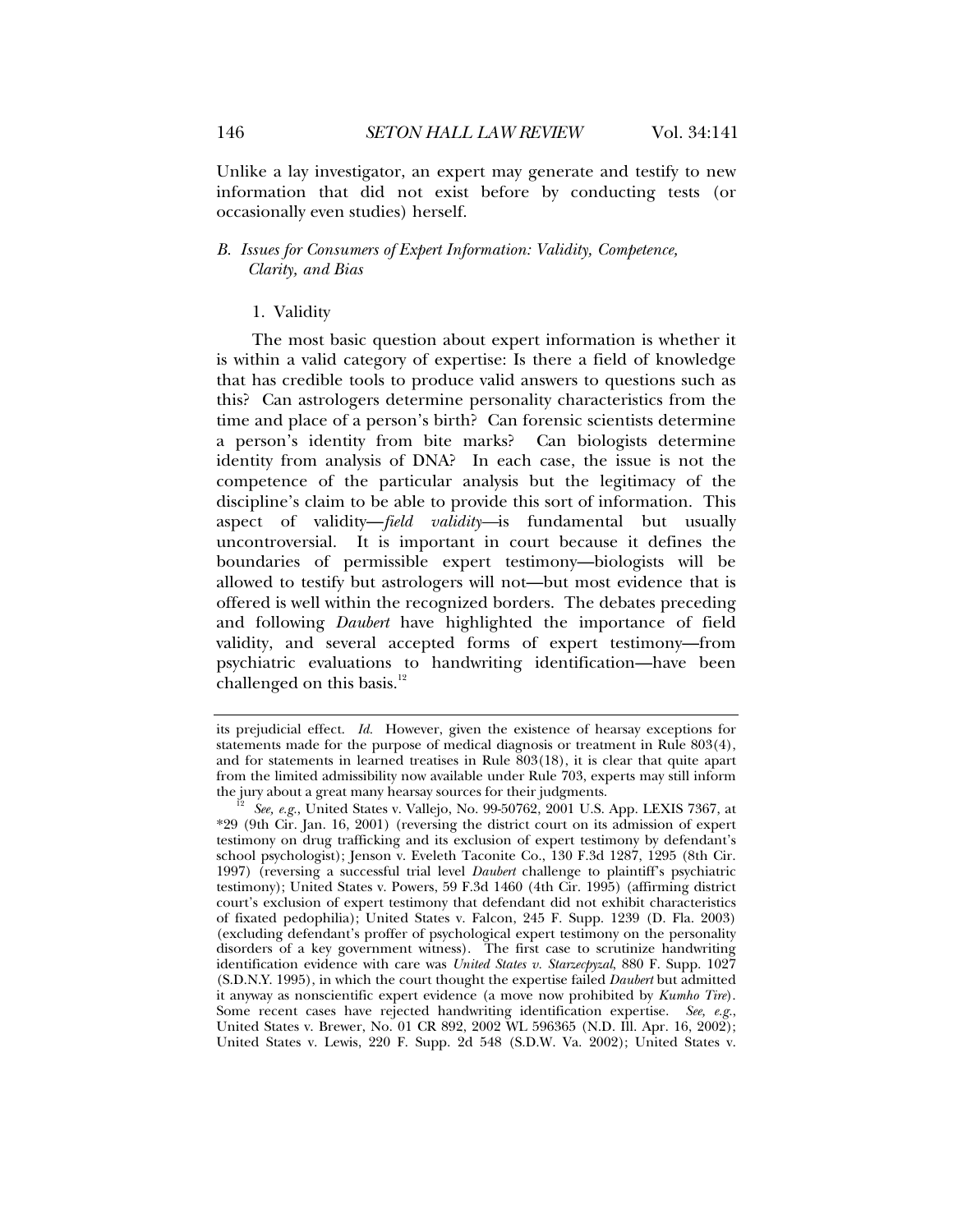Moving down a level of abstraction takes us to a second aspect of validity: *method validity*. Given that a discipline is accepted as a legitimate category of expertise on a particular topic, are the methods that were used in this instance capable of producing valid answers? The present version of Rule 702, codifying *Daubert* and *Kumho Tire*, makes method validity a prerequisite for expert evidence: expert testimony is only admissible if it is "*the product of reliable principles and methods.*" 13 In *Daubert* itself, for example, no one doubted the *field* validity of epidemiology, but the lower courts went on to hold nonetheless that the particular *method* used by the plaintiff's experts—reanalysis of data from published studies—was not a valid basis for testimony by qualified epidemiologists. $14$  Method validity addresses the specific techniques deployed by the expert: Is PCR a valid procedure for comparing samples of DNA? Is differential diagnosis a valid method to determine the cause of a disease? *Daubert, Kumho Tire*, and *Joiner* all concern method validity.15 In their wake, objections on this basis have become more common and more successful, particularly so in civil cases.<sup>16</sup> In run-of-the-mill cases, however, expert evidence continues to follow well-worn and well-

<sup>13</sup> FED. R. EVID. 702 (emphasis added).  $14$  Daubert v. Merrell Dow Pharm., Inc., 727 F. Supp. 570, 576 (S.D. Cal. 1989), *aff'd*, 951 F.2d 1128 (9th Cir. 1991).

<sup>15</sup> *Kumho Tire*, 526 U.S. 137 (1999); *Joiner*, 522 U.S. 136 (1997); *Daubert*, 509 U.S.

Saelee, 162 F. Supp. 2d 1097 (D. Alaska 2001). Academic debate about handwriting identification evidence has been similarly vigorous. *See, e.g.*, D. Michael Risinger et al., *Brave New 'Post-*Daubert *World'—A Reply to Professor Moenssens*, 29 SETON HALL L. REV. 405 (1998); D. Michael Risinger et al., *Exorcism of Ignorance as a Proxy for Rational Knowledge: The Lessons of Handwriting Identification 'Expertise'*, 137 U. PA. L. REV. 731 (1989); D. Michael Risinger & Michael J. Saks, *Science and Nonscience in the Courts:*  Daubert *Meets Handwriting Identification Expertise*, 82 IOWA L. REV. 21 (1996); *see also* Andre A. Moenssens, *Handwriting Identification Evidence in a Post-*Daubert *World*, 66 UMKC L. REV. 251 (1997). *See generally* Jennifer L. Mnookin, *Scripting Expertise: The History of Handwriting Identification Evidence and the Judicial Construction of Reliability*, 87 VA. L. REV. 1723 (2001) (providing a history of handwriting identification).

See MOLLY TREADWAY JOHNSON ET AL., EXPERT TESTIMONY IN FEDERAL CIVIL TRIALS: A PRELIMINARY ANALYSIS (2000) (finding in a 1998 survey of federal judges that fewer judges permitted all proffered expert evidence in their last civil trial than had done so in 1991); Lloyd Dixon & Brian Gill, *Changes in the Standards for Admitting Expert Evidence in Federal Civil Cases since the* Daubert *Decision*, 8 PSYCHOL., PUB. POL'Y & L. 251, 269 (2000) (finding on the basis of an empirical study of district court decisions that "since *Daubert*, judges have examined the reliability of expert evidence more closely and have found more evidence unreliable as a result"); *see also* Lucinda M. Finley, *Guarding the Gate to the Courthouse: How Trial Judges are Using their Evidentiary Screening Role to Remake Tort Causation Rules*, 49 DEPAUL L. REV. 335 (1999); Steve Leben, *In Practice,* Daubert *Raised the Bar*, 37 COURT REV. 37 (Fall 2000); Joseph Sanders & Julie Machal-Fulks, *The Admissibility of Differential Diagnosis Testimony to Prove Causation in Toxic Tort Cases: The Interplay of Adjective and Substantive Law*, 64 LAW & CONTEMP. PROBS. 107 (2001).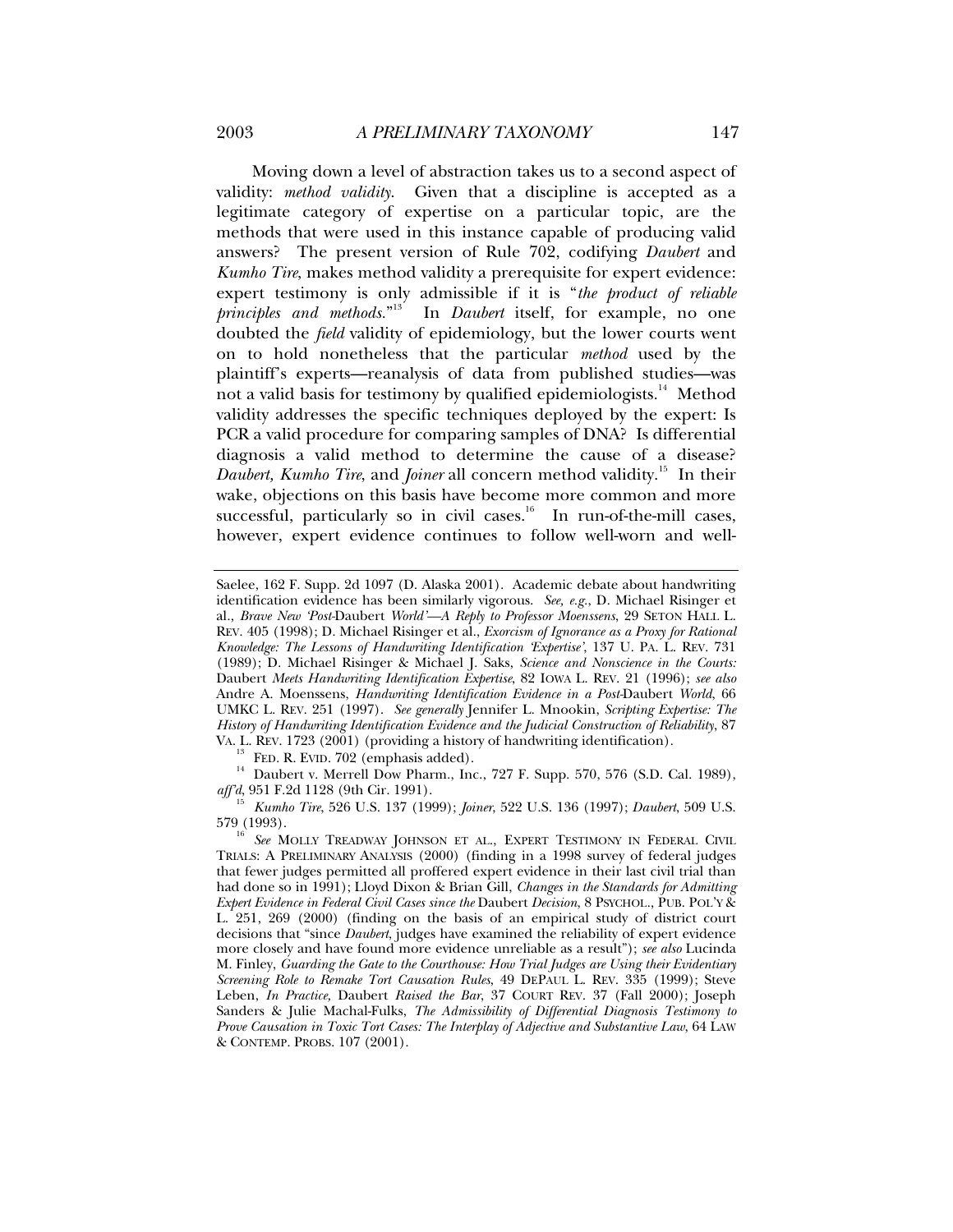accepted paths.<sup>17</sup>

Method validity and field validity are obviously linked—a field is invalid to the extent that its methods fail to do what they claim—but the distinction is important. Field invalidity implies method invalidity, but the converse is not the case. Few question the value of medicine as a field, and few doubt that some medical doctors make foolish medical claims, based on unsound, if not specious, methods. One of the most difficult tasks for lay judges in evaluating expert evidence is to distinguish between acceptable and unacceptable practices by qualified members of a legitimate discipline. One solution is to pass the buck back to the expert field itself, and accept the standards it imposes on itself; this is the logic behind the *Frye* standard of "general acceptance" for novel scientific techniques.<sup>18</sup> However (ignoring for the moment other difficulties with *Frye*), this dodge does not work when the validity of the field itself is in question.<sup>19</sup>

## 2. Competence

Assuming that expert information reflects sufficiently valid methods within a legitimate field, we need to know whether a particular statement is a competent example of its genre. This issue has two components: (1) *Qualifications*: Does the expert at hand have the knowledge and skill that are necessary to produce the information? Rule 702 makes this a requirement: to testify as an expert, a witness must be "*qualified* . . . by knowledge, skill, experience, training, or education . . . ";<sup>20</sup> and (2) *Execution*: Did the expert (assuming she can ever do so) perform competently on this occasion? Even a qualified expert working in a recognized and valid

<sup>&</sup>lt;sup>17</sup> The empirical data on the effects of *Daubert* are limited, but some findings about how judges perceive *Daubert* are suggestive. *See* JOHNSON ET AL., *supra* note 16 (stating that though the number decreased between the years 1991 to 1998, in 1998, 59 percent of judges still allowed all of the expert evidence proffered in their last civil trial); Sophia I. Gatowski et al., *Asking the Gatekeepers: A National Survey of Judges on Judging Expert Evidence in a Post-*Daubert *World*, 25 LAW & HUM. BEHAV. 433 (finding in a 1998 survey of state trial court judges that 59 percent thought that the intent of *Daubert* was either not to change the threshold for admissibility for expert testimony, or to lower it).

Frye v. United States, 293 F. 1013 (D.C. Cir. 1923).

<sup>&</sup>lt;sup>19</sup> On *Frye* in general, see Paul C. Giannelli, *The Admissibility of Novel Scientific Evidence:* Frye v. United States*, a Half-Century Later*, 80 COLUM. L. REV. 1197 (1980) (describing some of the problems with the *Frye* test). For analysis of the problems with a general acceptance test when the field itself may be invalid, see Jennifer L. Mnookin, *Fingerprint Evidence in an Age of DNA Profiling*, 67 BROOK. L. REV. 13, 63 (2001). *See also* Michael J. Saks, *Merlin and Solomon: Lessons from the Law's Formative Encounters with Forensic Identification Science*, 49 HASTINGS L.J. 1069, 1078-79 (1998).<br><sup>20</sup> FED. R. EVID. 702 (emphasis added).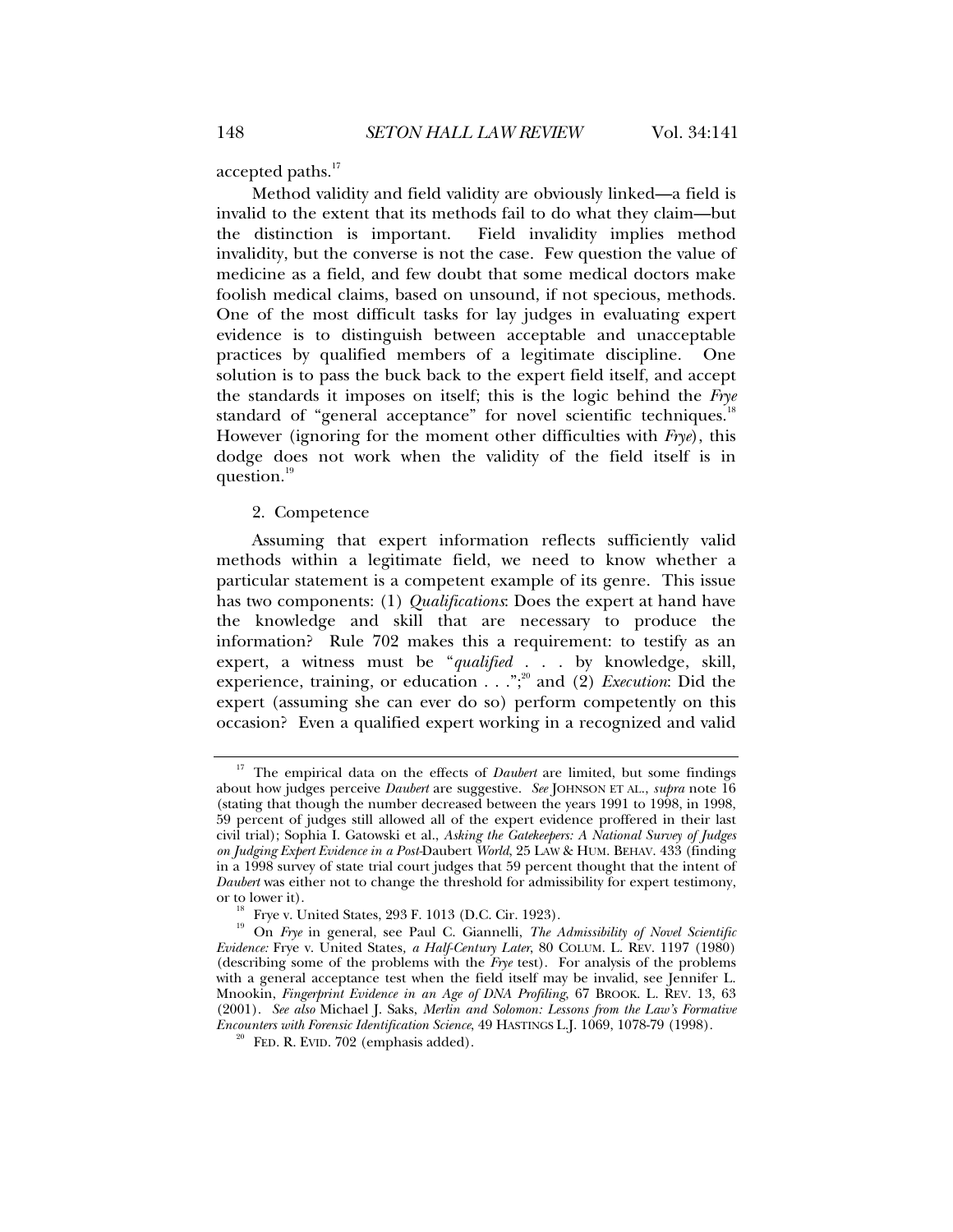methodology can do an incompetent job in a particular case. Rule 702, following *Kumho Tire*,<sup>21</sup> requires that expert testimony be "based upon sufficient facts or data," and that the expert have "*applied* the principles and methods [she used] *reliably* to the facts of the case."<sup>22</sup> Until recently, American courts were notoriously forgiving on qualifications, and probably almost equally so on execution, as preconditions for admissibility. The operating theory was that in most cases these are issues that go to the weight of the evidence. There are some indications that courts have become more exacting in recent years, though the cases are by no means consistent on this point.

3. Clarity

You can only make use of information to the extent that you understand it. When the informant is an expert—someone whose career is devoted to arcane information—the problem can be acute, as most of us know from common experiences with builders, accountants and computer technicians. Clarity is not generally an important factor in determining the admissibility of expert testimony in court. In theory, lack of clarity could be a basis for an objection to expert evidence under Rule 403 because its "tendency to confuse" substantially outweighs its probative value,<sup>23</sup> or under Rule  $702$  on the ground that the evidence is too confusing to "assist" the trier of fact. $24$ In practice, these objections are unlikely to succeed—or even to be made. Because clarity seems to have great influence on the evaluation of experts by juries and judges, we are generally willing to rely on the self-interest of the parties to produce clear expert evidence in court. In fact, a special danger associated with expert testimony is that the parties and their experts will sacrifice accuracy for the sake of appealingly clear but erroneous or over-simplified presentations.<sup>25</sup>

4. Bias

If we understand what an expert tells us, and know that she has correctly applied a valid method to the pertinent facts, our problems are at an end. In most situations, however, we cannot know these things directly for the simple and obvious reason that we ourselves are not experts in the relevant field. Instead, we use various indirect

 $\overset{\text{21}}{_{22}}$  526 U.S. at 141. FED. R. EVID. 702 (emphasis added).

<sup>&</sup>lt;sup>23</sup> FED. R. EVID. 403. <sup>24</sup> FED. R. EVID. 702.<br><sup>24</sup> FED. R. EVID. 702. 25 *See* Samuel R. Gross, *Expert Evidence*, 1991 WIS. L. REV. 1113, 1163-65.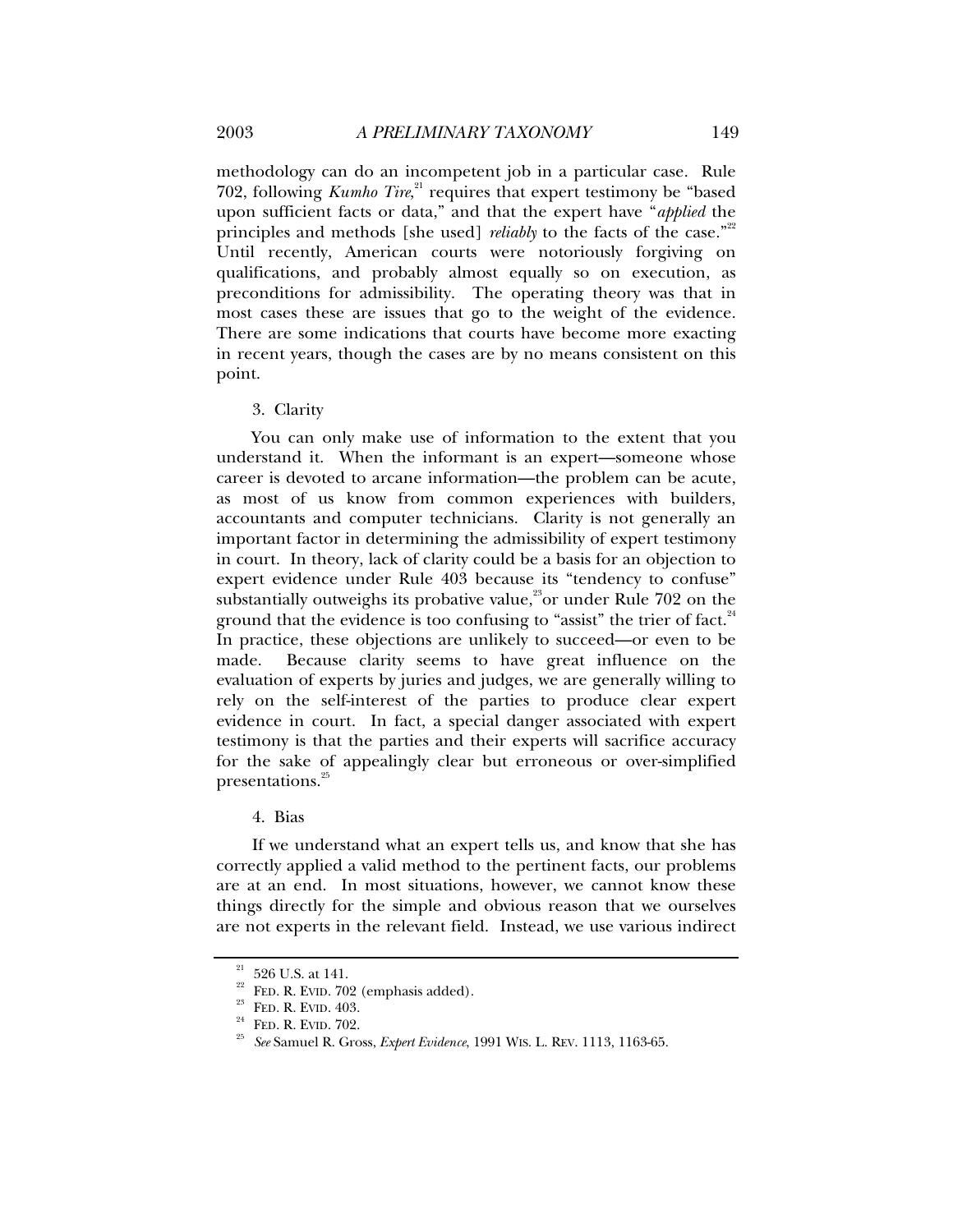measures of the quality of expert information, of which the most pervasive, in court and out, is bias. What is the first question that comes to mind when a mechanic at a highway road stop tells you that you need two new tires, immediately? As with clarity, bias is not a common basis for excluding expert testimony. In our system, the evaluation of bias is a core function and special prerogative of juries as triers of fact; therefore we do not exclude witnesses who may be biased, but allow juries to weigh that factor in judging their evidence. Our practice for experts is, in this respect, basically the same as for lay witnesses. We systematically neglect well-considered plans for the use of unbiased (or at least, non-partisan) expert testimony as a supplement to potentially biased party-sponsored expert evidence.<sup>26</sup>

Conceptually, bias has three components: (1) Is the *field* biased? Do chiropractors, *as a group*, always say that the problem is a misalignment of the spinal column? This is not a common issue. In an extreme case, evidence of this sort could conceivably be the basis for an objection that evidence from such an expert is invalid—in the terminology of this Article, that the area of knowledge lacks field validity—or that experts trained in that discipline are unqualified to testify. (2) Is this *person* biased across a range of cases? Is she an expert who always says that the plaintiff had a pre-existing condition, or that toxic exposure caused the disease? In extreme cases, this could be an argument against admissibility on the theory that the expert is unqualified; in practice this argument almost always "goes to the weight" of the expert's evidence. (3) Is the expert's *performance* biased? Does the expert have a grudge against this defendant, or, more likely, was she paid a handsome fee to say what she said in this case? That too is a type of bias that is considered appropriate as a basis for discounting an expert's evidence, but not for excluding it.

\* \* \*

At this point, a note about vocabulary is in order. *Daubert* and Rule  $702$  talk extensively about "reliability."<sup>27</sup> In the sciences, *reliability* is often used to mean "consistency" or "repeatability."<sup>28</sup> A test that produces the same result on successive applications is said to be *reliable*, while a test that produces accurate results is said to be *valid.*<sup>29</sup> The Court in *Daubert* uses "reliability" instead to mean

<sup>&</sup>lt;sup>26</sup> Id. at 1187-1208 (describing both benefits and obstacles to use of neutral

experts).<br><sup>27</sup> See *supra* notes 2-7 and accompanying text.<br><sup>28</sup> David H. Kaye & David A. Freedman, *Reference Guide on Statistics*, *in* REFERENCE MANUAL ON SCIENTIFIC EVIDENCE 83, 102 (2d ed. 2000). 29 *Id.*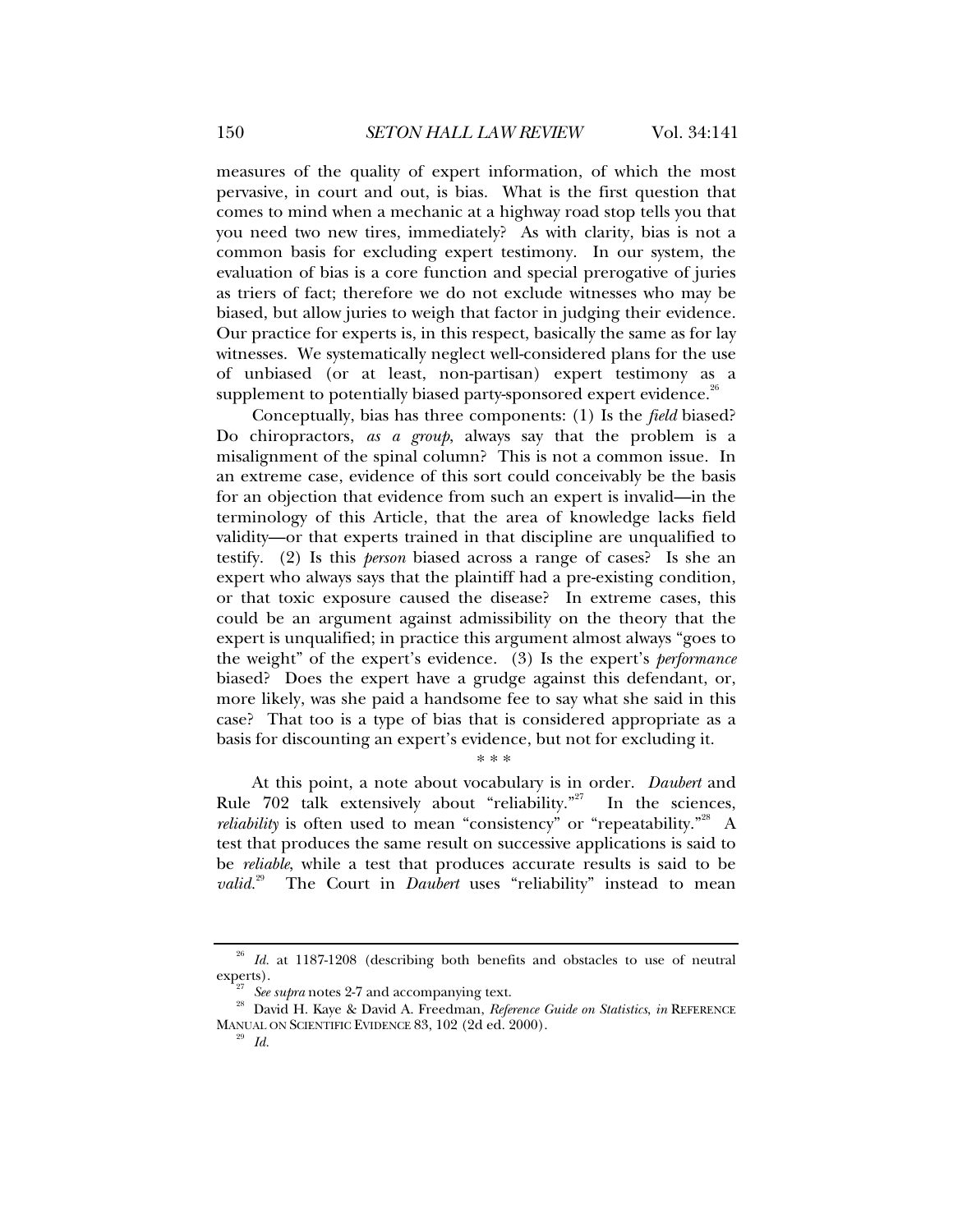something closer to "validity" or "trustworthiness."30 What the *Daubert* Court calls "reliability" blends our categories of *validity* and *competence*, focusing especially on method validity and competence of execution. To be consistent with *Daubert* and Rule 702, in this Article we too use *reliability* to mean "trustworthiness": If evidence is *reliable*, we can trust it, we can rely on it.

### III. A TAXONOMY OF EXPERT INFORMATION

When an expert's job is to inform, what sort of information do we want? The scheme that follows is a first cut. The categories we list are not entirely analytically distinct, and a single expert will typically do more than one of these tasks in a given project. We do not divide expert testimony by field, or even by methodological approach. Our point, rather, is to note that there are several different *types* of information that we commonly seek from experts—in court and out—and to try to describe that range. In the scheme that follows, categories of expert information are arranged, more or less, along a rough continuum from specific "factual" bricks that the consumer may use to build a wall, to comprehensive general "conclusions" that the lay listener must accept or reject as a whole. We start with a capsule form of the taxonomy—an outline with examples—and proceed to a more detailed discussion in which we try apply the general issues we have touched on—validity, competence, clarity, and bias—and consider the factors that bear on the admissibility of such expert information in court.

<sup>30</sup> *Daubert*, 509 U.S. at 590 n.9 ("We note that scientists typically distinguish between 'validity' (does the principle support what it purports to show?) and 'reliability' (does application of the principle produce consistent results?) . . . . [O]ur reference here is to *evidentiary* reliability—that is, trustworthiness.") (emphasis in original) (citations omitted).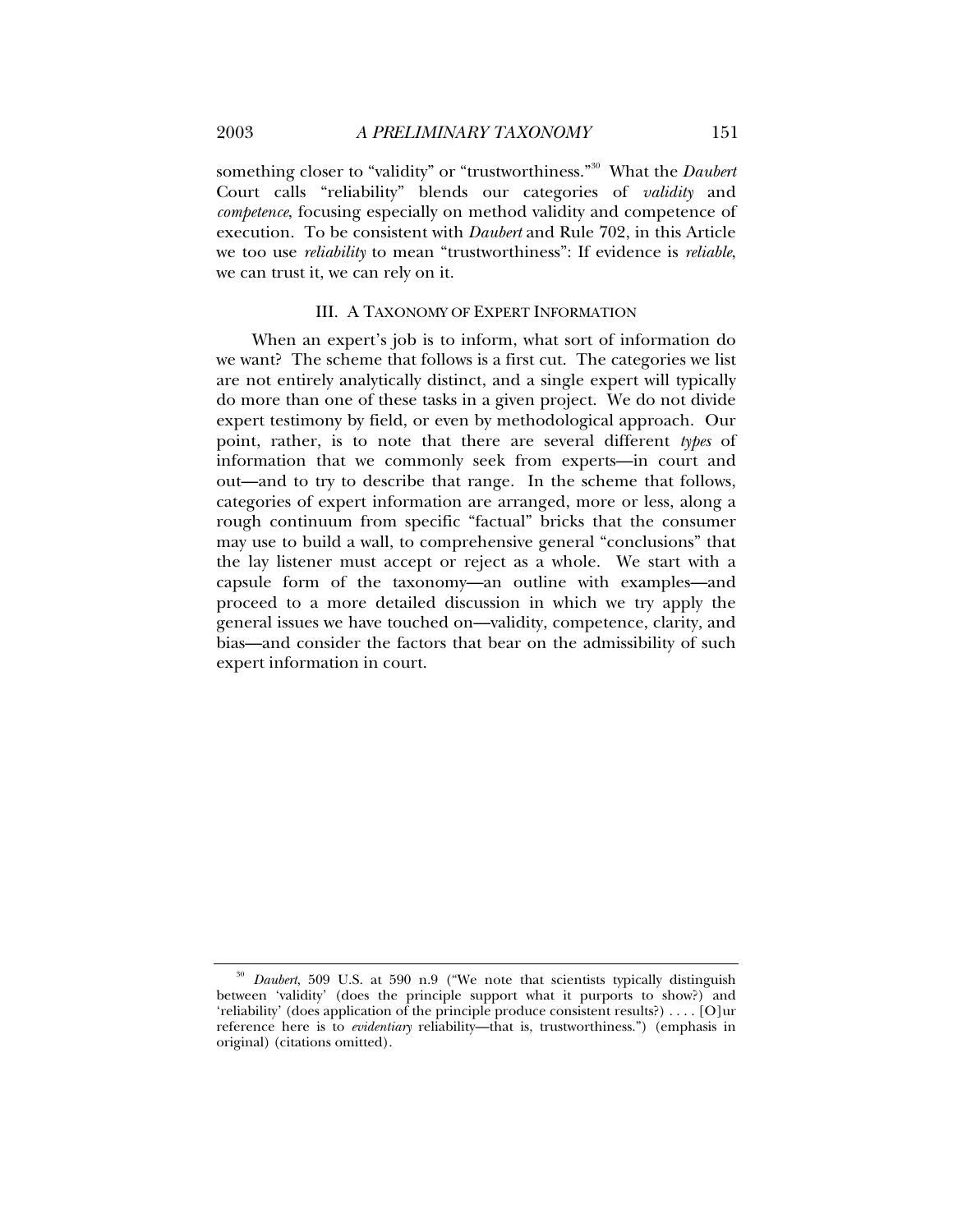# *A. Capsule Form*

# 1. Description:

| (a) Observation: | "The brake shoes are worn to within 1<br>mm of the bracket."<br>"This x-ray shows multiple fractures of<br>the tibia."                                                                                                                                                                                                |
|------------------|-----------------------------------------------------------------------------------------------------------------------------------------------------------------------------------------------------------------------------------------------------------------------------------------------------------------------|
| (b) Translation: | "In English, that means 'I agree."<br>"As used in this stock exchange,<br>'5p@36' means 'I offer to sell 5000<br>shares of preferred stock at \$36 per<br>share.'"<br>"The term 'nick' refers to a five dollar<br>bag of cocaine or crack."                                                                           |
| (c) Calculation: | "The total payments over the 10<br>year term of the loan, with compound<br>interest at 7% per annum, will come to<br>\$789,566."<br>"A racial disparity this large or larger<br>would occur by chance alone less often<br>than 1 time in $100,000."$<br>"Total indebtedness, as of $9/10/2001$ ,<br>was \$2,896,755." |
| 2. Instruction:  |                                                                                                                                                                                                                                                                                                                       |
| $(a)$ Facts:     | "Blood has a pH value of 7.4."<br>"Mitochondrial DNA is transmitted<br>entirely from a mother to her offspring."                                                                                                                                                                                                      |

observation."

"Most of the loss of eyewitness memory occurs in the first few hours after an

"Bendectin is not a teratogen."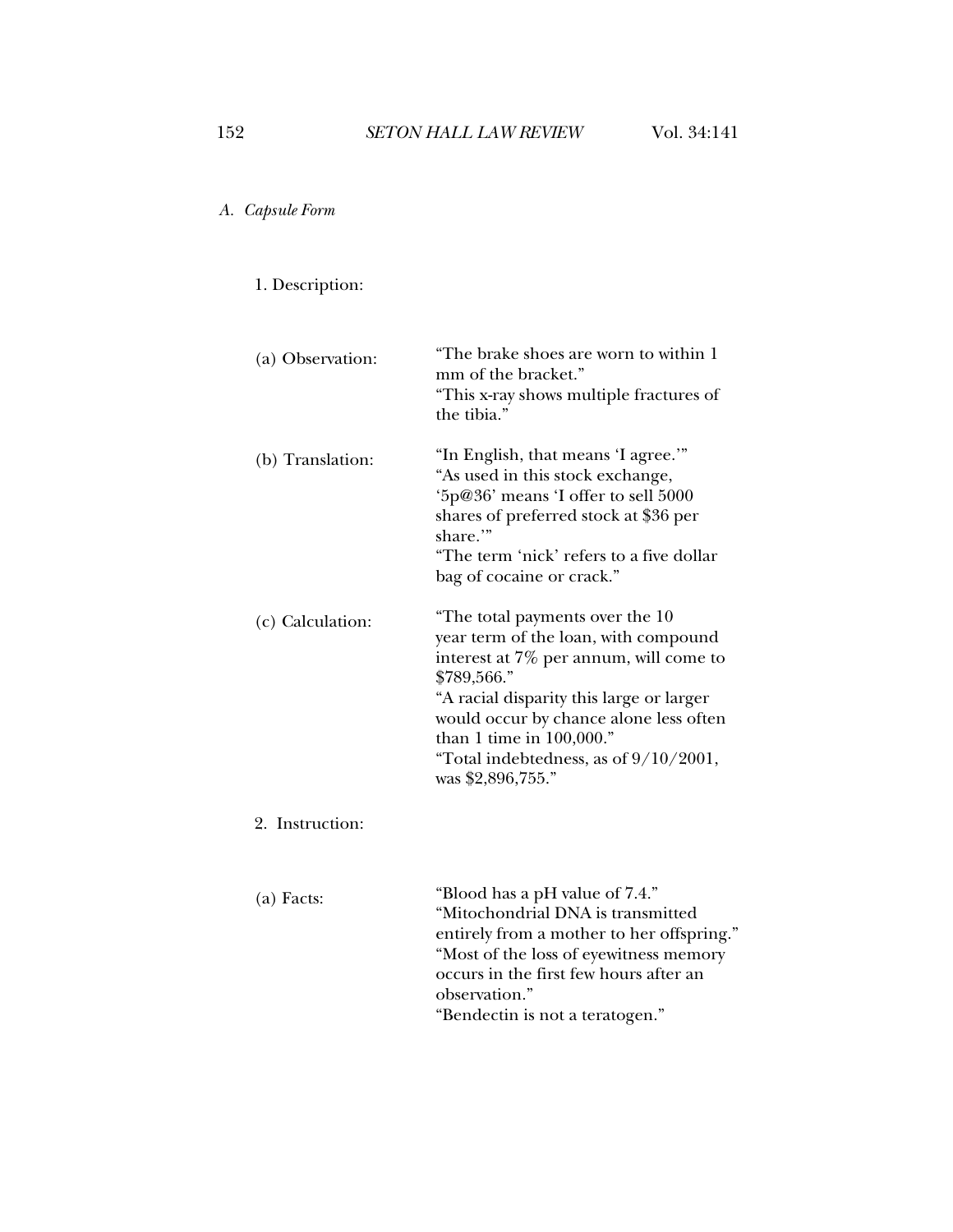| (b) Norms:                       | "The customary treatment for<br>premature labor is bed rest and a<br>tocolytic agent."<br>"Epidemiological study is the most<br>persuasive way to establish a correlation<br>between ingestion of a substance and a<br>disease."                   |
|----------------------------------|----------------------------------------------------------------------------------------------------------------------------------------------------------------------------------------------------------------------------------------------------|
| 3. Assessment:                   |                                                                                                                                                                                                                                                    |
| (a) Condition:<br>(diagnosis)    | "Your chimney is unsafe."<br>"The patient is suffering from<br>rheumatoid arthritis."                                                                                                                                                              |
| (b) Causation:                   | "The skull fracture may have been<br>caused by a blow from a heavy object."<br>"Tire failure was probably caused by a<br>defect in the fabrication of the tire."<br>"The tumor was caused by exposure to<br>dioxin."                               |
| (c) Consequences:<br>(prognosis) | "The patient will be permanently<br>paralyzed from the fifth lumbar vertebra<br>down."<br>"If current levels of phosphates are<br>maintained, all frog populations in the<br>basin will be extinct within ten years."<br>"You need a new chimney." |
| (d) Identity:<br>(common source) | "The latent fingerprints on the knife<br>came from the defendant's right hand."<br>"It's a forgery."                                                                                                                                               |
| (e) Value:<br>(or quality)       | "The present value of the plaintiff's<br>expected lifetime earnings before<br>the accident was approximately<br>$$1.6$ million."<br>"This house has market value between<br>\$375,000 and \$405,000."<br>"This play has literary merit."           |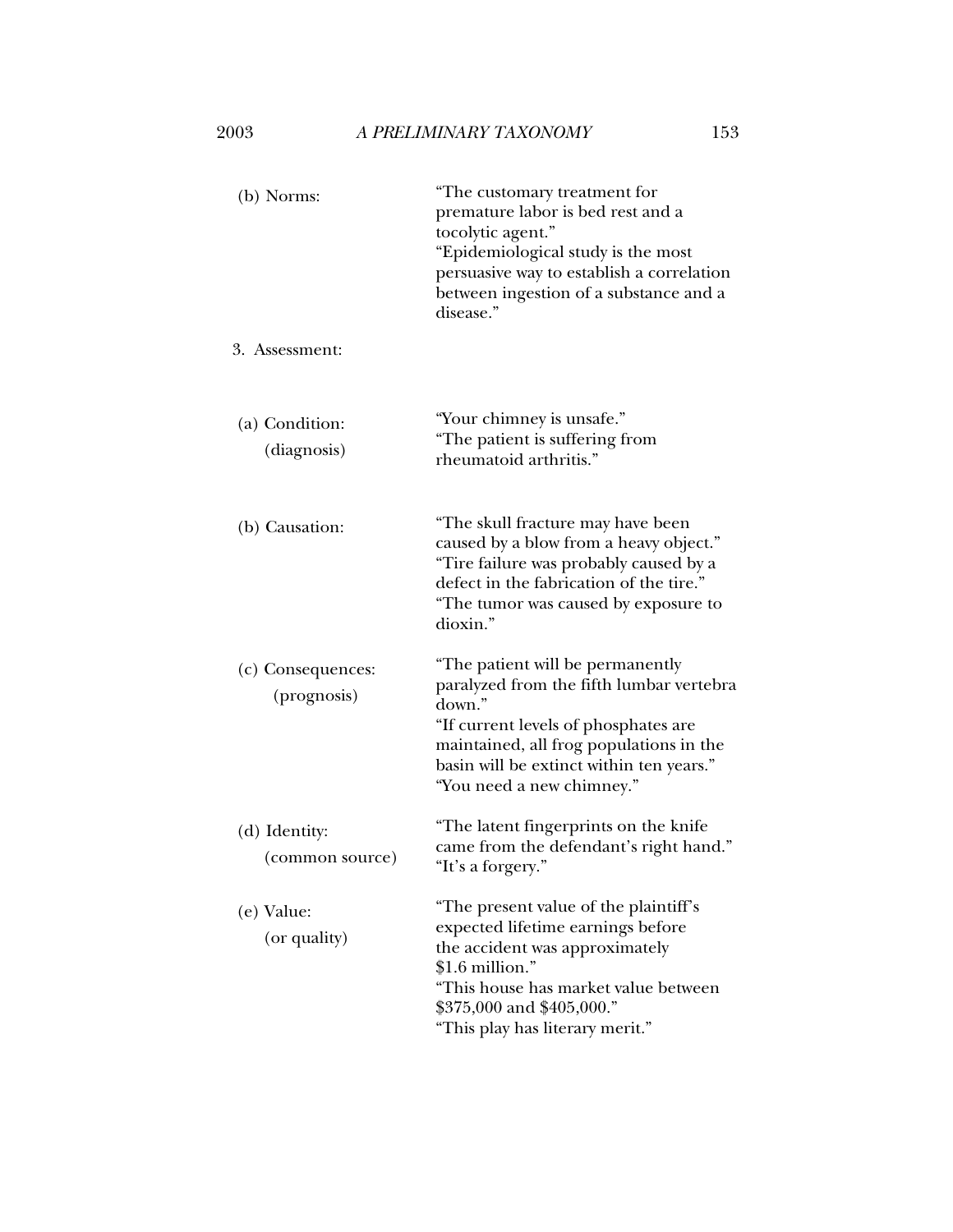### *B. Fuller Discussion*

# 1. Description

Much information from experts is primarily descriptive rather than evaluative. Expert testimony focuses heavily on opinions, sometimes elaborate opinions, but, as Rule 702 recognizes, experts may testify "otherwise."<sup>31</sup> The boundary between description and assessment is fuzzy, and expert opinions are frequently, perhaps invariably, built into the foundations of their descriptive statements. All the same, the distinction is meaningful and useful. In this Article we discuss three types of descriptive statements: observation, translation, and calculation.

Field validity is not a major concern for evaluating expert information that is primarily descriptive, although it could be. A specialty that claims to be able to observe people's thoughts would run into deep trouble. Questions of method validity frequently figure in the background—in decisions on what to look for, for example (Xray the neck, or the entire spine?), or what to calculate (Is chi-square an appropriate statistic test of the independence of the distributions of two variables?), or how to calculate it (Can one use the SAS statistical package to compute chi-squares?). And competence, of course, is crucial.

(a) Observation

Much of what experts learn to do is see and hear things that the rest of us miss. The degree and nature of the skill involved varies greatly from one type of expertise to another, but the advantages that many experts have in perception are well known, from umpires (good ones) and coaches, to orchestra conductors, to optometrists. An expert's observation may be uncontroversial—the expertise involved may consist entirely of identifying the right object (brake shoe) and measuring it with the right tool (a caliper)—or it might depend on an exercise of judgment that other experts might dispute ("Strike!"). One way or another, the question that this sort of expertise answers is: "What did you perceive—see, hear, feel or smell?" In court, expert observations—describing pathologies or injuries to people for example, or damage to structures—are often crucial, either as the crux of expert testimony or as part of the foundation for evaluative opinions. And these observations are sometimes controversial since experts, like everybody else, may disagree about what they see.

 $31$  FED. R. EVID.  $702$ .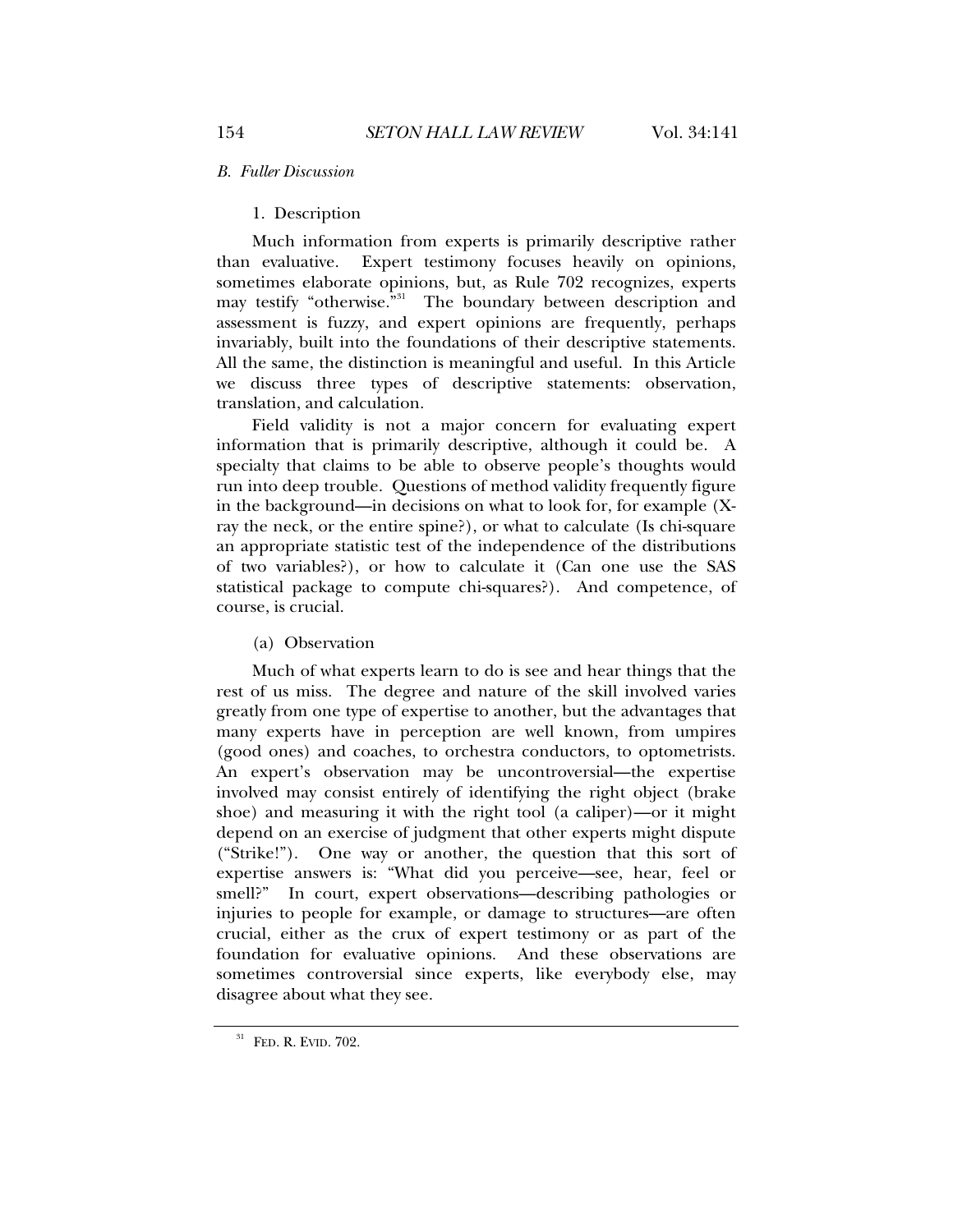The distinction between observation and assessment is one of degree. The nurse who says that a patient's blood pressure was 135/85 is *interpreting* sensory information—what she saw on the pressure gauge and heard on her stethoscope—not reporting it. Moreover, her interpretation incorporates a host of unstated assumptions about the tools she used and the procedure she followed. A doctor who says that a patient is suffering from rheumatoid arthritis is also interpreting information, but the range of information is likely to be greater (multiple tests, reported and observed symptoms, family history) and much of it probably consists of second- and third-hand accounts. We classify the first statement (blood pressure) as an expert *observation*, the second (arthritis) as an *assessment*. Some cases may be harder to call, but the dividing line is less important than the underlying issue: To what extent does the expert integrate information about the particular case from a variety of sources, rely on reports from others, and make complex analytic judgments?

In general, the first thing we want to know about an expert observation is the competence of the observer: How good is she at this task? Since we do not usually have direct measures of skill, we tend to rely on proxies: How good was her training? Does she use accepted techniques in an apparently competent manner? Out of court, we try to use experts who have, in our own experience, provided accurate information in the past; failing that, we look for those who are said to be accurate by friends and acquaintances, or who are reputed to be accurate. In court, we count on testimony on qualifications and on cross-examination to provide evidence on the expert's training and experience.<sup>32</sup>

Bias, of course, may be as important as competence. The chimney sweeper who tells you (as they all do) that there are ten-inch cracks in your chimney, is probably also a contractor who rebuilds chimneys. The key to minimizing bias, out of court, is to remove the incentives to distort—for example, by consulting a diagnostician who knows he will have no role in the treatment. In court, we neglect the most effective method of minimizing bias—using non-partisan experts—and rely instead on cross-examination and rebuttal to expose it. $33$ 

The primary foundational requirement for the admission of observational expertise under existing rules is evidence that the expert is "qualified," which bears on her competence. On this issue,

<sup>32</sup> *See generally* Gross, *supra* note 25, at 1158-62. 33 *See id.* at 1165-76, 1187-1211.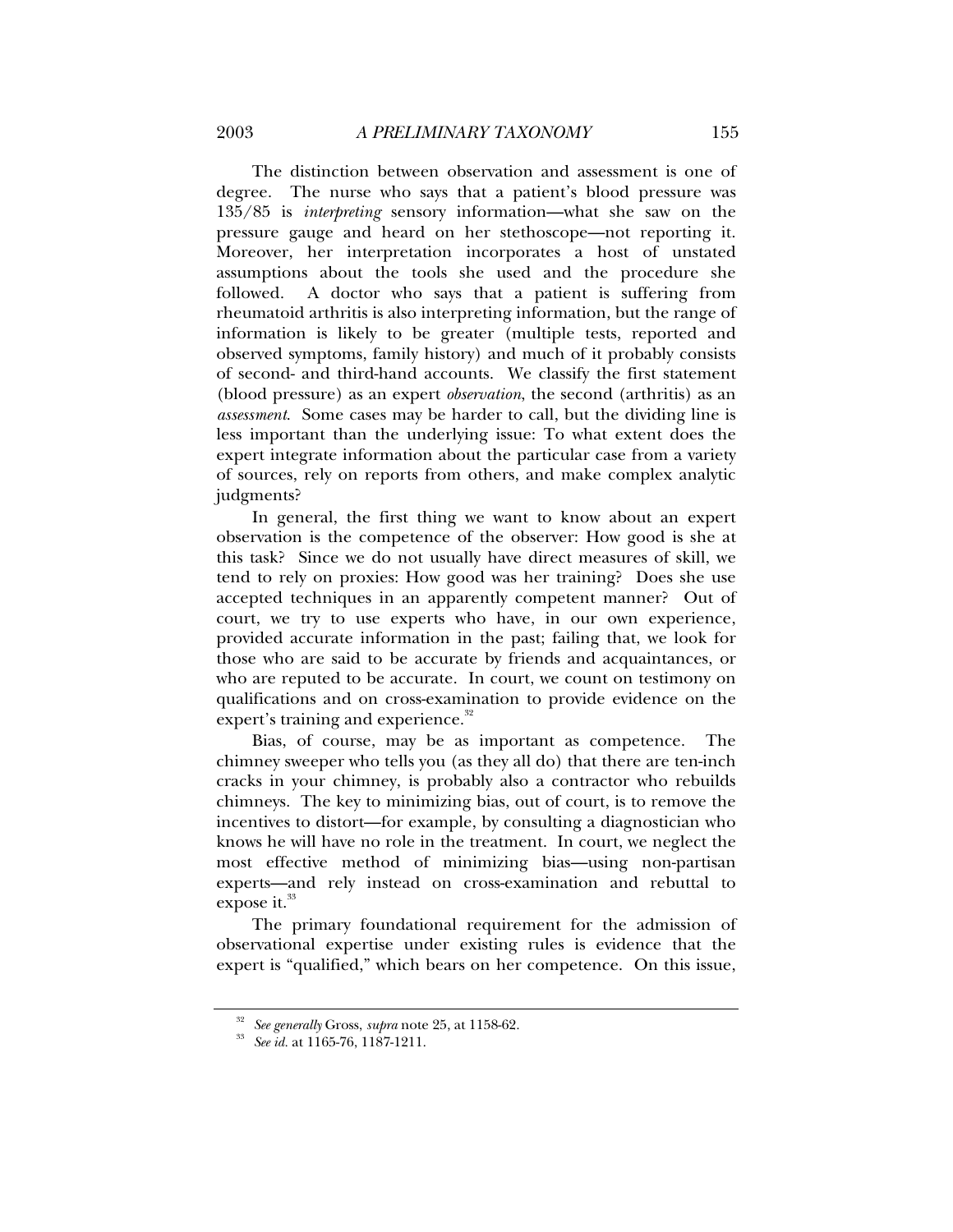the treatment of different sorts of experts is likely to diverge. If the field has elaborate formal qualifications—in particular, if it requires graduate or professional education, and/or certification—courts typically accept these formal qualifications as sufficient evidence of competence. $34$  Most, perhaps all scientists fall into this category, along with many non-scientists. On the other hand, if the skill is based primarily or exclusively on "experience"—the harbor pilot or the chicken sexer—courts may demand concrete evidence from past practice that the expert can perform this task accurately.<sup>35</sup>

By far the most effective way to minimize the danger of error in observational evidence of any sort is to reproduce the observation. For lay witnesses, we rarely have that luxury; for experts, we can often ask another expert to do it again. If it matters enough, we have a second doctor examine the X-rays, or a second lab repeat the test. In litigation, this task may be performed by an expert for the side opposed to the party that called the first expert. When this is possible, the adversarial system probably performs quite well, on the whole, in producing high quality evidence—provided that the advocates for both sides have sufficient resources and motivation to do a good job. This is a significant qualification.<sup>36</sup>

The worst problems with expert descriptions occur in criminal prosecutions. Most experts in criminal cases are state employees who are called by prosecutors: police officers, medical examiners, technicians at state crime laboratories, and so forth. Many of them are inadequately trained, and some are unscrupulous. Their testimony is rarely subjected to review by defense experts; in many

<sup>&</sup>lt;sup>34</sup> See *id.* at 1158 n.139 (citing sources).<br><sup>35</sup> Some scholars have suggested that courts have implicitly used a 'marketplace test,' inquiring whether the expert could make a living selling his professed expertise. *See* Faigman et al., *Check Your Crystal Ball*, *supra* note 6, at 1803-05; Saks, *supra* note 19, at 1073-74.<br><sup>36</sup> Thus, for example, there are reports of widespread expert fraud in

comparatively small personal injury cases that settle on the basis of written reports from plaintiffs' experts, with minimal review from the defendants' insurance companies, and very likely none from their lawyers. *See, e.g.*, William K. Rashbaum, *Three Officers Faked Reports, Police Say*, N.Y. TIMES, Oct. 23, 2002, at B1 (recounting that three police officers were charged with falsifying accident reports along with several other members of a fraud ring including individuals making false medical and insurance claims); Jerry Urban, *Metro Officials Say Fraudulent Injury Claims are Problem*, HOUS. CHRON., Aug. 11, 1997, at A15. We suspect that such fraud is far more difficult and less common in cases that stand any chance of going to trial. *But see Husband, Wife Get 7 Years for Fake-Injury Schemes*, ORLANDO SENTINEL TRIB., July 17, 1992, at B5. A husband and wife were sentenced after managing to win a \$2.5 million malpractice settlement and \$900,000 in workers' compensation for a fraudulent injury allegedly arising from a back surgery. *Id.* The scam was revealed when the "injured" husband was video taped by a private investigator walking his dog and climbing stairs. *Id.*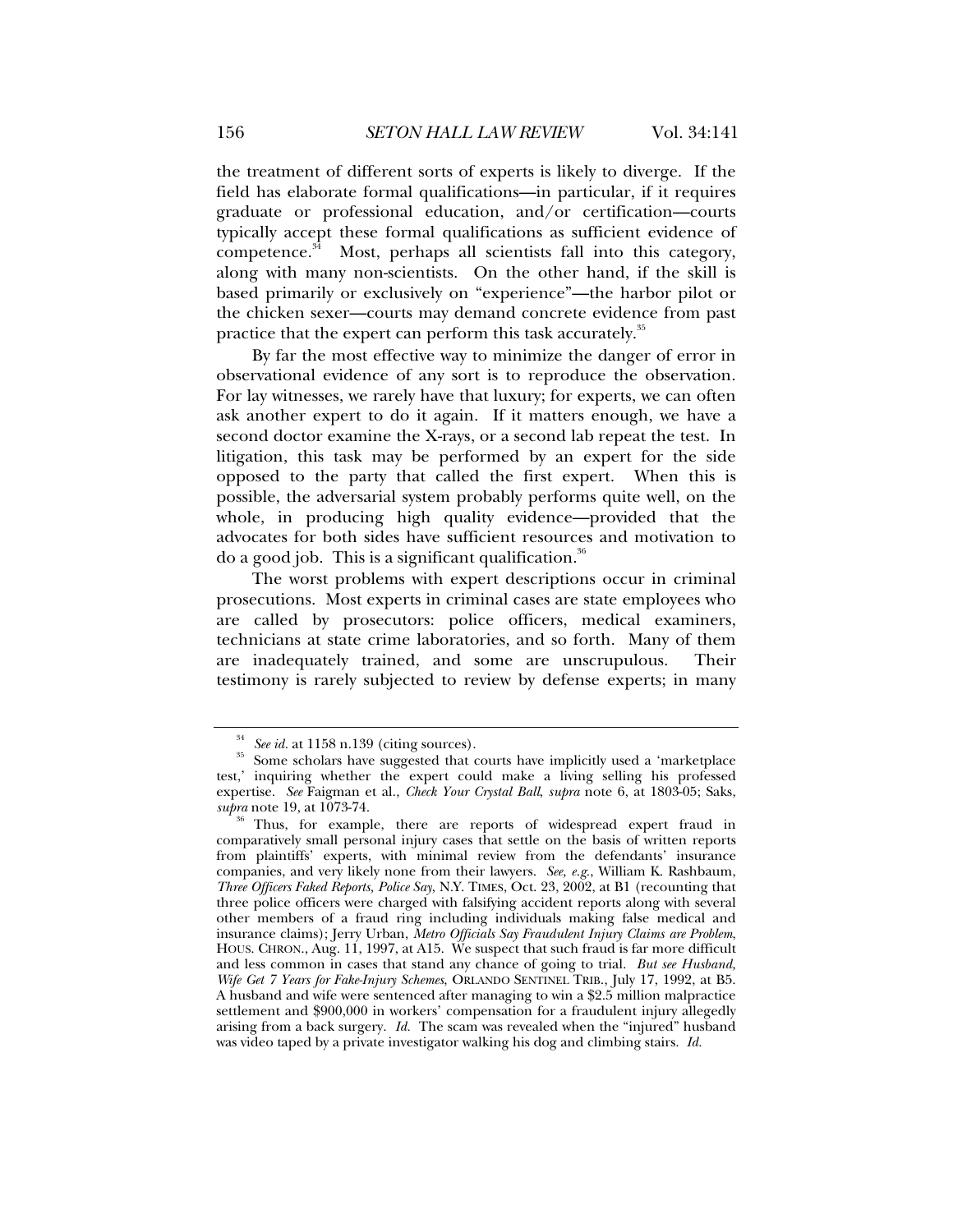cases, they are hardly even cross-examined by the inexperienced, overworked, and underpaid court-appointed defense attorneys. Any witness can make avoidable mistakes or lie, but an expert can make a career of it. In recent years we have seen examples of this repeatedly in criminal prosecutions across the United States: a pathologist who testified to conducting hundreds of autopsies on bodies he never touched,<sup>37</sup> forensic scientists who made up findings in hundreds of cases to suit the police and prosecutors, $\frac{38}{3}$  and crime labs that were riddled with incompetence.<sup>39</sup> We have no way of knowing how

*Evidence; Mismanagement Cited*, SEATTLE TIMES, July 7, 2003, at A1 (summarizing recent problems with crime labs). Oklahoma City forensic scientist Joyce Gilchrist presents another recent example. *See, e.g.*, *Memo Says Police Lab Manager Botched Evidence*, TULSA WORLD, May 2, 2001, at A8; Ed Timms & Diane Jennings, *Concern Grows Over Use of Flawed Evidence; Chemist's Case Raises Fears of Problem's Scope*, DALLAS MORNING NEWS, May 13, 2001, at A43; Jim Yardley, *Inquiry Focuses on Scientist Employed by Prosecutors: Chemist Handled 5,000 Oklahoma Cases*, N.Y. TIMES, May 2, 2001, at A14 (reporting that the Governor of Oklahoma ordered all felony cases in which Gilchrist was involved to be re-examined); *see also* McCarty v. State, 765 P.2d 1215, 1218, 1222 (Okla. Crim. App. 1988) (reversing and remanding capital conviction on account of Gilchrist's poor lab work). There was also a year-and-a-half long investigation into problems at the FBI crime lab. *See, e.g.*, U.S. DEP'T OF JUSTICE, OFFICE OF THE INSPECTOR GENERAL, THE FBI LABORATORY: AN INVESTIGATION INTO LABORATORY PRACTICES AND ALLEGED MISCONDUCT IN EXPLOSIVES-RELATED AND OTHER CASES

 $^\mathrm{37}$  Texas pathologist Ralph Erdmann was eventually convicted of felonies relating to autopsies that he botched and falsified. *See, e.g.*, Richard L. Fricker, *Grave Mistakes*, 79 A.B.A. J., Dec. 1993, at 46 (describing Erdmann's incompetence and quoting a police seargent as stating that Erdman treated autopsies as if they were "kindergarten classes or show and tell"); Richard L. Fricker, *Pathologist's Plea Adds to Turmoil: Discovery of Possibly Hundreds of Faked Autopsies Helps Defense Challenges*, 79 A.B.A. J., Mar. 1993, at 24 (describing Erdmann's conviction and quoting attorney appointed to investigate him as saying, "[i]f the prosecution theory was that death was caused by a Martian death ray, then that was what Dr. Erdmann reported"); Roberto Suro, *Ripples of a Pathologist's Misconduct in Graves and Courts of West Texas*, N.Y. TIMES, Nov. 22, 1992, at 22 (describing intimations of a police cover-up of wrongdoing and quoting investigator of Erdmann as saying, "We started digging up bodies and when we were seven for seven we decided that in the interests of judicial economy we didn't have to go further to prove that this guy was a liar").

The most notorious example is West Virginia serologist Fred Zain, who even testified to tests his laboratory laced the equipment to perform. *See generally In re* Investigation of the W. Va. State Police Crime Lab., Serology Div., 738 S.E.2d 501, 503-04 (W. Va. 1993) (describing Zain's misconduct and developing procedures and standards for evaluating cases in which Zain's testimony helped procure conviction); JIM DWYER ET AL., ACTUAL INNOCENCE: FIVE DAYS TO EXECUTION, AND OTHER DISPATCHES FROM THE WRONGLY CONVICTED 109-17 (2000) (describing in detail Zain's mishandling and creation of scientific evidence); Stephanie Martz, *Judge's Report Closes Investigation of Zain*, CHARLESTON GAZETTE, Feb. 25, 1994, at 1D (reporting that Zain was found to have fabricated blood test results in at least thirty-six cases); Sarah Webster, *Officials Revive Case Against Zain: Another Special Prosecutor Appointed to Pursue Case*, CHARLESTON DAILY MAIL, Oct. 4, 1996, at 1C (describing incriminating evidence against Zain said to include two coworkers who saw Zain fake data in nearly 100 cases). 39 *See, e.g.*, Robert Tanner, *Standards, Autonomy Sought for Crime Labs Mishandling of*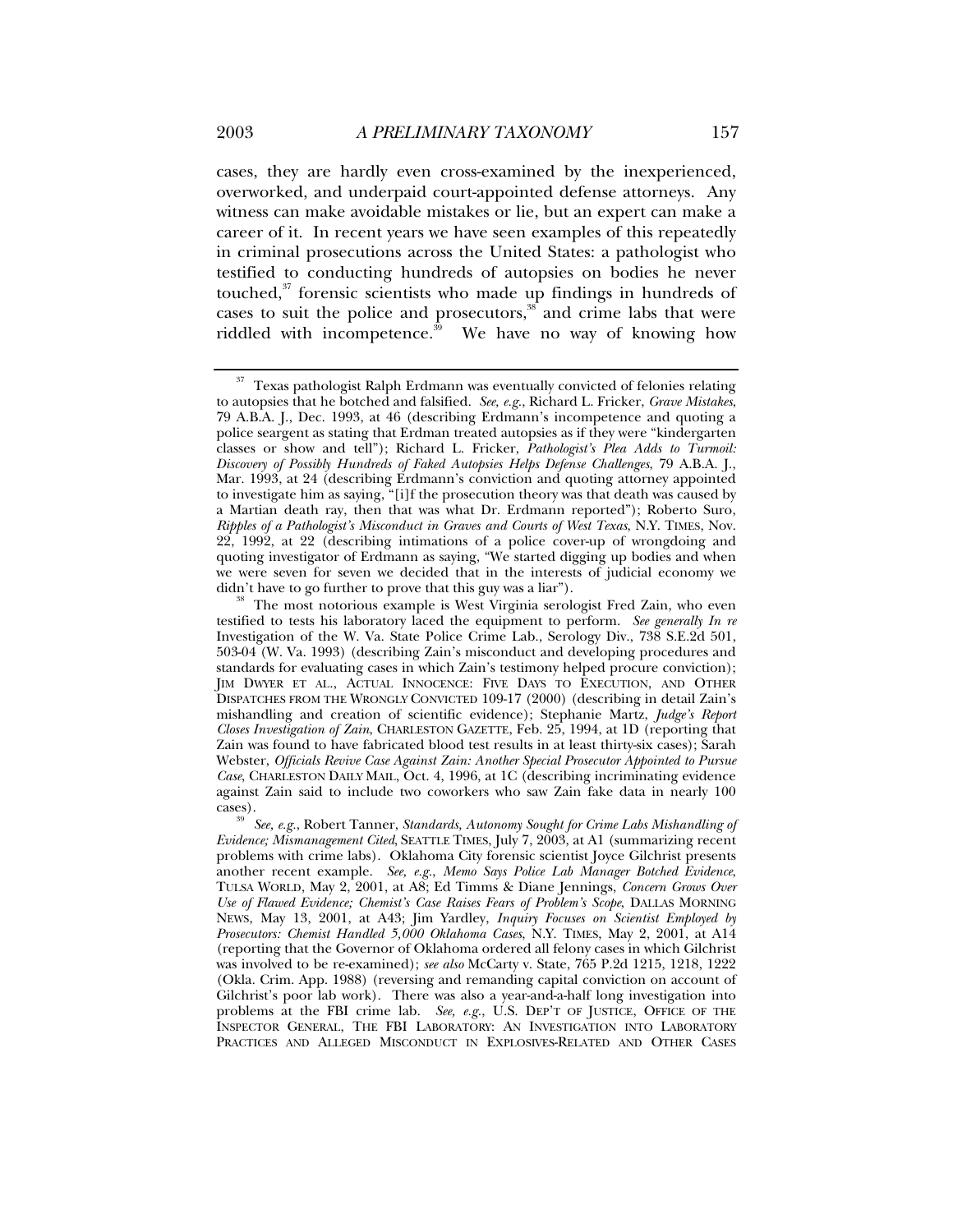frequently similar problems go undetected, but by any accounting they are by far the worst misuse of expertise in American courts.<sup>41</sup> This is an avoidable scandal. If we are going to rely on the adversary system to guarantee competence and honesty in expert evidence we must actually have an adversary process. When one side is absent, the result may be disastrous.

(b) Translation

Almost all expert information involves some form of "interpretation." A radiologist who describes an X-ray as showing a bone fracture is "interpreting" the X-ray; for that matter, a layperson who says that the defendant "agreed" with the policeman is "interpreting" the words the defendant spoke, or the nod of his head. We use "translation" in a narrower sense, to refer to the restatement in one system of symbolic communication (in American courts, everyday English) of a message that was conveyed in a different system of communication. $41$  In this case, the question for the expert is some version of "What did she say?"

The archetypal "translation" is from one common language into another. This is no doubt the common type of expert translation in American courts, but other sorts of translation are also used with some regularity. Perhaps the most controversial is expert evidence, generally from a police officer, about the meaning of particular words and phrases in some esoteric underworld community, typically the world of drug dealers.<sup>42</sup> Similar interpretive tasks, however, occur in any context in which a comparatively small group of insiders in a

<sup>(1997);</sup> Richard A. Serrano, *Misconduct Allegations Arise in FBI Lab Probe*, L.A. TIMES, Jan. 30, 1997, at A1. Most recently, a major scandal has been uncovered at the Houston Police Department crime lab. *See, e.g.*, James Kimberly, *Independent Lab Probe Given Push; City, County Officials Say Inquiry Would Help Rebuild Faith in System*, HOUS. CHRON., Apr. 30, 2003, at 21, *available at* http://www.chron.com/cs/CDA/

ssistory. mpl/special/crimelab/188958. 40 *See generally* DWYER ET AL., *supra* note 38; Gary Taylor, *Fake Evidence Becomes Real Problem*, NAT'L L. J., Oct. 9, 1995, at A1. An even more widespread problem may be the biases that result from the close relationship between forensic experts and the police and prosecution, and the fact that forensic experts frequently know in advance what it is that the investigators hope that they will find. For a general discussion of this issue, see D. Michael Risinger et al., *The* Daubert*/*Kumho *Implications of Observer Effects in Forensic Science: Hidden Problems of Expectation and* 

By contrast, Risinger uses "translation" in a broader sense to describe almost all expert evaluations about the facts of the particular case that the trier of fact is asked to accept on the basis of the expert's authority. *See* Risinger, *Preliminary Thoughts*,

<sup>&</sup>lt;sup>42</sup> See Phylis Skloot Bamberger, *The Dangerous Expert Witness*, 52 BROOK. L. REV. 855, 867 (1986).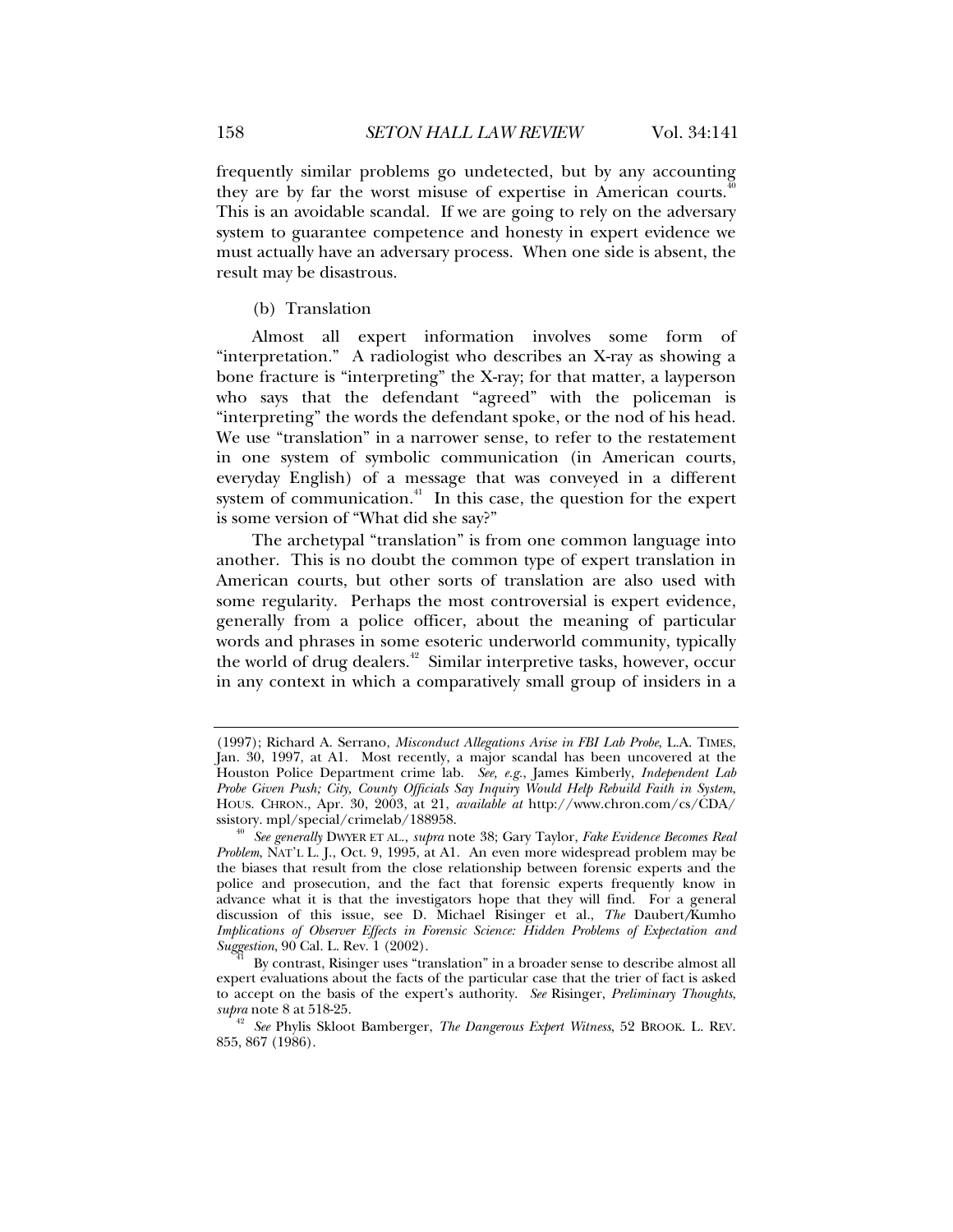profession or trade develops a specialized jargon for the issues they deal with on a regular, repetitive basis: You may need an expert in the diamond trade to tell you what a sentence from a diamond trader means,<sup>43</sup> or a pharmacist to interpret what your internist wrote on a prescription form.<sup>44</sup> As with expert observation, translation (by the expert herself, or by another expert) is frequently a foundational element of more evaluative expert testimony even when translation is not a central or explicit task.

The main question for a translator is the same as for an expert observer, competence: How good is she at her job? Other than common intelligence, the main requirements for competence are proficiency in the two systems of communication that need to be made mutually intelligible; a Russian language interpreter in an American court must be able to understand and communicate effectively in both Russian and English. In addition, of course, a biased translator can distort the message he transmits. As with expert observers, the best check on mistranslation is replication by a second translator who is not likely to share the weaknesses and biases of the first.

The Federal Rules of Evidence recognize that translation is a form of expert testimony, but nonetheless have a special provision for interpreters who perform this function, Rule 604: "An interpreter is subject to the provisions of these rules relating to qualification as an expert and the administration of an oath or affirmation to make a true translation."45 In practice, this means that interpreters who provide evidence (as opposed to those who translate proceedings for the benefit of non-English speaking participants) are treated schizophrenically, depending on the context. Live testimony cannot proceed if there is a dispute about the meaning of the spoken words. Therefore, an interpreter who translates testimony from the witness stand—unlike almost every other expert witness in an American court—is selected by the judge, preferably from an official list of pre-

<sup>&</sup>lt;sup>43</sup> On the internally-created dispute resolution mechanisms within the diamond industry, see Lisa Bernstein, *Opting Out of the Legal System: Extralegal Contractual* 

<sup>&</sup>lt;sup>44</sup> Sometimes obscure shorthand is used by insiders for the specific purpose of making their views obscure to outsiders. For example, in a public defender's office where one of us worked as a student, "WPD" meant "white punk on dope,"-a shorthand that facilitated messages, on the *outside* of file folders, such as: "D—WPD V—WPD Will settle." Similarly, we're told that in some car dealerships the code "ESO" on a form sent back from a mechanic to a "service representative" means "Equipment Superior to Operator"—i.e*.*, "The idiot customer is complaining because he's too stupid to operate the machine." 45 FED. R. EVID. 604.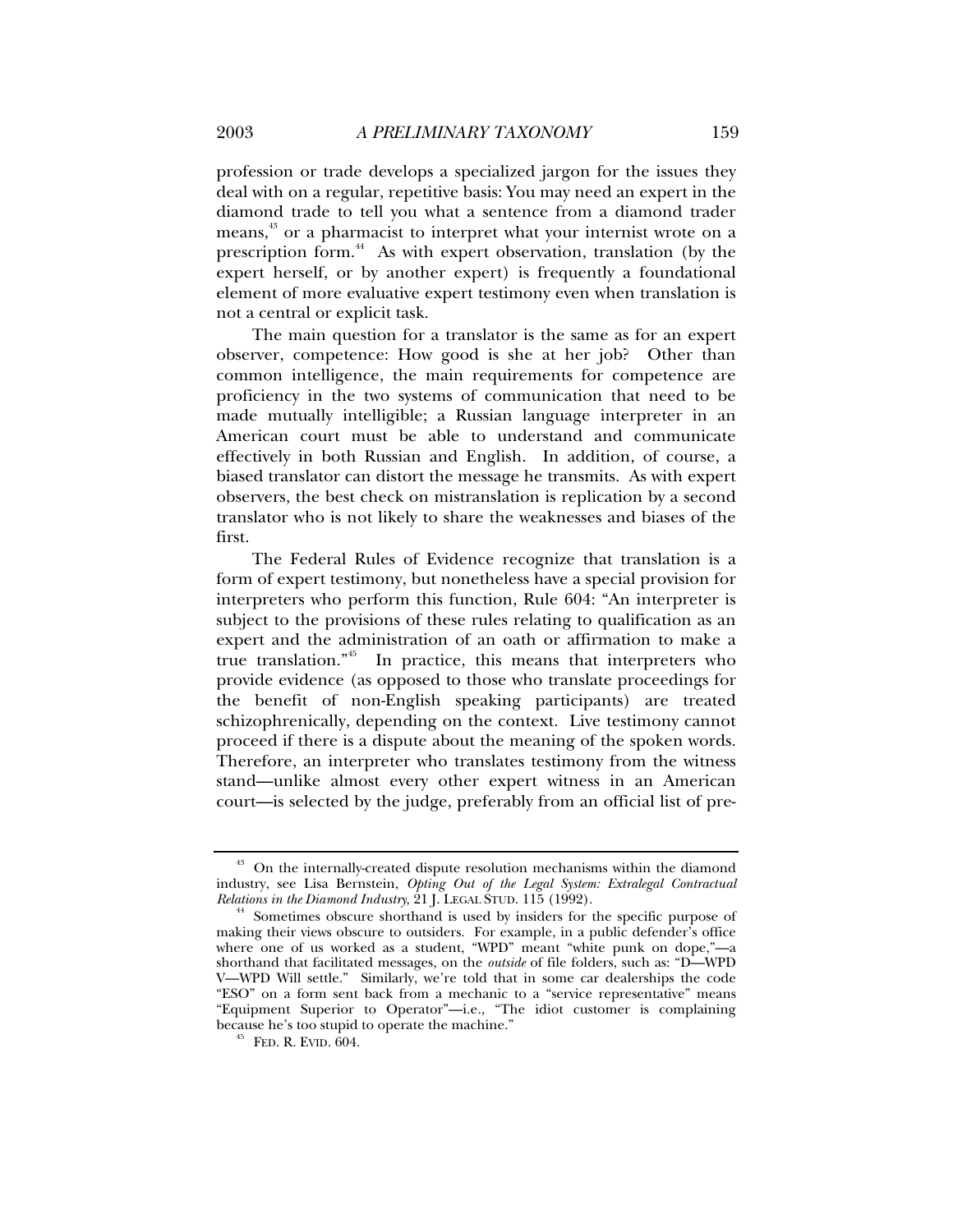qualified experts, takes the special oath provided by Rule 604 (if they are in federal court) and provides (at least prima facie) authoritative evidence on the meaning of the spoken words. $46$  The use of official interpreters no doubt greatly reduces the danger of biased translation. If the official certification program works as intended, it may also help guarantee competence.

A different set of rules applies to an interpreter who translates words that were spoken or written at some earlier time, as memorialized in a document or an electronic recording. In that situation, the translator is treated as an ordinary "language expert [under Rule 702] who [takes] the stand under oath, and subject[s] himself to cross-examination. Rule 604 is inapplicable."<sup>47</sup> Since immediate, authoritative translation is not a functional necessity when the words are recorded, the usual rules for expert witnesses apply, and competing experts may offer different interpretations of statements in a foreign language.<sup> $48$ </sup> It is not clear to us how disputes over the accuracy of translations of *live* testimony are handled, except that the paucity of cases and commentary suggest that this is not a problem that is frequently litigated.

The distinctive feature of the use of this type of expertise is the emphasis on clarity. Because testimonial interpreters are imperative to the ongoing functioning of the system of oral testimony in the face of a language barrier, it is essential that they be comprehensible to the participants as they perform their function. As a result, the Court Interpreters Act includes a specific provision for the replacement of an interpreter who does not "communicate effectively"<sup>49</sup>—a problem that in other expert contexts we let the adversaries sort out.

Translation from less well-organized systems of specialized communication presents a different type of problem. When the question is "What signs and words do drug dealers use to convey their meaning without being understood by outsiders?" it is much harder to find well-informed disinterested experts than when the question is "What does this German sentence mean in English?" This can make it harder to find unbiased interpreters, and harder to check on the accuracy of a translation. The classic troublesome case is the police

Court Interpreters Act, 28 U.S.C. § 1827(d)(1) (2003); United States v. Armijo, 5 F.3d 1229, 1234-35 (9th Cir. 1993); United States v Taren-Palma, 997 F.2d 525, 531-

<sup>&</sup>lt;sup>47</sup> *Taren-Palma*, 977 F.2d. at 532.<br><sup>48</sup> *See, e.g.*, United States v. Ben-Shimon, 249 F.3d 98, 101 (2d Cir. 2001) ("If the accuracy of the transcript is contested, competing transcripts may be submitted to the jury."); United States v. Chalarca, 95 F.3d 239 (2d Cir. 1996).<br><sup>49</sup> 28 U.S.C. § 1827(e)(1).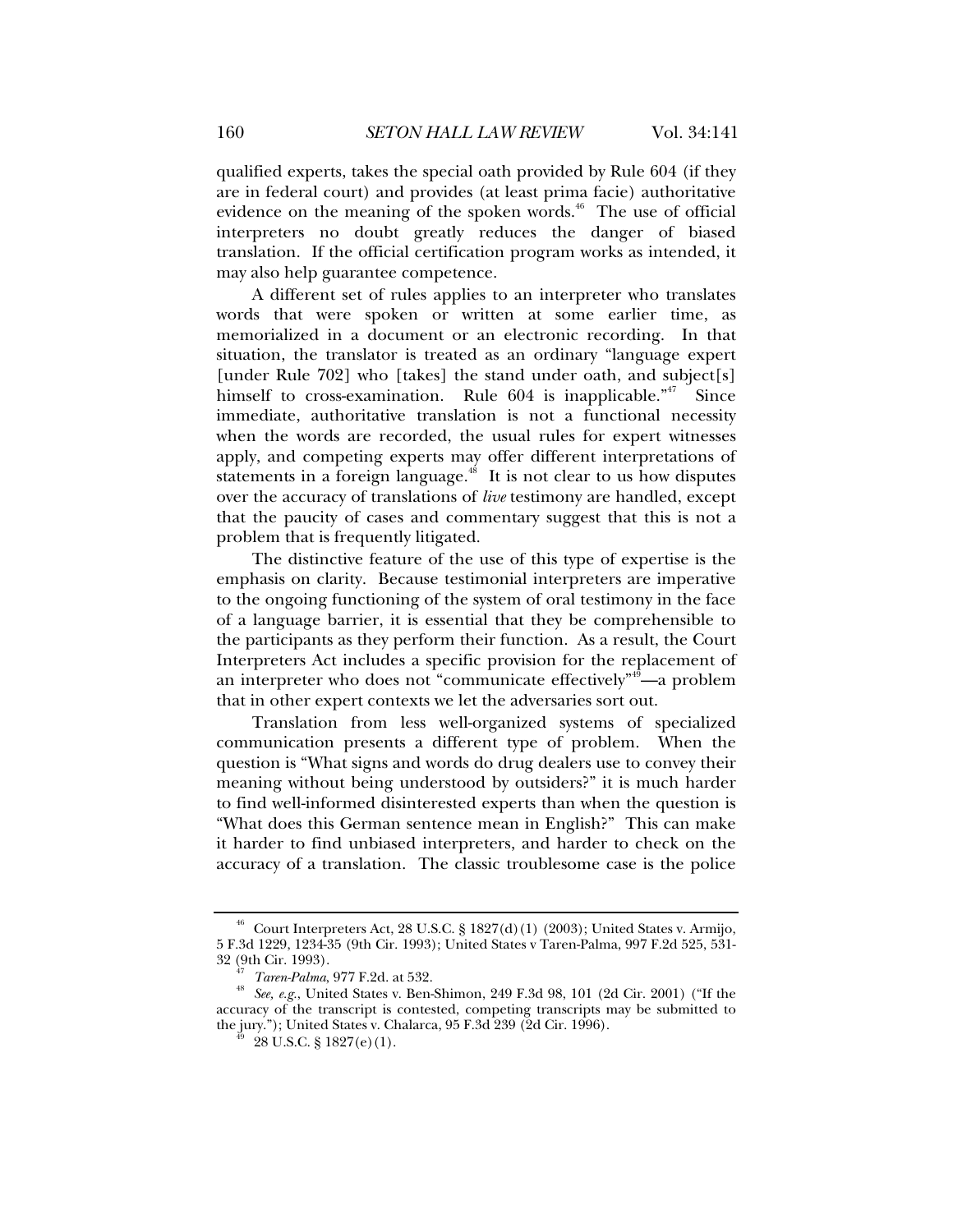officer who qualifies as an expert in some variety of underworld jargon.<sup>50</sup> In that situation, the problem is frequently magnified by the fact that the officer-expert, who has an obvious interest in the outcome of the case, also testifies as a lay witness to critical acts by the criminal defendant or by others. When that happens, the process of qualifying the officer as an expert—both the imprimatur given by the court and the character evidence on which it is based—may improperly bolster the officer's *lay* testimony.<sup>51</sup> And, of course, this takes place in the presentation of the prosecution's case in a criminal trial, where our concern for accuracy ought to be at its highest.

(c) Calculation

For this type of expertise, the question to the expert is some variant of "What does it add up to?" Totaling up the grocery bill, even if you have to add sales tax, hardly requires an expert, but some tasks that involve nothing more than a complex set of arithmetic calculations (preparing a tax return) may benefit from an expert's help. If the job is big enough and complicated enough (calculating the indebtedness of a substantial company), or involves more sophisticated and difficult mathematical operations (calculating inferential statistics, or the force generated by a falling object) expert help is essential for most of us in any context, and always in court where the trier of fact is a lay jury or judge. In that situation, an expert who testifies to calculations will usually also explain what this type of calculation *means*, a separate task that we discuss under the heading "instruction."

Calculation, like translation, is a task of making sense of information that is already available. It can be done by any qualified expert once the data exist. As with observation and translation, the central issue is the competence of the calculator—a question that

<sup>50</sup> *See* United States v. Barnett, Nos. 02-4561, 02-4732, 2003 U.S. App. LEXIS 6953, at \*3-5 (4th Cir. Apr. 11, 2003) (describing how a special agent was permitted to testify as an expert witness with regard to drug code); United States v. Ceballos, 302 F.3d 679, 685 (7th Cir. 2002) (recounting that the government presented two agents as experts on drug code language who testified as to the content of several taped conversations played for the jury); United States v. Dukagjini, 326 F.3d 45, 53 (2nd Cir. 2001) (allowing an agent to serve as a dual witness testifying as a case agent and as an expert on drug code); United States v. Evans, 272 F.3d 1069, 1096 (8th Cir. 2001) (upholding the admittance of a sergeant's testimony regarding prostitution, including jargon); Bamberger, *supra* note 42.

including jargon); Bamberger, *supra* note 42. 51 *See Dukagjini*, 326 F.3d at 53-56; Bamberger, *supra* note 42, at 866-69 (discussing *United States v. Young*, 745 F.2d 733 (2d Cir. 1984)). Though courts express concern about expert evidence bolstering the lay evidence, the inverse is also possible: if the factfinder believes the lay witness's eyewitness account, she may be more inclined to trust her expert judgment as well.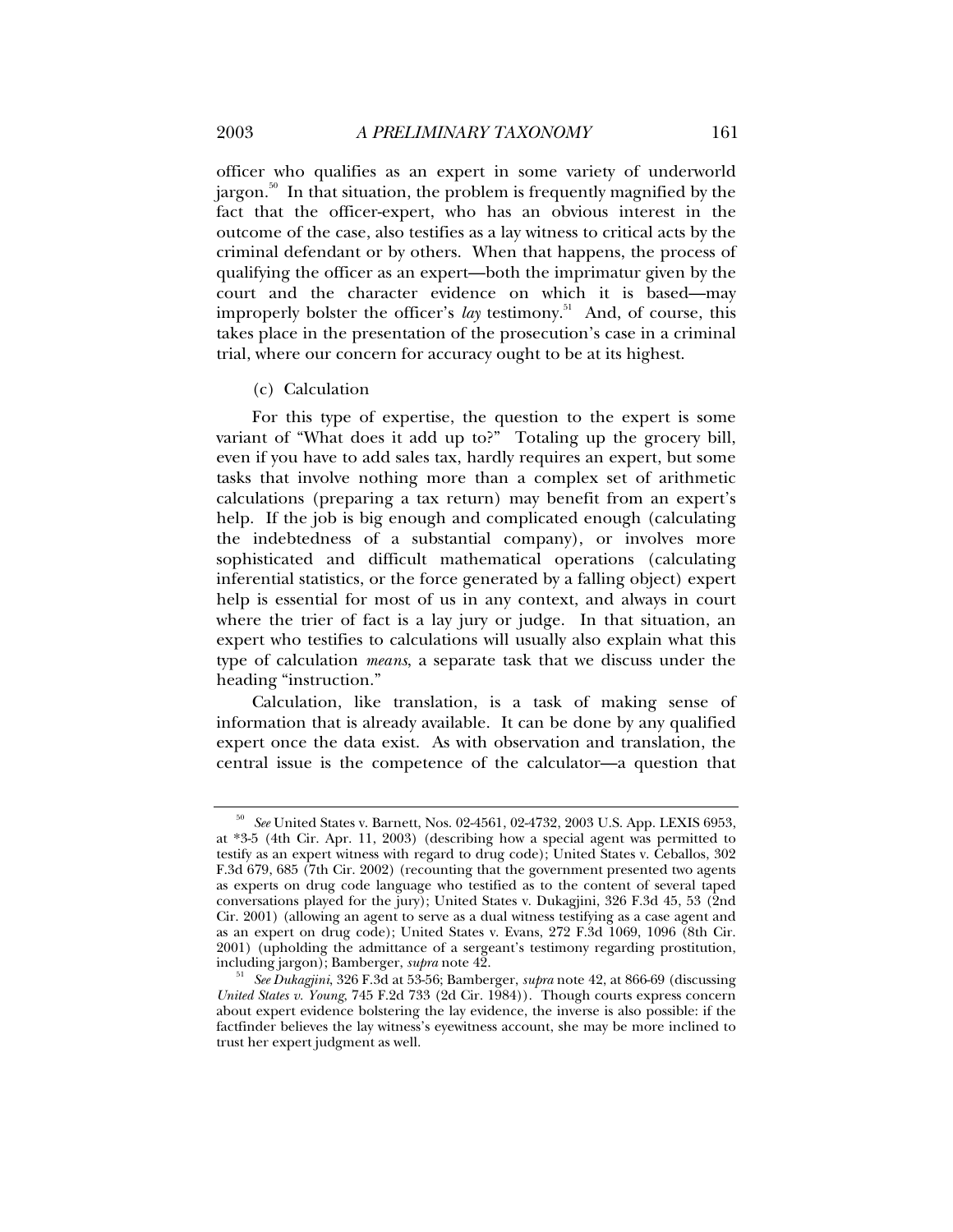usually can be routinely answered by reference to her training and experience. In court, the qualifications of the expert are the only requirement for admissibility of this sort of expertise; mathematics itself is correctly considered to be universally reliable.

Strictly speaking, calculation itself is absolutely predictable; mathematical operations leave no room for ambiguity. Experts do disagree, however, on antecedent questions: *what* to count and *how* to do so. As the assumptions that are built into the process become more complex and debatable, the task may slip from "calculation" to "assessment." As we have drawn the line in this Article, determining the indebtedness of a company is near the borderline. We classify it, perhaps arbitrarily, as a "calculation," although, as we all learned from the Enron and Arthur Andersen scandals, there are more ways than one to make the many underlying judgments on how to categorize various possible liabilities and assets. On the other hand, we describe the task of estimating the present value of a person's lifetime earnings if he had survived an accident as an "assessment." The difference is not so much that this task is more complex or controversial than calculating indebtedness, but that it requires integrating information on, and making assumptions about, more disparate issues—productive life span, possible career paths, future employment trends and wage rates, productivity and inflation in the economy, and so forth. As with observation, the location of the boundary line between the more descriptive task of "calculation" and the more analytic task of "assessment" is not crucial, as long as we realize that some calculations are based in part on controversial assumptions; that many assessments have calculations embedded in them; and that there are close cases that are hard to call.

As calculation shades into assessment, questions of method and bias become increasingly salient. The question may be not so much what the indebtedness of Enron adds up to, but what the expert *means* by "indebtedness." If both sides have access to competent experts, legal disputes that involve calculations are likely to focus on these choices and on the expert assessments on which they are based, or on the accuracy of the underlying data, rather than on the mathematical calculations themselves. Since the results of the mathematical operations are determinate, there should be no more room to dispute the *calculation* that produces an estimate of the expected lifetime earning of a deceased plaintiff than to dispute the arithmetic (as opposed to the items) on a tab in a restaurant. If there is a dispute, replication (in a restaurant or in court) is a perfect check on mathematical accuracy. In theory, calculations and their underlying assumptions can always be teased apart, the assumptions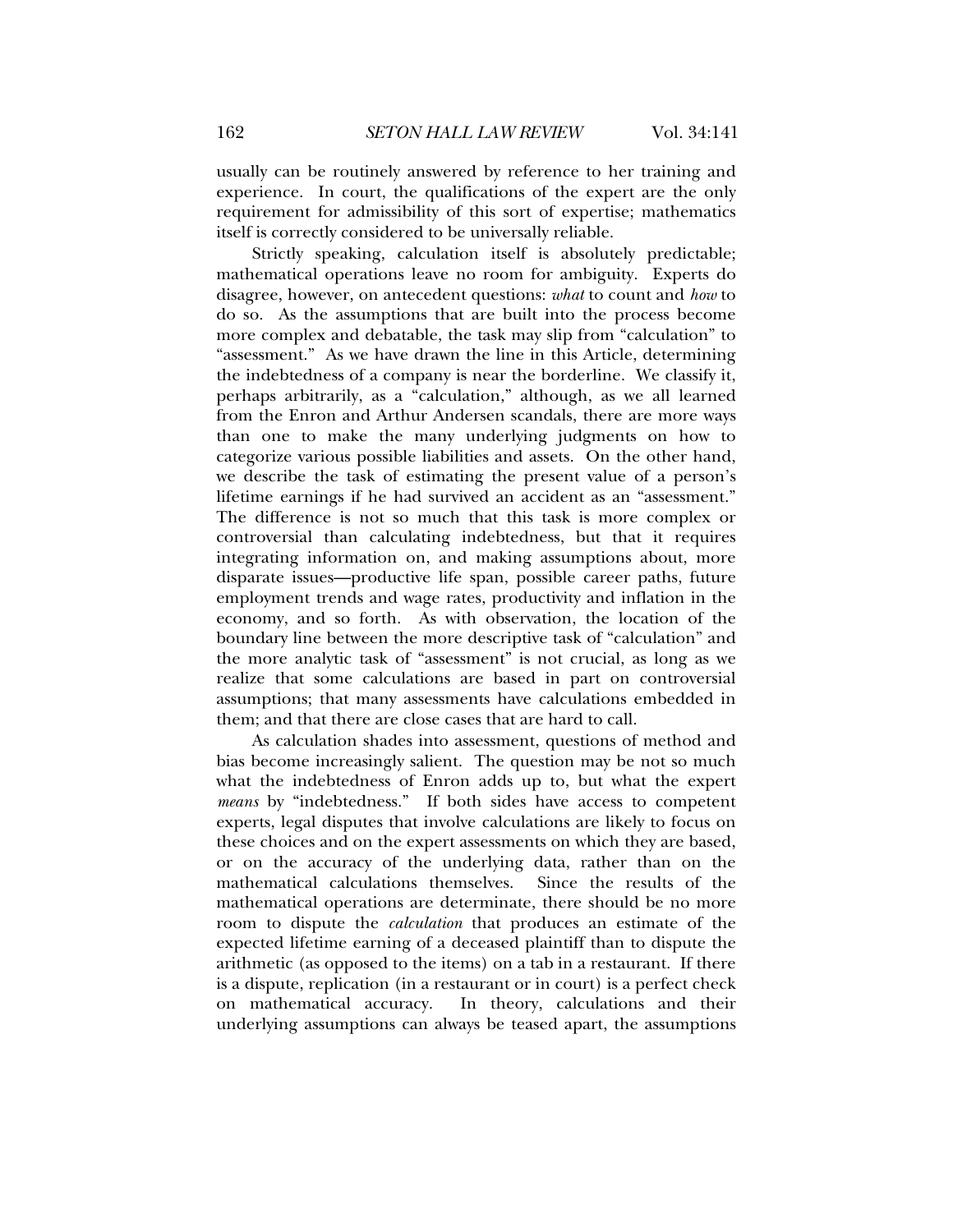spelled out and separated from the calculations that follow. In practice this may make the information too dense to absorb—we do not really want to know how and why our accountant calculated the tax as she did—and in any case it often is not done.

### 2. Instruction

Experts, to state the obvious, educate—they provide lay people with useful information. In court, the only function of an expert witness (or for that matter, any witness) is to educate, in this very general sense: to supply information that helps the trier of fact make decisions.<sup>52</sup> We focus here on a particular kind of education— "instruction"—by which we mean general information about some common issue or phenomenon ("Inadequate drainage can cause ground water to undermine a foundation") rather than specific information about a particular problem or case ("The wall collapsed because of inadequate drainage at its base"). Instruction answers such questions as "What do experts know about that topic?" and "How do things like that work?"

Instruction provides background knowledge but not the casespecific answers.<sup>53</sup> An expert witness who gives purely instructional testimony in a trial can literally repeat the same performance in a different courtroom with a different cast of characters, in another case that raises a parallel issue with different specific facts. Instructional testimony may lead to an inference that suggests or even requires a specific decision in a given case, but it is not itself information about any particular case. The statement "Bendectin is not a teratogen"—once controversial, now no longer so—is an example of instruction: it is a general empirical claim. By contrast, the statement, "Ingestion of Bendectin by the plaintiff mother did not cause this limb defect in her offspring," is no longer instruction. It follows logically from the general instructional statement, if true; but it also may be true even if that general statement is not. In any case, the second assertion is a claim about the specific events involved

 $52\,\,$  For a detailed analysis of experts as educators, see Ronald J. Allen & Joseph S. Miller, *The Common Law Theory of Experts: Deference or Education*, 87 NW. U. L. REV.

 $133$  Edward Imwinkelried has made a similar distinction between what he terms the expert's major and minor premises: "The major premise is a principle, procedure, or explanatory theory derived by the inductive, scientific technique. The [expert] applies that major premise to the facts of the case" and these specific facts are the witness's minor premise. Edward J. Imwinkelried, *The "Bases" of Expert Testimony: The Syllogistic Structure of Scientific Testimony*, 67 N.C. L. REV. 1, 2-3 (1988); *see also* Edward J. Imwinkelried, *The Educational Significance of the Syllogistic Structure of Expert Testimony*, 87 NW. U. L. REV. 1148 (1993).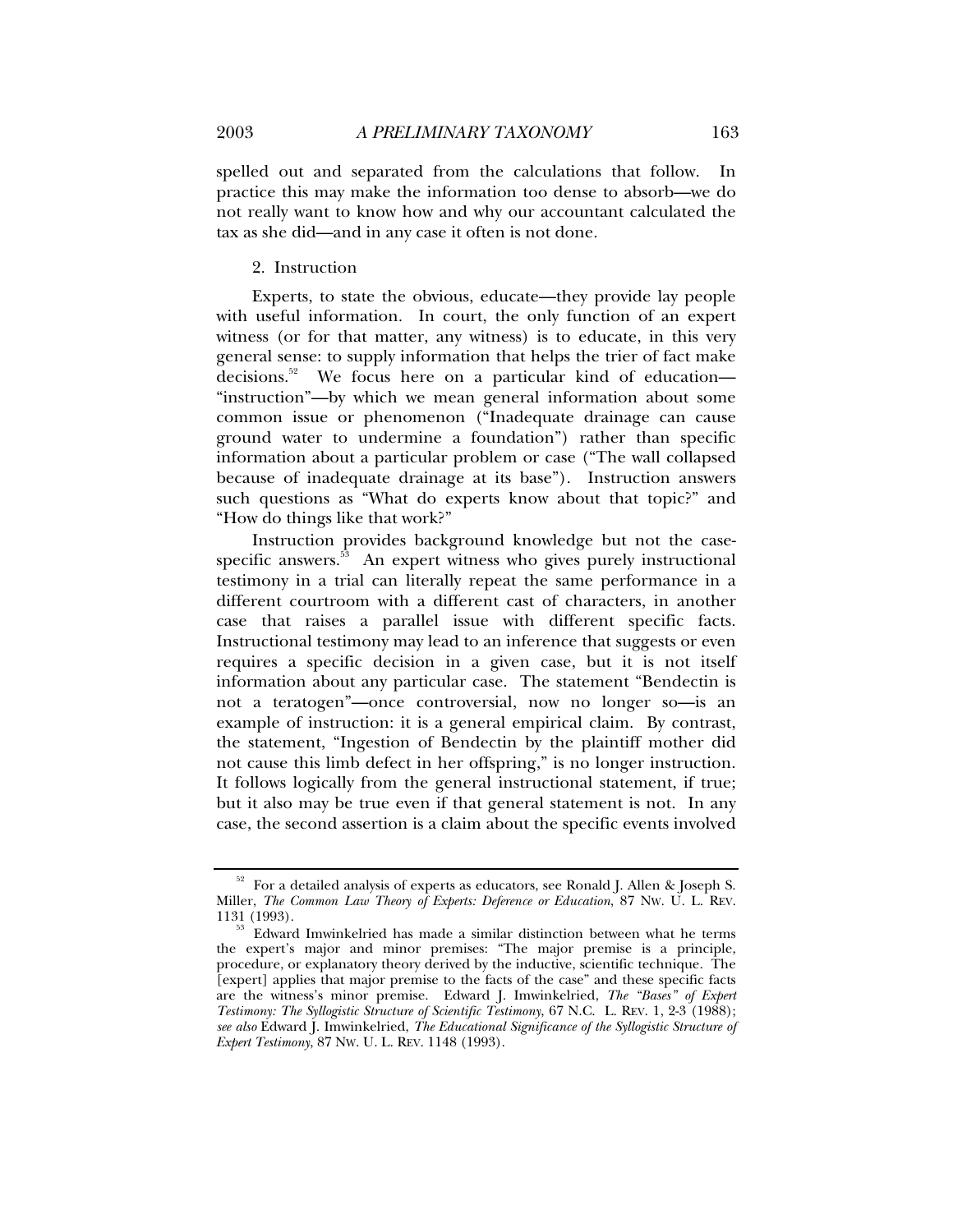in the litigation—a type of statement that we classify and discuss as an *assessment* of causation.

As usual, effort can make the boundaries fuzzy. Consider, for example, the archetypal early twentieth-century hypothetical question in which the lawyer would ask an expert for his opinion about the cause of death of a "hypothetical person." In form, the lawyer would ask for an opinion on the cause of death of *anybody* in like circumstances, but the actual question (which sometimes went on for pages) would incorporate a whole series of *particular* facts that happened to be in evidence in the case at hand, and the expert would provide an opinion assuming these many ostensibly hypothetical facts to be true.<sup>54</sup> Strictly speaking, the testimony is framed in general non-case-specific terms and, therefore, fits our definition of "instruction." But the effect, of course, if we look past the formal structure of the testimony to its substance, is an extremely fact-specific opinion that is best described as an "assessment."

Whatever the dividing line between instruction and assessment, most experts—and certainly most expert witnesses—go back and forth across it and provide both types of information. This need not be the case. Eyewitness identification experts, for example, if permitted at all, are typically allowed to provide instruction only. They may testify, for example, that in general cross-racial identification is more likely to be erroneous than intra-racial identifications, or that eyewitness confidence is not generally a good predictor of eyewitness accuracy. But case-specific testimony evaluating the merits of a particular eyewitness's identification, if offered, would typically be excluded as an invasion of the province of the jury.<sup>55</sup> Most experts, however, do provide case-specific assessments, and usually incorporate instruction into that testimony, to make their conclusions both more comprehensible and more persuasive.

In this Article we discuss two different kinds of instructional statements: claims about matters of fact in the physical world, and

<sup>54</sup> The case of *Treadwell v. Nickel*, 228 P. 25 (Cal. 1924), describes an extreme example: an eighty-three page hypothetical question, followed by a fourteen page objection. 55 Some judges believe that even permitting expert testimony on the lack of

relationship between confidence and accuracy invades the province of the jury. In *Garden v. State*, 815 A.2d 327, 338 (Del. 2003), the trial court rejected the portion of the eyewitness identification expert's testimony dealing with the confidence/accuracy relationship "because such opinion would amount to a comment on the veracity of the witnesses who testified and thus would invade the province of the jury." The Delaware Supreme Court found the exclusion to be error, albeit harmless. *Id.*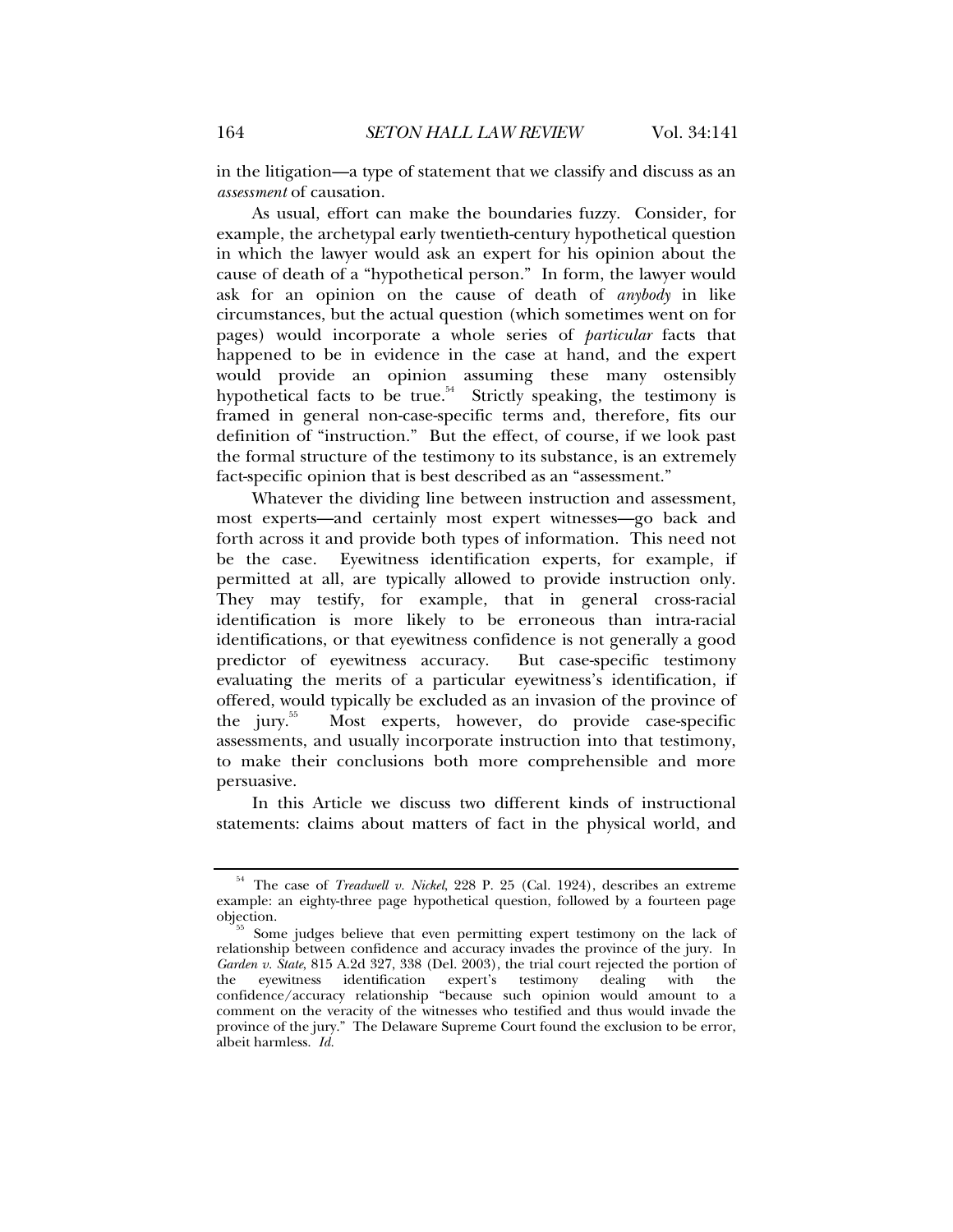statements about social norms—customs, common practices, ethical and professional standards, research methodologies. In both contexts the expert gives her views on the state of the world instruction on norms, in this sense, is factual rather than normative but the purposes to which each kind of instruction are put in court are quite different. Much (though by no means all) factual instruction is uncontested, and typically, even when controversial, it is not a central issue in a case but rather serves as the background for an assessment. Occasionally, however, a disputed general factual proposition—in the classic case, "Bendectin is a human teratogen" is an essential element of a claim. By contrast, in malpractice claims against professionals—lawyers, accountants, psychotherapists, and especially doctors—instructional opinions about norms—the professional standard of care for the conduct at issue—are often at the heart of the case. As we shall see, these differences in nature and purpose have implications for the admissibility of these two types of instructional testimony.

(a) Facts

If you want to know an esoteric fact, you ask an expert, or much the same thing—check a book or an article written by one. Most of the time we can rely on the information we get in this manner because the answer, although news to us, is well-known and uncontroversial among those who specialize in the area. This can be true for information at any level of generality, from the universal ("the speed of light in vacuum is 299,792,458 meters per second") to the highly particular ("73% of the respondents on this survey did not know the name of either of their United States senators").

In court, much expert information of this sort could be presented without testimony by any witness. Frequently, the statements at issue—that human blood has a pH of 7.4, for example, or that every person (except an identical twin or a clone) has a unique DNA sequence—are suitable subjects for judicial notice because they are not open to reasonable dispute and are "capable of accurate and ready determination by resort to sources whose accuracy cannot reasonably be questioned."<sup>56</sup> In practice, such information is generally introduced in the course of expert testimony, in part because the statements accompany other information provided by the expert that could not properly be judicially noticed, and in part because a well-prepared expert witness is more likely than the judge to present the information in a manner that is helpful to the side that

 $56$  FED R. EVID. 201.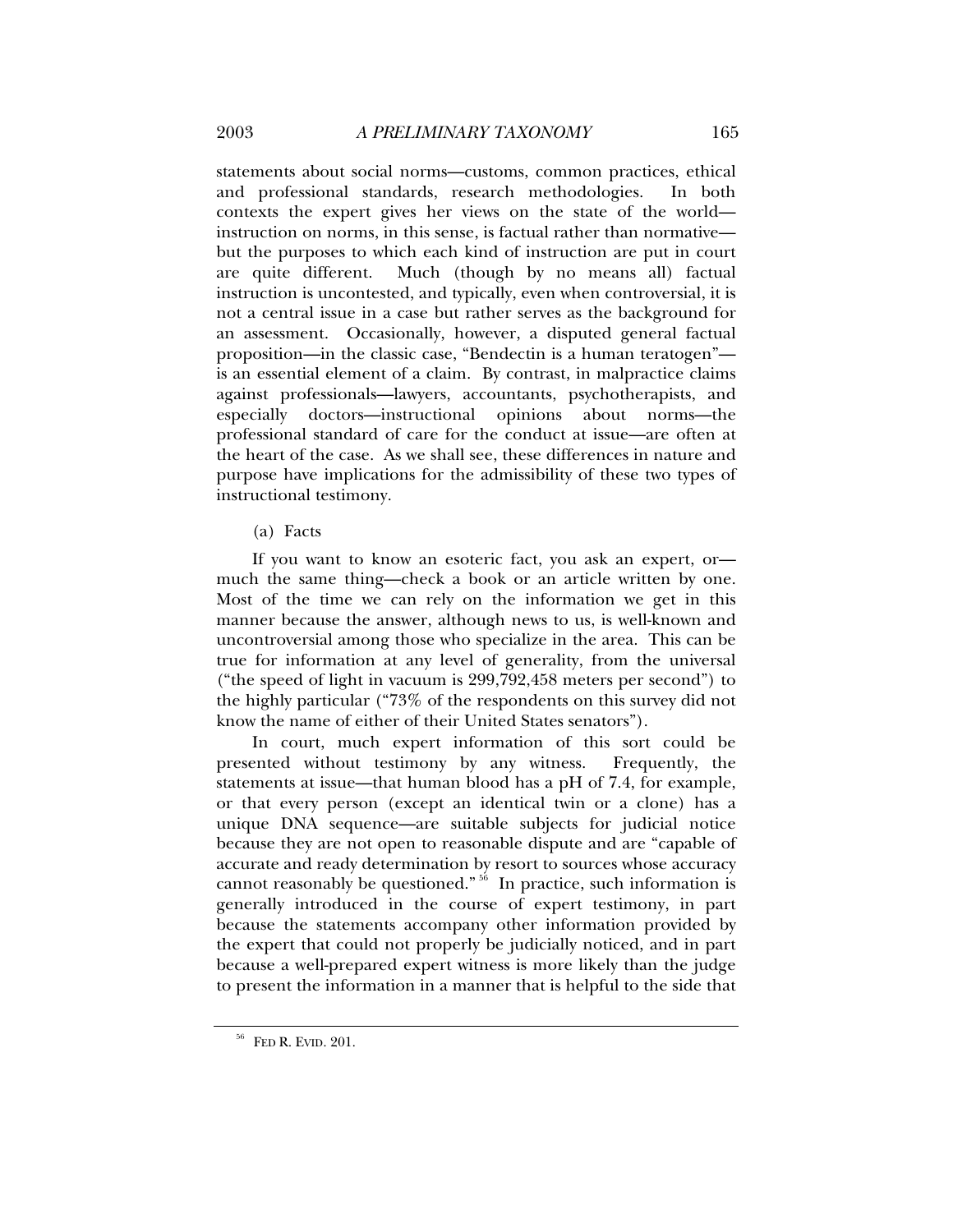called her.

A layperson cannot know in advance which propositions are not in dispute in medicine or physics or genetics. Out of court, we can guard against being misled (as usual) by asking more than one expert, or consulting more than one reference, or relying on a source—the United States Census Bureau, for example—whose authority we do not doubt. In court, the adversarial process defines what is in dispute, and undeniable expert facts are likely to form part of the uncontested background for the assessments that are contested. The parties may fight about whether a substance found in the defendant's possession was cocaine, but they are not likely to fight about the chemical make-up of cocaine itself. They might disagree about whether a DNA-typing test was done correctly in the particular case, or about how to interpret the evidentiary significance of finding the defendant's DNA at the crime scene, but they are unlikely to do battle over the general premise that apart from identical twins, a person's DNA genome is unique. On background issues of that sort, there is no debate about factual accuracy, and hence no question of reliability or admissibility. There is still room for bias, of course, in the selection and organization of the material. A testifying expert (like any teacher) chooses what to present from a large array of possible pieces of information; she may select the background facts most useful to her party's case and omit other information that is less helpful to her client. This form of bias is almost invariably addressed by cross-examination and rebuttal testimony rather than exclusion. Assuming the opposing party is motivated and prepared, these may well be adequate mechanisms for checking partisan impulses to provide partial information.

As we move away from well known facts about which there is little or no disagreement, matters become more complicated. In theory, this is a problem that can be addressed: after more tests, more study, and more examination, we might someday reach answers that, if not wholly conclusive, may at least achieve widespread consensus. For a straightforward issue—the population of Detroit in 2000—a single, well-executed study (the decennial census), despite its imperfections, may provide as good an answer as we will ever have. But for difficult and complex questions (the origin of HIV; the structure of quarks) the process is likely to be complicated and uncertain, and even many comparatively easy issues are never addressed, or the studies are not complete when we need them. Whether because of the complexity of the issue or the paucity of the data (or both), at any point in time, a general factual question may have no clear answer. Knowledgeable people may disagree on what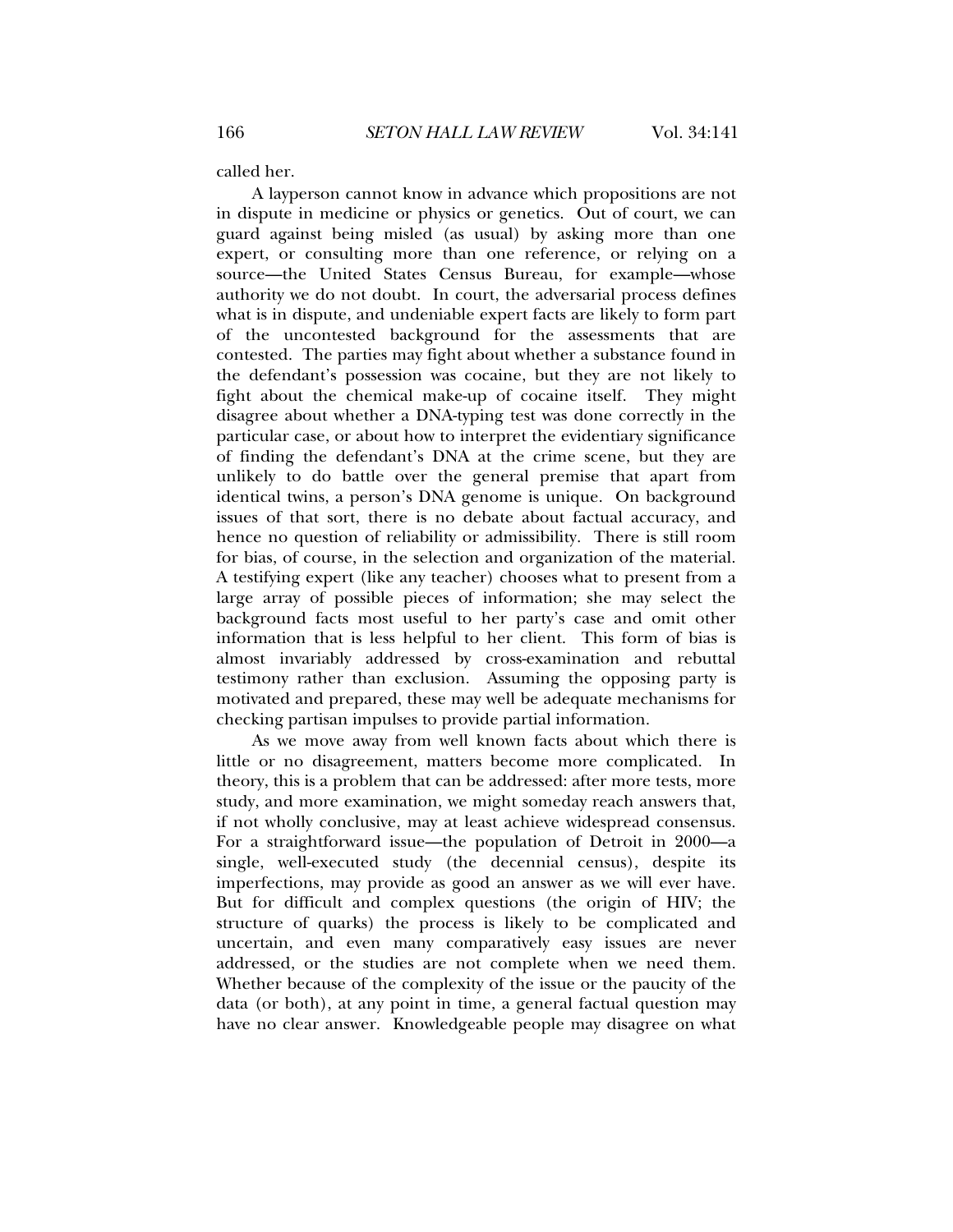the answer is, or whether it is known, or even whether the question is answerable. And even if there is a reasonably clear answer out there somewhere, it may be no mean feat to find it. None of us can absorb even a tiny fraction of the general knowledge that exists in our extremely complex culture. We have no choice but to rely on experts, those who know the issue best—which merely pushes the problem back a step, to the identification of the most knowledgeable experts to rely on.

How do we determine matters of instructional fact outside of the courtroom? On routine issues, even debatable ones—and often on big ones as well—we do not invest a lot of energy in screening expert instruction. We look in well-known sources or ones we are familiar with (the Internet, the New York Times), we ask experts we have used before who are referred to us by friends and acquaintances, or we see what highly-credentialed experts have to say. If it *really* matters, however—if a lot of money, or the future of an institution, or someone's life or health is at stake—we increase our search costs. We spend time and energy to identify leading experts and to learn what they think about the matter.

What exactly are we searching for? Since we cannot identify accurate expert instruction directly, we look for the best available proxy: the consensus of well-informed experts in the field. Of course there may not be a consensus, and if there is, it may be out-of-date or just plain wrong. But figuring out the consensus viewpoint, if there is one, is the starting point of any well-conducted inquiry into general facts outside of litigation; more often than not, it is the ending point as well.

In the context of litigation, identifying a consensus among experts in court can be very hard. The expert's credentials are not much help. An imperfect proxy for knowledge in the best of circumstances, credentials lose nearly all of whatever value they may have when expert witnesses are chosen by the parties, from among those who will say what the parties want to hear, in part precisely because of their seemingly impressive credentials.<sup>57</sup> Worse, the

<sup>57</sup> *See* Gross, *supra* note 25, at 1134. With most witnesses, parties are constrained by circumstances: they have no choice but to use those who, because of their physical relationship to the facts, have uniquely valuable information. (The personal knowledge rule operates as a proxy for information quality, supplemented by extensive (though not necessarily effective) mechanisms for testing witness credibility to weed out percipient but unreliable observers.) In the context of factual instruction, where the issues are ones of general knowledge, parties are not limited by the happenstance of percipient witnesses. Since they can call any qualified expert who is willing to cooperate, they can, in principle, get the best available evidence in every case. In practice, their dominant incentive is to get the most useful expert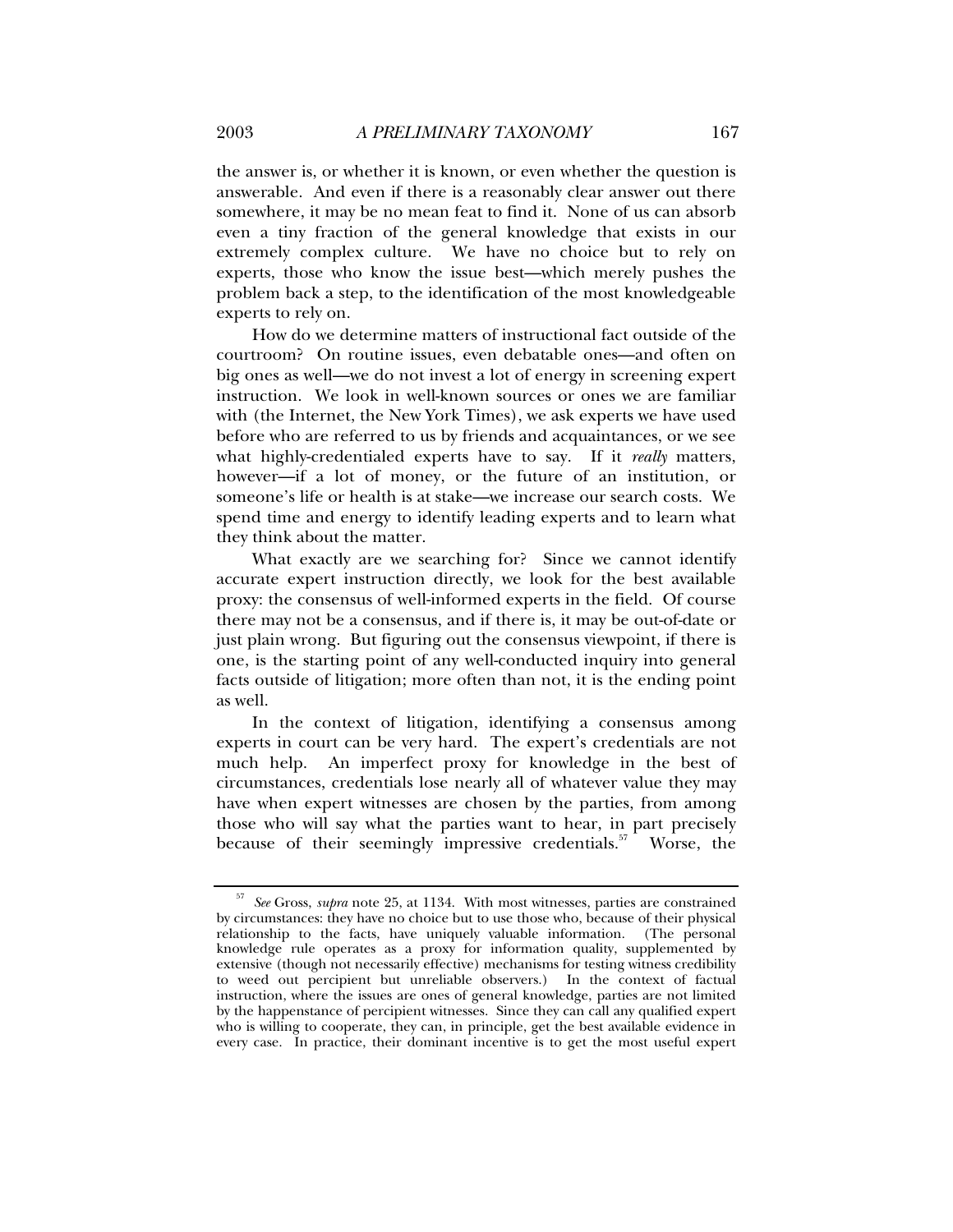parties who call expert witnesses have no common interest in identifying a consensus among experts. On the contrary, if there is any room at all for a dispute among experts, one side or both may have an interest in obscuring the extent of general agreement within the field and creating the appearance of an active dispute when there is none. The experts the parties call may take positions that are at best outliers within their own specialties but sound perfectly plausible to outsiders. If the factfinder is a jury, it may not even have the power to put questions to the party experts, much less seek another opinion or investigate another source.<sup>58</sup> If the plaintiff calls an expert who testifies that silicone gel breast implants are known to cause autoimmune diseases, and the defendant calls an expert who testifies that there is no evidence that these devices produce that effect, the factfinder is in no position to judge which statement reflects a consensus in the field, if one exists, and which statement is considered unlikely or simply false. In any other contexts, the answer would be to check with experts who are not chosen by and identified with those parties whose interests are directly at stake—a panel assembled by the NIH rather than researchers hired by the pharmaceutical company whose product is being studied. That procedure is available in court under Federal Rule of Evidence 706, but, as we have mentioned, it is rarely used, and almost never in routine cases.

If credentials do not help much, and unbiased expertise is not sought, what legal tools are left to address conflicting expert claims about general factual propositions? We can exclude the evidence, or we can do our best to make use of what we get. In practice, we rely on the second sort of remedy more often than the first.

*Daubert* and its progeny—including the post-*Daubert* version of Rule 702—require courts to assess the validity of this sort of expert evidence. But how? By what standard? If we are not concerned about the validity of the field (if we are dealing with medicine, for example, and not astrology), a consensus of informed experts about the matter of general fact should certainly be sufficient to justify admission, but is probably too much to require. On one hand, if the cause of a phenomenon is unknown—and generally agreed to be unknown—this requirement would prevent the jury from getting any meaningful expert assistance on causation, since the only thing an expert witness could testify to is the consensus that experts do not

testimony to support their position, not the most accurate.<br><sup>58</sup> Some courts permit jurors to ask questions of witnesses through the judge, but this varies by jurisdiction and the temperament of the judge. Judges can, of course, question witnesses.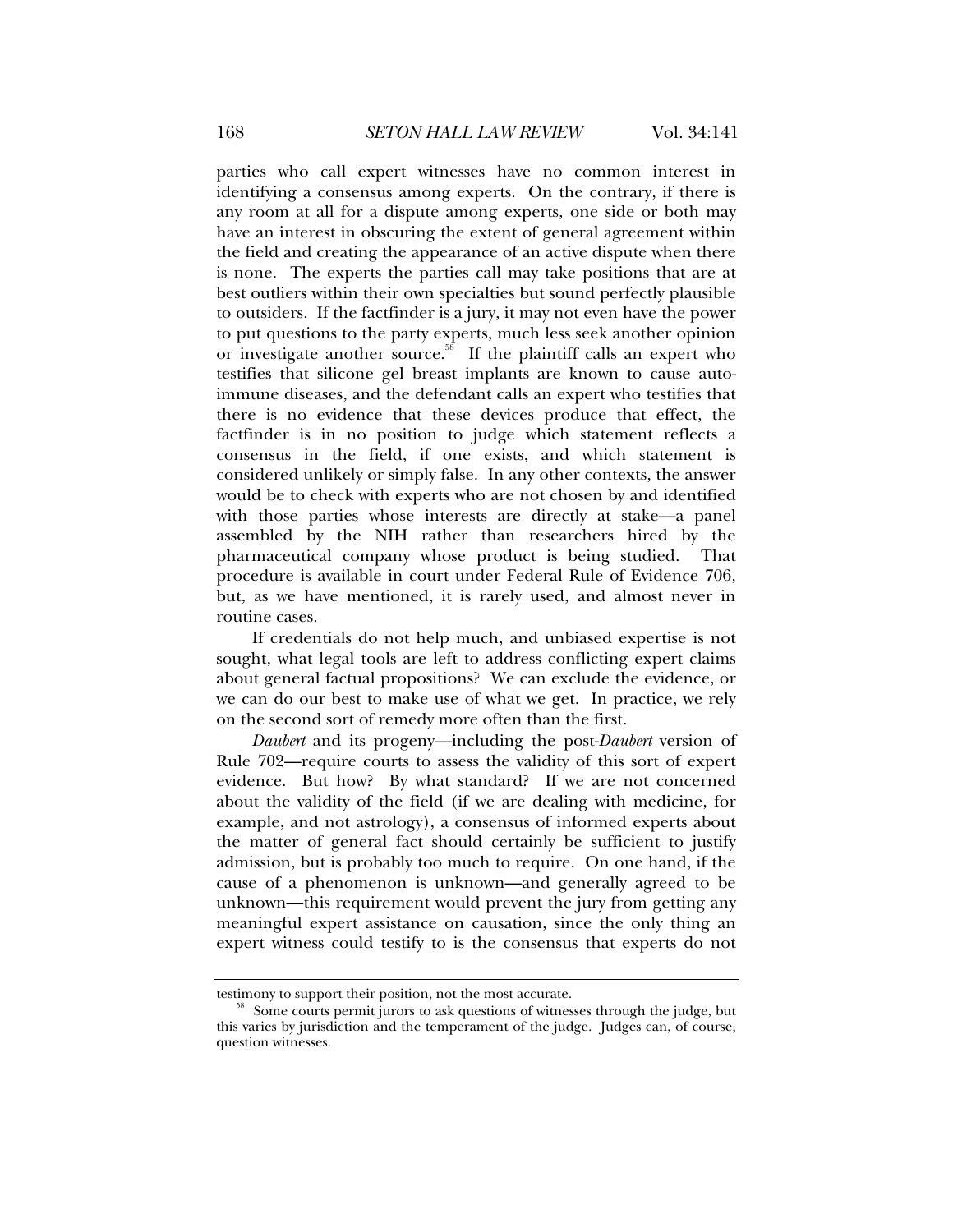know. On the other hand, for the large array of issues on which experts disagree on whether there is a consensus, or on what the consensus is, this rule would be impossible to administer. Could judges possibly determine the existence of an expert consensus, item for item, as a precondition to permitting any expert witness to make general factual claims? The difficulties of applying *Frye* pale by comparison.

A judge could demand a lesser degree of agreement as condition for expert instruction. A mild version of this inquiry into the consensus of the field seems to us to be a reasonable requirement for expert instruction. Because the judge's role is merely to decide whether the information may be considered at all, the test should be whether other experts in the field generally agree that the factual claim is plausible. This is a different kind of agreement than that demanded by *Frye* ("general acceptance" of the method or technique), and it does not require any level of agreement on the ultimate truth of any asserted fact. The focus, rather, is on the legitimacy of the factual claim: is it (at a minimum) considered a debatable point among those who know best?

Rule 702 speaks to the issue of instructional testimony only obliquely.59 This category of testimony does not fit neatly into the Rule's structure, which assumes that expert testimony will apply "to the facts of the case."60 Nonetheless, Rule 702 can be interpreted to impose a reliability requirement on general factual instruction, as for all expert testimony. To the extent that courts do scrutinize scientific testimony about general facts, we suspect that their inquiry focuses on the kind of consensus we have described: the degree of plausibility of the factual proposition within the witness's field. In general, however, the courts make no such inquiry. They simply require that an expert be "qualified," and then—except in a small group of unusual but important cases—allow them to make a wide range of general factual claims within their fields of expertise. Once a witness has been permitted to testify as an expert under Rule 702, judges usually leave the task of correcting and explaining their instructional statements to the opposing parties and the expert witnesses they call.

Occasionally, a party may call an expert witness who says things that are simply bizarre. This seems to happen most often in criminal cases, where resources and standards of practice—especially on the defense side—are sometimes abysmally low. In the 1980s, for

<sup>59</sup> FED. R. EVID. 702. Rule 702 was revised in 2000 in the wake of *Daubert* and  $Kumbo\,Tire$  to emphasize the reliability requirement for expert testimony.  $^{60}$   $_{Id}$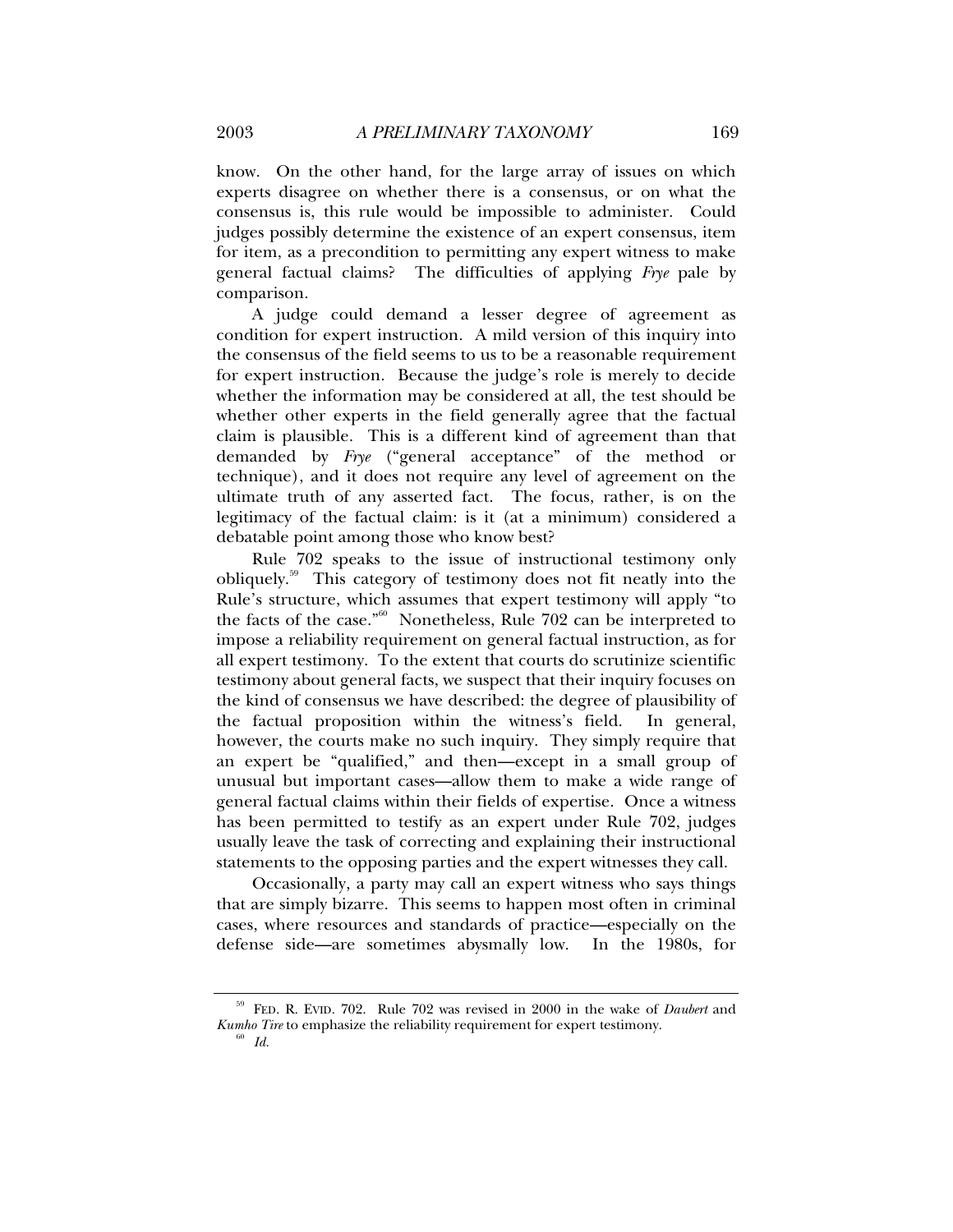example, an anthropologist named Louise Robbins was allowed to testify for the prosecution in several cases that it is possible to identify a person from nothing more than a shoe print—the *wearer*, not the shoe. $61$  The only explanation is incompetence by the judges, the defense attorneys, or both. (Her testimony was also excluded several times. Even so, the fact that she did testify repeatedly—indeed, that prosecutors even considered using her—is some measure of what's *not* considered a problem.) Usually, however, it is not the statement itself that is implausible but the confidence with which it is uttered. The problem is not the assertion that exposure to asbestos *might* cause colon cancer, but the claim that it *does*.

On reflection, it appears that the level of certainty that a witness attaches to a statement is likely to be the dominant problem for this type of expert testimony. If an expert testifies, for example, that a scientific study published in a peer-reviewed journal found that ephedra had a teratogenic effect on mice when ingested at a certain dose, this is as unproblematic as instructional testimony can be; the expert is reporting a fact that can easily be checked. The expert might then go on to testify, however, on the basis of that study (perhaps in conjunction with other information, perhaps not), that in her opinion ephedra *is* a human teratogen. Although phrased as an "opinion" this second claim is still "instruction" rather than "assessment," since the conclusion remains general rather than casespecific. But there is much more reason to be concerned about reliability at this higher level of generality. The study might be biased or poorly-conceived, and even if it is flawless, it might not be a sufficient basis for the expert's general conclusion. Even so, the issue is not so much the possible causal link the expert draws between ephedra and birth defects, but her confidence in the existence of that link. Few would quarrel with the witness if she had said that ephedra "might" be a human teratogen, or even perhaps that "there is a substantial risk" that it causes birth defects. The problem emerges as she moves up the ladder from *possible* to *probable*, to *very likely*, to *is*.

In the usual case, however, testimony is not excluded because a witness is too certain or too uncertain. Normally, a witness's level of confidence is grist for the adversarial mill: the jury considers it in evaluating the witness's credibility, taking into account any in-roads made in cross-examination, inconsistent evidence on rebuttal, and arguments by counsel. Lots of witnesses are excessively self-assured;

<sup>61</sup> *See* Paul C. Giannelli, *The Abuse of Scientific Evidence in Criminal Cases: The Need for Independent Crime Laboratories*, 4 VA. J. SOC. POL'Y & L. 439, 457-62 (1997) (discussing Louise Robbins's so-called expertise).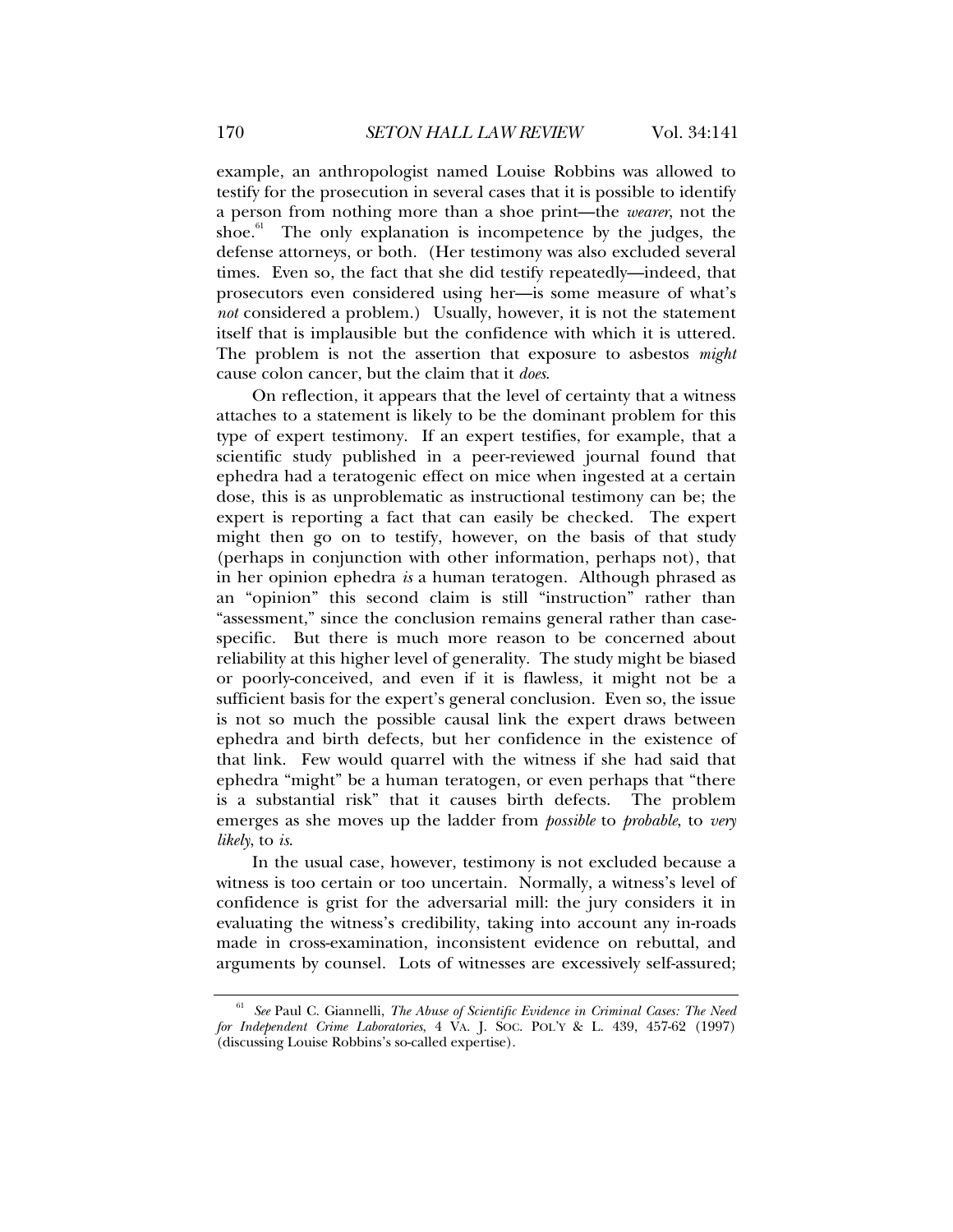many are simply wrong. We do not exclude an eyewitness who says she is 100% certain that she can identify the defendant as the man she saw from fifty feet, across a dark parking lot, for five seconds; we impeach her. By the same token, we do not generally exclude testimony from a doctor who says that he *knows* that regular exercise decreases the risk of coronary heart disease. Like the eyewitness, even if this expert is correct on the ultimate issue, she may not be entitled to speak with the level of confidence that she expresses; like the eyewitness, the jury will usually be allowed to hear her testimony, and the opposing party will have a chance to try to get her to weaken or qualify it, or to make it seem unreasonable.

There are, however, several important differences between the lay eyewitness and the expert providing fact instruction. The structural incentives for the expert to distort and overstate are significantly greater. The pressure of litigation, the partisan identification an expert may develop over time, and the fact that the expert receives payment may spur even a well-intentioned expert to make instructional inferences in a stronger form than a fair-minded reading of the evidence supports. Moreover, it may be precisely the degree of overstatement that makes otherwise plausible testimony unreliable.

When does a general factual proposition become so unreasonable that it may be excluded entirely from evidence? In some tort cases a general factual proposition is a necessary step to establish causation, and substantive tort law requires expert testimony on causation that is phrased in terms of a specified level of confidence. In that situation the admissibility of expert instructional testimony on a question of general fact is outcome determinative, and detailed attention by the parties and the court is worth the candle. For example, in *Joiner*,<sup>62</sup> the plaintiff claimed that he was exposed to PCBs by the defendant, and that the exposure caused the small cell lung cancer from which he suffered. The district court excluded the plaintiff's proffered expert testimony on causation because "the court is not persuaded by a preponderance of proof that the studies support the 'knowledge' the experts purport to have (i.e., that PCBs, 'to a 'reasonable degree of medical certainty,'' promote small cell lung cancer in humans)."<sup>63</sup> And, since the plaintiff was now without this necessary testimony—"to a reasonable degree of medical certainty"—the court granted the defendant's motion for summary

 $62$  522 U.S. 136 (1997).

<sup>63</sup> Joiner v. Gen. Elec. Co., 864 F. Supp. 1310, 1326 (N.D. Ga. 1994) (internal citation omitted).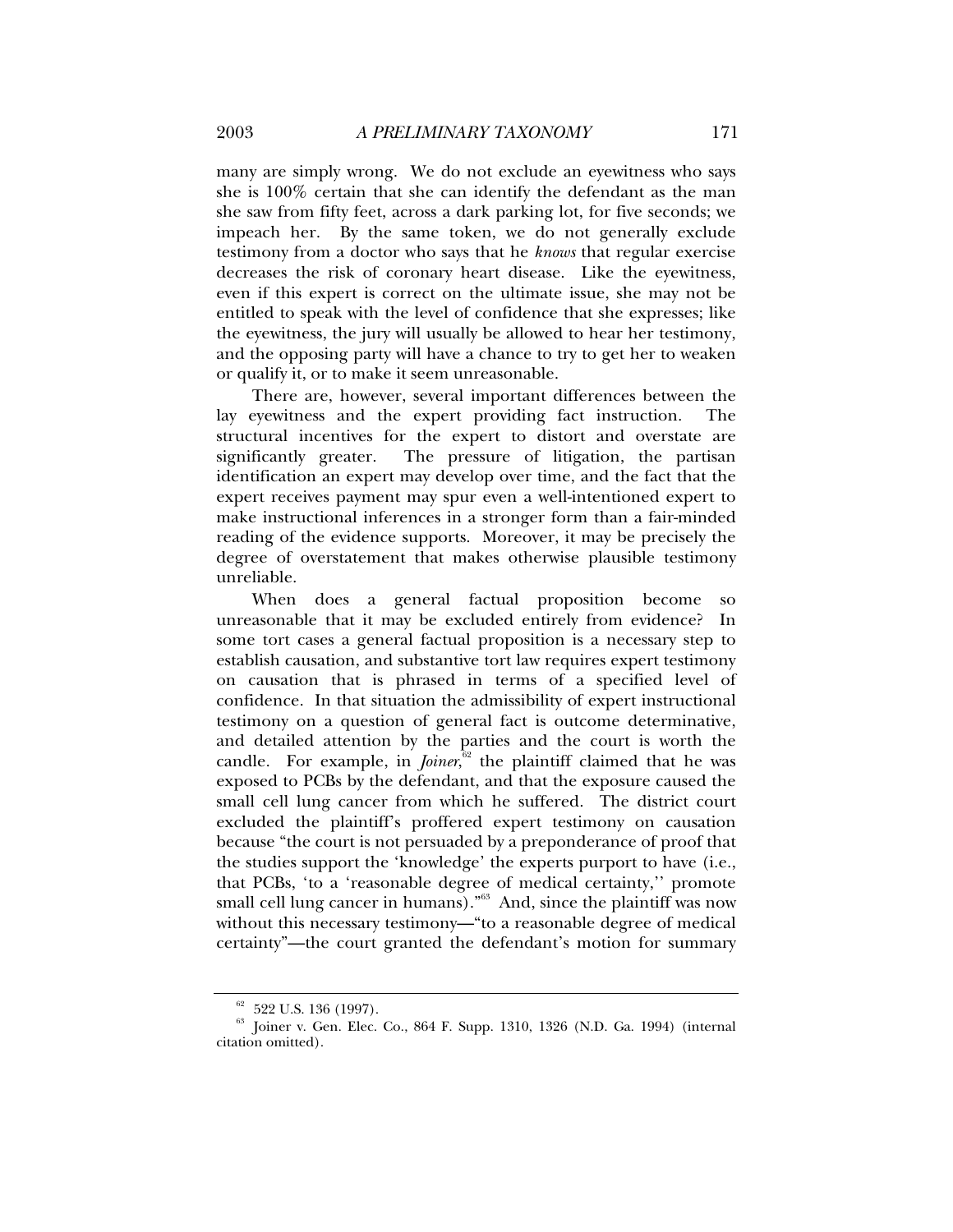judgment and dismissed the claim.

In *Joiner*, the Supreme Court affirmed the district court's ruling.<sup>64</sup> The main issue in *Joiner* was the standard of review on appeal of a ruling excluding evidence under Rule 702. The Supreme Court concluded that "abuse of discretion is the proper standard by which to review a district court's decision to admit or exclude scientific evidence," and that "the District Court did not abuse its discretion in excluding . . . [the plaintiff's expert] testimony."<sup>65</sup>

Under *Joiner*, other district courts could reach the opposite conclusion and admit identical expert testimony on the identical issue of general causation. This is a disturbing rule. The trial court's conclusion in *Joiner* that "there is simply too great an analytical gap between the data and the opinion" is really a substantive judgment that the plaintiff's evidence is insufficient masquerading as a procedural judgment that it is inadmissible. It may make perfect sense to give trial courts the authority to decide this issue—but why call it an evidentiary ruling, all but eliminate appellate oversight, and create a situation in which the very evidence that is legally sufficient to prove a fact before Judge Monday is excluded entirely by Judge Friday?

There are bounds on the discretion conferred by *Joiner*. Courts do not like to look (or to be) foolish. If a general proposition becomes widely accepted in a respected community of experts, courts usually fall in line, if sometimes after an uncomfortable gap. In the first part of the twentieth century, most physicians believed that a single traumatic blow could cause a malignant tumor, but by 1940 there was a medical consensus rejecting this theory. It had an afterlife of sorts, however, in court: it was presented with approval in at least a few cases for another fifteen or twenty years  $b^{\text{th}}$ —but apparently not beyond the early 1960s. Today, it would be rejected out of hand.

We have seen this process repeatedly in the past several decades in mass toxic tort litigation. In a typical mass tort situation, many separate plaintiffs make the identical argument on general causation, the issue is subject to systematic study and replication, and vast amounts of money are at stake. Given these circumstances, the general causal relationship between the substance and the pathology at issue is studied repeatedly, and eventually everybody (or almost

Joiner, 522 U.S. 136 (affirming the district court's exclusion and reversing a decision by the Eleventh Circuit).<br><sup>65</sup> 522 U.S. at 146-47.

<sup>66</sup> Gross, *supra* note 25, at 1184 n.217.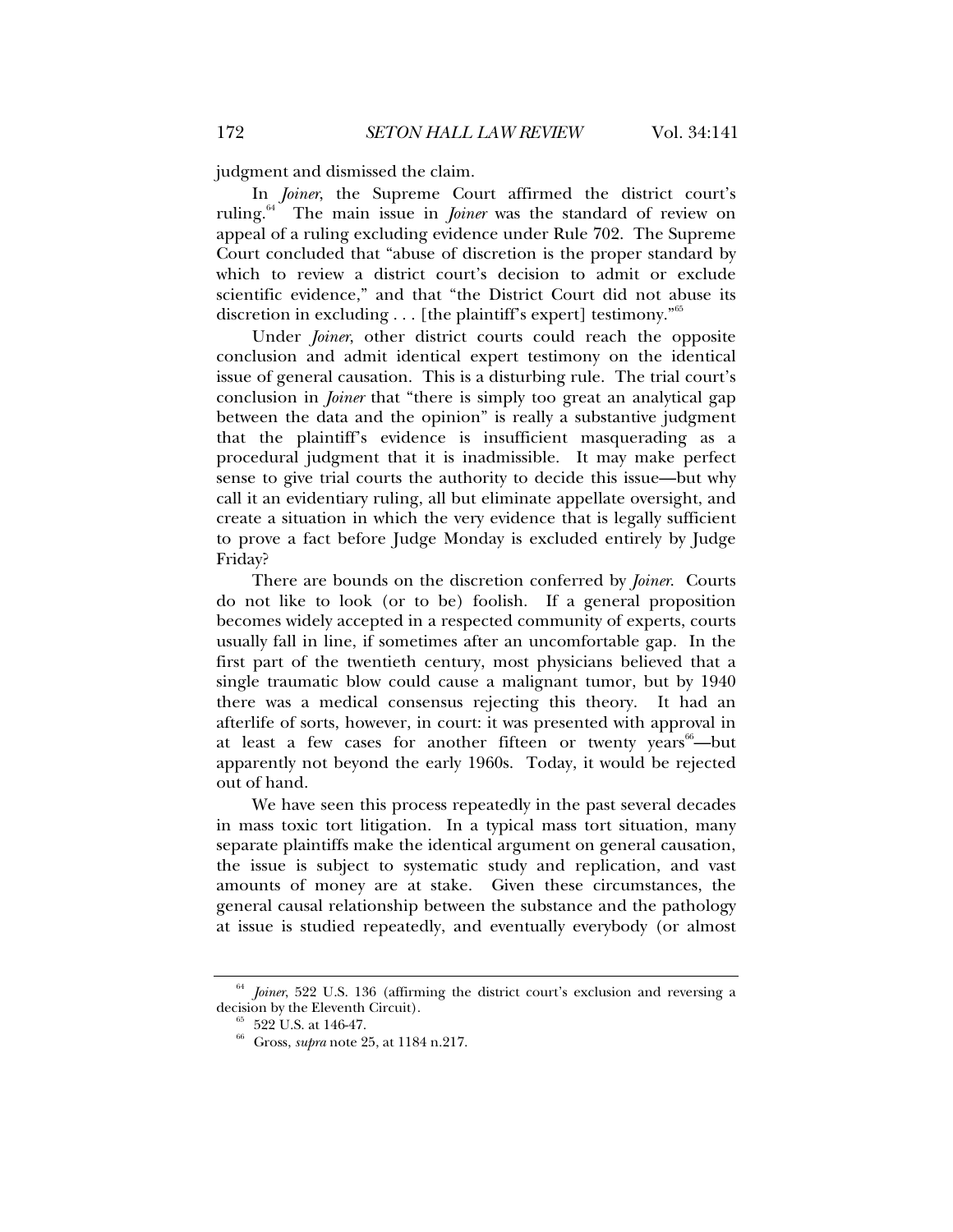everybody) agrees that there is or is not a causal connection. In *Daubert*, for example, the plaintiff's experts were prepared to testify in 1989 "that to within a reasonable degree of certainty Bendectin is a teratogen,"67—testimony that in form is very similar to that offered in *Joiner*. But the context was different. By 1989, thirty separate epidemiological studies had failed to find a significant relationship between Bendectin and birth defects.<sup>68</sup> Given that body of knowledge, the proposition that Bendectin does not cause birth defects—like the claims that asbestosis causes lung cancer $69$  and that silicone-gel breast implants do not cause systemic disease<sup>70</sup>—was no longer open to debate. One way or another, courts now treat these factual statements as rules of law.

Courts do not generally have problems with the expert instruction that sticks close to observable facts. They will not hesitate to admit testimony from a harbor pilot who testifies that he has seen several twelve-meter yachts pass under a particular bridge at high tide, or from a doctor who testifies that he has seen several patients with this sort of injury relearn to walk. Whether we trust doctors more than pilots (or less), the structure of the testimony is the same: "I've seen it happen; draw your own conclusions." For factual generalizations, however, courts are likely to discriminate between fields in a manner that reflects their assessment of the strength of the scientific basis for the discipline. The harbor pilot will be allowed to testify about the height of tides in the harbor he works in, but not about the causes of unusual tidal patterns. Epidemiological evidence that asbestos causes lung cancer is viewed as conclusive, but testimony from a questioned document examiner that forgeries can *always* be detected will meet with skepticism, and testimony from an astrologer that Virgos have controlling personalities would be excluded if it

<sup>&</sup>lt;sup>67</sup> Daubert, 727 F. Supp. at 574 (emphasis added).<br><sup>68</sup> *Daubert*, 951 F.2d at 1129.<br><sup>69</sup> *See, e.g.*, Norfolk & W. Ry. v. Ayers, \_\_\_U.S. \_\_\_, 123 S. Ct. 1210, 1222 (2003) ("[T]here is an undisputed relationship between exposure to asbestos sufficient to

<sup>&</sup>lt;sup>70</sup> See, e.g., Meister v. Med. Eng'g Corp., 267 F.3d 1123, 1132 (D.C. Cir. 2001) ("[T]he defendants introduced expert testimony that was supported by a uniform body of evidence including epidemiological studies failing to establish a causal link between silicone breast implants and connective tissue disease . . . . Hence, the district court could reasonably conclude that reasonable people could not differ as to the import of the epidemiological evidence."); Pozefsky v. Baxter Healthcare Corp., 92-CV-0314 (LEK)(RWS), 2001 U.S. Dist. LEXIS 11813, at \*20 (N.D.N.Y. Aug. 16, 2001) ("Because Plaintiff has failed to establish the scientific reliability of his theories on causation and the overwhelming weight of scientific authority to the contrary, the Court will join these courts and exclude the testimony of [Plaintiff's expert] as to the causation of Plaintiff's alleged [systemic] condition by her silicone breast implants.").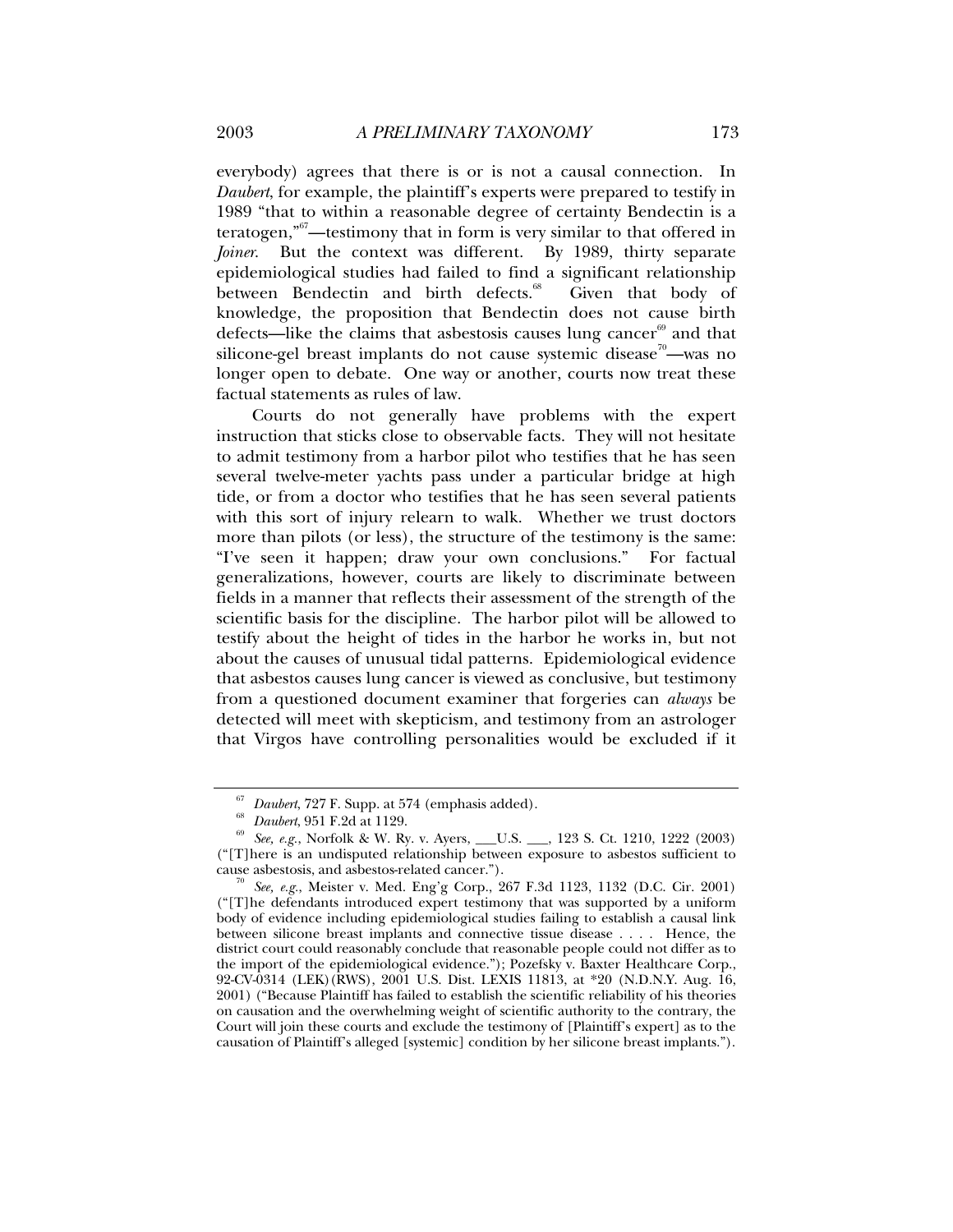were ever offered.

These sorts of distinctions, of course, are exactly what Rule 702 requires: courts must determine whether expert instruction "is the product of reliable principles and methods."<sup>71</sup> For factual generalizations about the nature of the world, our touchstone is the scientific method of observation, experimentation, and replication. How proficient courts are at applying these principles is another question. Occasionally, they exclude plausible but unproven generalizations (for example, that exposure to PCBs promotes small cell lung cancer). More often, courts admit unreliable generalizations because they are accustomed to evidence of that sort—handwriting expertise, for example<sup>72</sup>—or because the witness has impressive professional credentials—a Ph.D. (like Louise Robbins<sup>73</sup>) or an M.D.

(b) Norms

A different kind of instructional information concerns the norms of a field—typically, customs and standards of care. In a malpractice suit, for example, a witness may testify about the appropriate standard of care for treatment of asthma in infants, offering instructional expertise. These claims are also empirical—the witness is describing the custom of the field, her opinion about what is done in ordinary practice—but the empirical facts they concern are socially created. The expert's task is not to describe the *best*  treatment for a condition, but rather the *standard* treatment. Ideally, the latter will conform to the former, but not immediately, not always, and not everywhere.

Outside of litigation, this category of expert information is comparatively unimportant, except to the extent that it is used in less formal attempts to assign responsibility or blame. In torts cases involving professionals, however—doctors, lawyers, accountants, psychotherapists—these instructional opinions are often the heart of the case, the key testimony on the key legal question. Because the content of professional norms is central to malpractice litigation, factual information about these norms is essential. Because this information concerns social norms rather than natural facts, it is treated differently from other types of expert instruction.

The only essential requirement for an expert on the norms of a community is, obviously, familiarity with that community and its

<sup>&</sup>lt;sup>71</sup> FED. R. EVID. 702.<br><sup>72</sup> On the history of handwriting identification, see Mnookin, *supra* note 12.<br><sup>73</sup> Giannelli, *supra* note 61.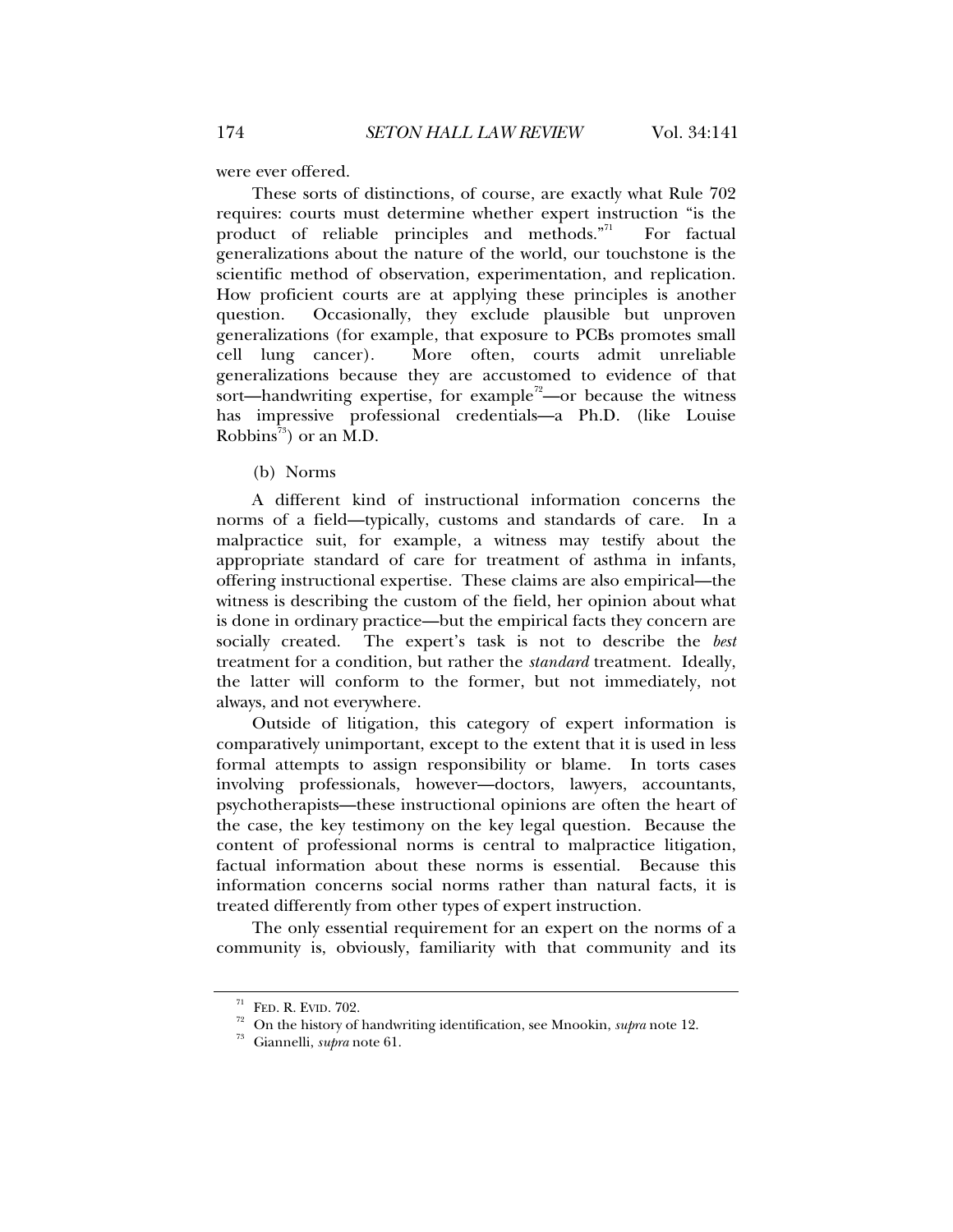behavior. This prerequisite mirrors the knowledge that is required of a translator, except that in this context, the expert must be familiar with the *customs* and *practices* of the culture (or subculture) rather than its *language*. Accordingly, in court, the only requirement for an expert witness who testifies about professional norms is that she qualify as an expert in that profession. Any competent endocrinologist can offer opinions about the ordinary and acceptable practice of endocrinologists, and any experienced criminal defense attorney can talk about the norms of her profession.

Note that the ultimate question in cases involving standards of care or custom is *Frye*-like: What is the *generally accepted* practice of a given community? Here however, the "general acceptability" of a practice is a question for the trier of fact, not a foundational requirement for admissibility. Since the content of the norm *is* the question for the jury—and perhaps also because the issue is so thoroughly one of *social* norms—we are willing to admit even idiosyncratic opinions about community norms, so long as these idiosyncratic opinions come from *bona fide* members of the relevant community. The key for determining admissibility is the speaker, rather than the substance of what is spoken; we evaluate qualifications, rather than the validity of the content of the testimony.

There are, of course, subsidiary issues. How close must the fit be between qualifications and the question at issue? Should a nonspecialist physician be able to testify about the custom of a particular medical specialty? Should a family practitioner be allowed to testify about the standard of care in a case involving high-risk obstetrics? Should a properly trained physician who no longer sees patients be allowed to testify about treatment norms? Courts have generally treated these issues as going to weight rather than admissibility, but at some point, a mismatch between the expert's experience and the norms about which she is testifying may become so glaring that exclusion is appropriate.

As always, bias is an important issue for instructional expert testimony about standards and customs. Two kinds of bias are of particular concern. First, there is partisanship—the bias of the professional expert who may be all too willing, consciously or unconsciously, to tailor her testimony to suit her client's needs. Second, there may be a problem of professional solidarity—a tendency to avoid criticism of colleagues. Even if they have no personal relationship, one physician may be reluctant to testify against another, either out of a sense of professional camaraderie, or because the witness recognizes that the mistake the defendant made was one that the witness could well have made herself. In addition,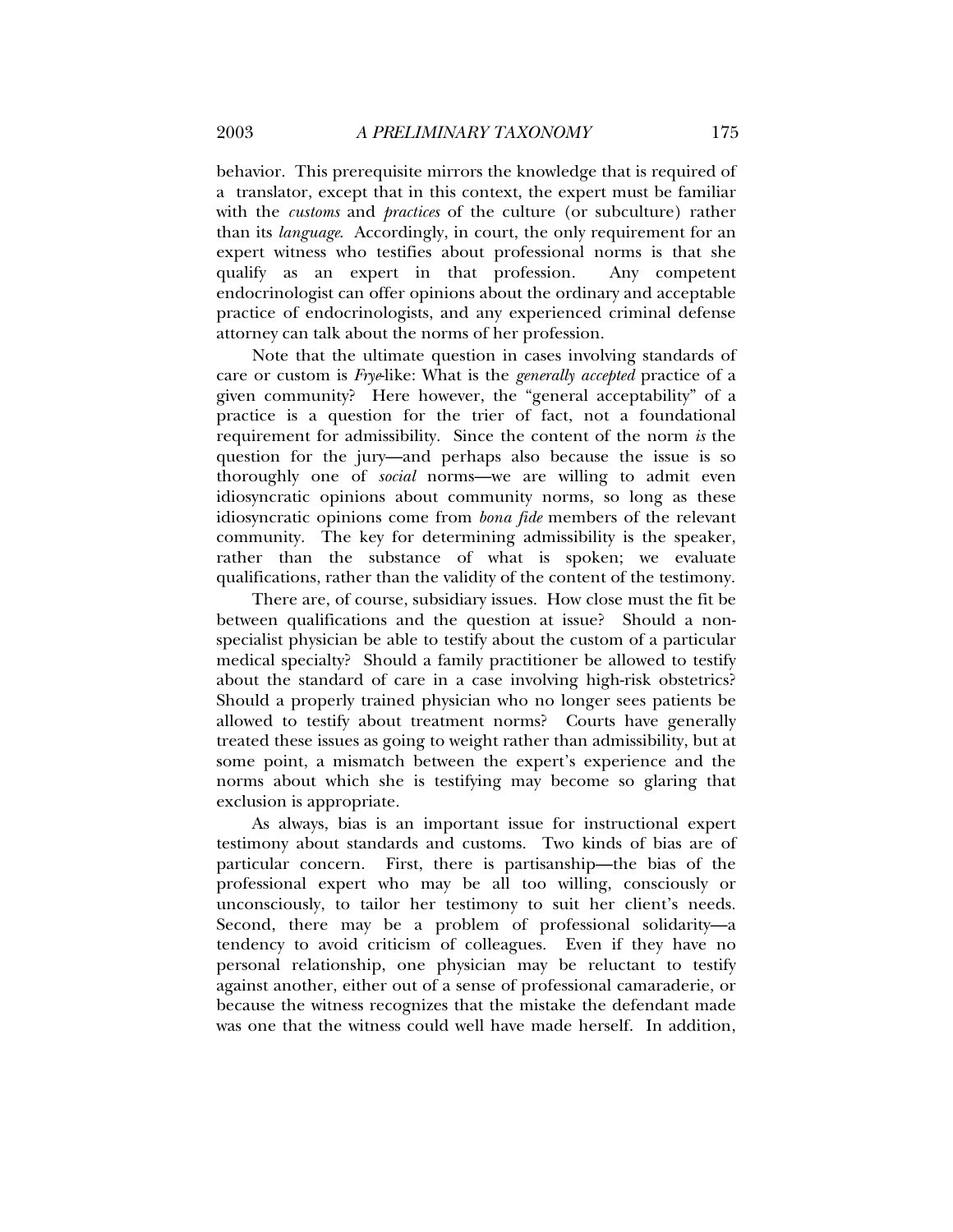there is the general problem of hindsight bias: it may be too easy after the event to criticize actions that were in fact reasonable in light of what was known at the time. All of these issues of bias typically are understood to affect the weight of the evidence but not its admissibility.

*Daubert* and its progeny have had little effect on this kind of instructional testimony. While physicians' evidence about causation in toxic torts cases has been curtailed in the last decade, $74$  physicians' testimony about standards of care remains substantially unchanged. This lack of substantive scrutiny seems largely appropriate since there is no external standard by which to evaluate evidence on the norms and practices of a social group. For the same reason, however, courts should scrutinize the *fit* between the speaker's experience and the community about which she speaks. Of course, requiring too close a fit may heighten the danger of bias. If only Charlottesville cardiovascular surgeons can testify about the proper standard of care for a triple-bypass operation in Charlottesville, we might be concerned that the only qualified witnesses would be biased in favor of the defendant because of local professional and community ties; a concern for fit should not be used as an argument for resurrecting the locality rule in medical malpractice cases. On the other hand, it seems reasonable to require that the witness practice cardiovascular surgery *somewhere*. So long as professional communities are defined on a national basis, it ought to be possible to require a close fit for an expert who testifies on professional norms without unduly limiting the pool of potential witnesses.

#### 3. Assessment

When we hire an expert, an architect, or a surgeon, we usually want them to do things for us. One of the most important things we may want them to do is make decisions—where to build, whether to operate—or at least to make specific recommendations. Other than doing the tasks themselves, that is the central function of experts: to provide specific, concrete advice on what course of action to take. Their most conspicuous function in court is much the same, but in a context in which that sort of advice is otherwise prohibited.

Perhaps the most basic distinction in American trials is between the job of the witness and that of the trier of fact. These are the only two absolutely essential speaking roles in court. The parties typically only speak as witnesses, and we can and often do conduct trials

<sup>74</sup> On the transformation of standards for proving causation, see Finley, *supra* note 16, and Sanders & Machal-Fulks, *supra* note 16.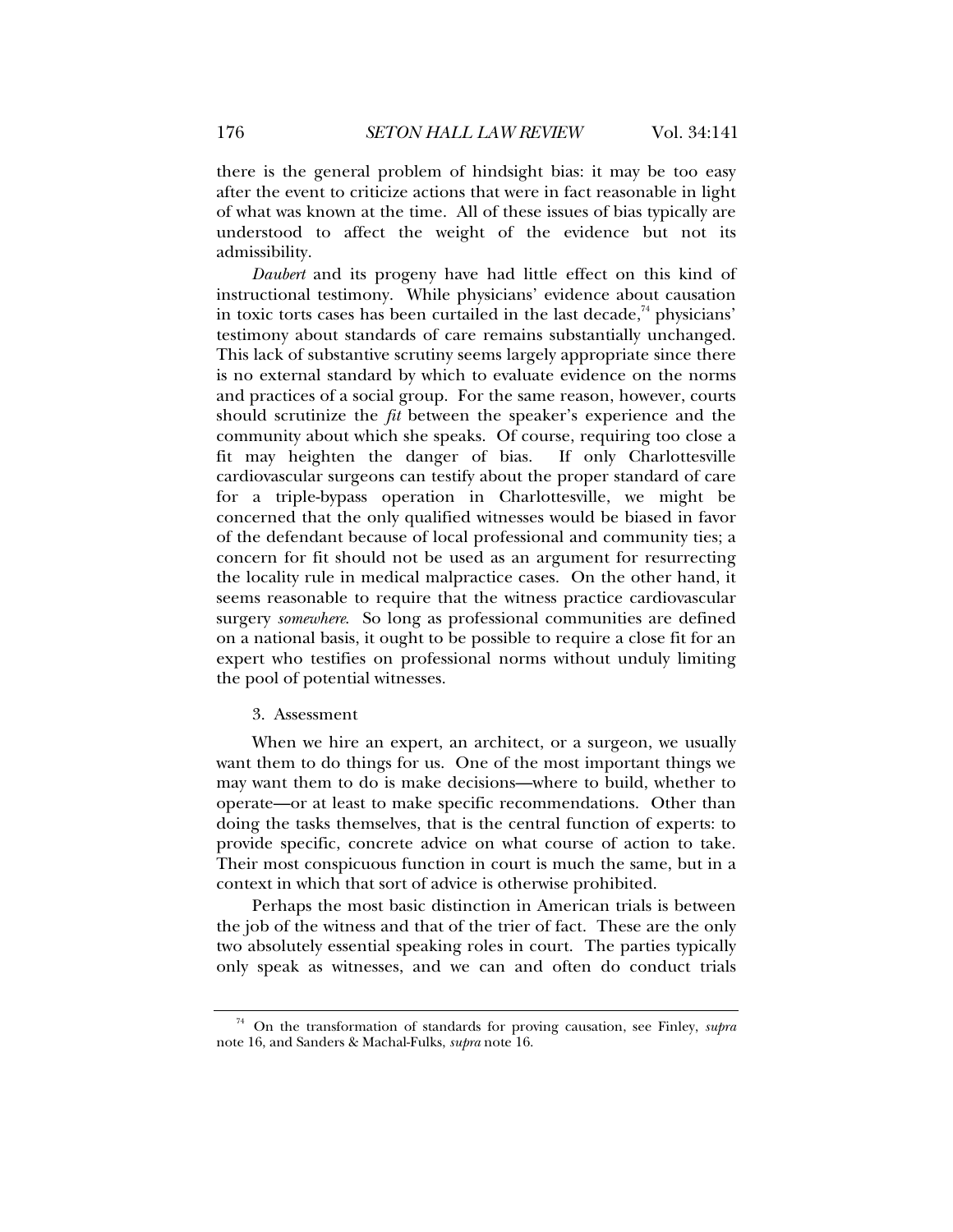entirely without lawyers. But there can be no trial without someone to provide evidence and someone to judge it. At ancient common law, these functions might merge: jurors were sometimes selected because they knew the circumstances of the case. We now require strict separation. Jurors and judges evaluate evidence, but do not produce it. They may only consider information about the case that they hear from witnesses in court; they may not be witnesses themselves; $\frac{75}{6}$  and if they know too much about the facts from extrarecord sources, they may not be allowed to serve at all. On the other side, witnesses are supposed to present information, not evaluate it. They are limited by the personal knowledge<sup>76</sup> and lay opinion<sup>77</sup> rules to testimony about matters they perceived ("I saw two men cross the street"), and to low level descriptive inferences based directly on their own perceptions ("The older-looking man was speaking very quickly").

Except for experts. Expert witnesses are not subject to the personal knowledge rule or the lay opinion rule. They are allowed to make wide-ranging evaluations based on many types of evidence, firstand second-hand, admissible and inadmissible; they may express opinions on the precise factual issues the judge or jury must decide; they may evaluate the entire body of evidence before the court and tell the trier of fact what decision to reach. These case-specific evaluations, applying background knowledge and expert skill to the facts at hand, are what we call "assessments." In many cases expert assessments take the form of judgments that can be adopted directly by the trier of fact: "The accident was caused by faulty wiring in the fuselage," or "the defendant is the biological father of the minor child." For some claims, expert assessments are required as elements of proof.

Because of their power and importance, expert assessments have received a great deal of attention. They are the visible high-end of expert evidence. For just that reason, we devote relatively little space to them. Our main agenda is to explore types of expert evidence that have received insufficient attention, and this one does not qualify. Quite the opposite: We could not begin to do justice to the range of assessments that are offered by expert witnesses, or to the vast literature discussing them. Instead, we will offer a set of observations that connect expert assessments to the other types of expert evidence—observation and instruction—that we have already

<sup>75</sup> *See* FED. R. EVID. 605 (prohibiting judges from testifying as witnesses); FED. R. EVID. 606 (prohibiting jurors from testifying as witnesses).

 $^{76}$  FED. R. EVID. 602.<br> $^{77}$  FED. R. EVID. 701.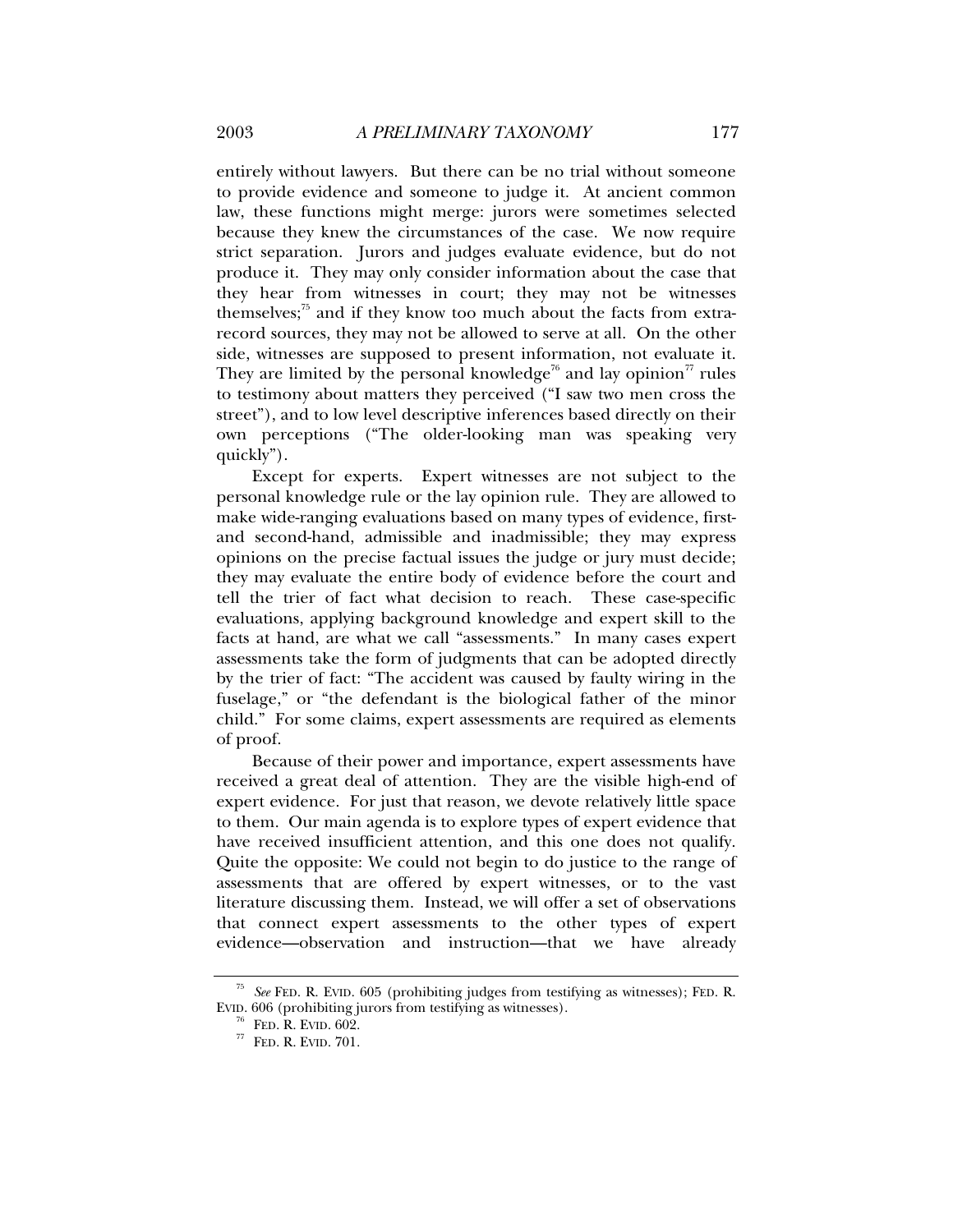discussed. Indeed, we have already discussed expert assessments themselves, to some extent, to point out the distinctions between assessment and observation or instruction, and the overlaps between them.

We use a medical malpractice case, *Zuchowicz v. United States*, 78 to illustrate a common and important type of expert assessment and to raise two issues that we will talk about briefly: (1) the relationship between assessments and other types of expert evidence, and (2) the treatment of expert assessments that are not based on "science." While our discussion focuses primarily on assessments of causation, much of the analysis is applicable to the other kinds of assessment in our taxonomy as well.

(a) Assessments and other types of expert evidence

The plaintiff in *Zuchowicz* developed the rare disease Primary Pulmonary Hypertension (PPH) shortly after a naval pharmacy instructed her to take over twice the maximum daily dose of the drug Danocrine.<sup>79</sup> The United States as defendant conceded that its doctors and/or pharmacists had been negligent, and that the plaintiff died from this disease. The only triable issues were causation—did the overdose of Danocrine cause Mrs. Zuchowicz's PPH?—and damages. The district court, sitting without a jury, granted judgment to the plaintiff, and the Second Circuit affirmed.<sup>80</sup>

Most of the factual discussion in the Second Circuit opinion is based on expert evidence, although the court does not always seem to be aware of this. We are told that starting in late February 1989,

Mrs. Zuchowicz took the 1600 milligrams of Danocrine each day for the next month. Thereafter, from March 24 until May 30, she took 800 milligrams per day. While taking Danocrine she experienced abnormal weight gain, bloating, edema, hot flashes, night sweats, a racing heart, chest pains, dizziness, headaches, acne, and fatigue.<sup>81</sup>

The symptoms discussed in this section could have been described by lay observers. Undoubtedly, most of the information (hot flashes, night sweats, headaches, dizziness, etc.) originally came from statements by the deceased plaintiff herself. In practice, however, it is likely that all of these symptoms were described in court by experts, the testifying physicians, and mostly on the basis of reports from

 $^{78}_{79}$  140 F.3d 381 (2d Cir. 1998).<br> $^{79}_{79}$  Id. at 383.

<sup>&</sup>lt;sup>80</sup> Zuchowicz v. United States, 870 F. Supp. 15 (D. Conn. 1994), *aff'd*, 140 F.3d 381 (2d Cir. 1998).

<sup>&</sup>lt;sup>81</sup> *Zuchowicz*, 140 F.3d at 384.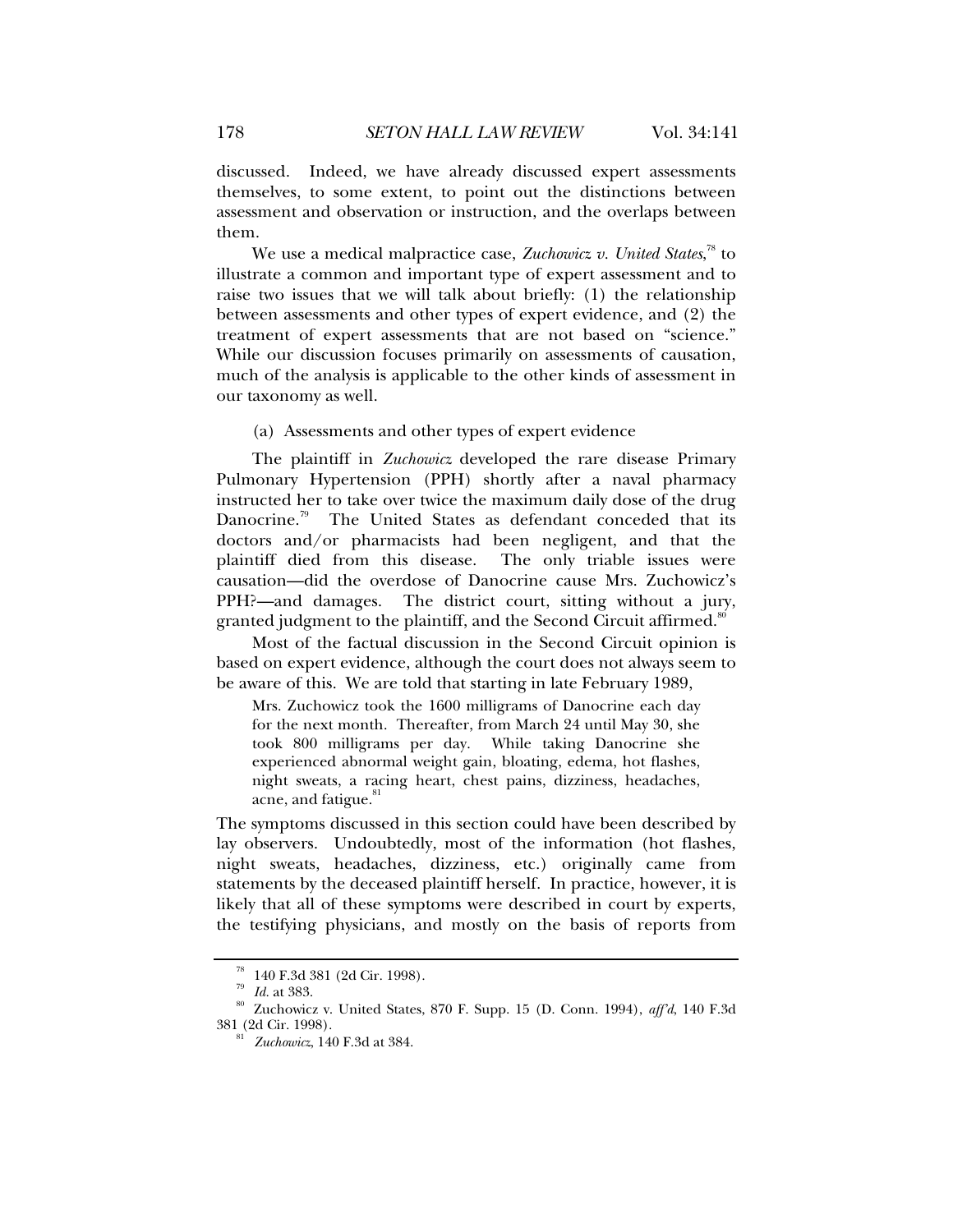other physicians or nurses. Certainly few patients would describe a symptom they experience as "edema." We are then told that:

In October 1989, [Mrs. Zuchowicz] was diagnosed with primary pulmonary hypertension ("PPH"), a rare and fatal disease in which increased pressure in an individual's pulmonary artery causes severe strain on the right side of the heart. At the time she was diagnosed with the disease, the median life expectancy for PPH sufferers was 2.5 years. Treatments included calcium channel blockers and heart and lung transplantation.<sup>82</sup>

Most of this section is expert instruction: the nature of PPH, the fact that it is rare, a patient's life expectancy after diagnosis, and standard treatments. The initial statement, however, is an expert *assessment*: that the plaintiff was diagnosed as suffering from PPH. In the context of this case, it is not controversial, but it is an expert assessment of her condition all the same. Inevitably, it will have been based in part on expert observations—blood pressure measurements, perhaps other tests—by the testifying witnesses or (more likely) by other experts, that may or may not have been described in court.

The opinion next proceeds to a detailed discussion of the PPH:

Pulmonary hypertension is categorized as "primary" when it occurs in the absence of other heart or lung diseases. "Secondary" pulmonary hypertension is diagnosed when the hypertension results from another heart or lung disease, such as emphysema or blood clots. PPH is very rare. A National Institute of Health registry recorded only 197 cases of PPH from the mid-1980s until 1992. It occurs predominantly in young women. Exogenous agents known to be capable of causing PPH include birth control pills, some appetite suppressants, chemotherapy drugs, rapeseed oil, and L-Tryptophan.

According to the district court's findings of fact, the disease involves the interplay of the inner layers of the pulmonary blood vessels known as the endothelium and the vascular smooth muscle. The endothelium releases substances called vasodilators and vasoconstrictors, which dilate and constrict the blood vessels.<sup>83</sup>

The court goes on to present the current theory of the cause of PPH: "If too many vasoconstrictors are released, the blood vessels

<sup>82</sup> *Id.* (citation omitted). 83 *Id.* at 384-85 (internal citations omitted). In the context of this case, the instructional testimony about the causal relation between PPH and other drugs was uncontroverted, part of the generally accepted background information about the condition. If one of these other causal relations were at issue in the case, what was taken as true in *Zuchowicz* might instead have been challenged as insufficiently established.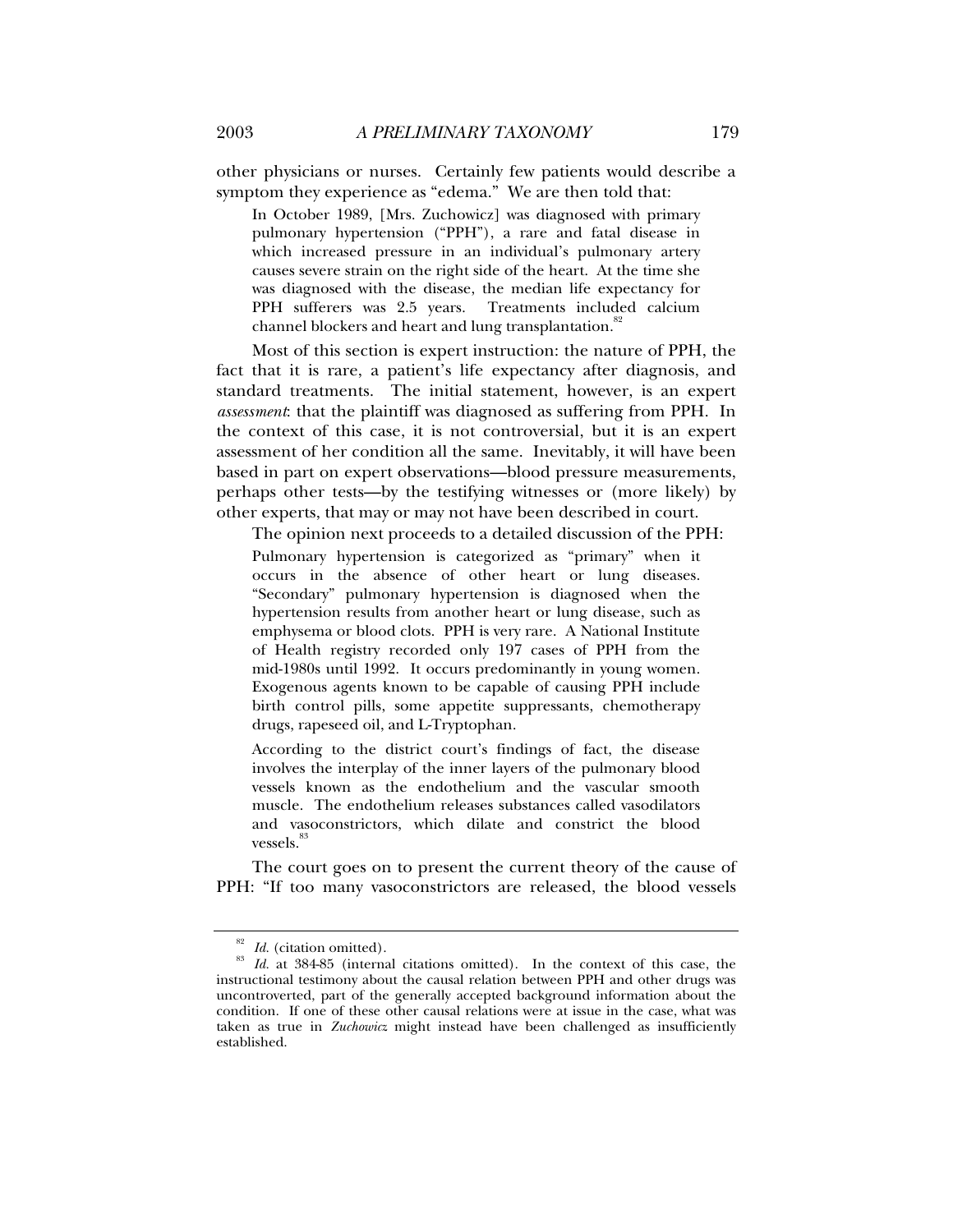contract, the endothelial cells die, and the vascular smooth muscle cells proliferate. These actions create increased pulmonary vascular resistance."84 All of this, of course, is based on expert instruction, which continued in the court's discussion of the drug at issue, Danocrine:

According to the testimony of plaintiff's expert Dr. W. Paul D'Mowski, who personally performed much of the initial research on the drug, Danocrine is safe and effective when administered properly. Based on studies by Dr. D'Mowski and others, Danocrine was approved by the Food and Drug Administration ("FDA") for use in dosages not to exceed 800 mg/day. Mrs. Zuchowicz was accidentally given a prescription instructing her to take twice this amount—1600 mg/day. According to Dr. D'Mowski no formal studies of the effects of Danocrine at such high doses have been performed, and very, very few women have received doses this high in any setting.<sup>85</sup>

This too is expert instruction, and like everything above it, uncontroversial, at least in this case. With all that now on the table, the dispute is narrowed to the two last points the plaintiff must prove: "(a) that defendant's act in giving Mrs. Zuchowicz Danocrine was the source of her illness and death, and (b) that it was not just the Danocrine, but its negligent overdose that led to Mrs. Zuchowicz's demise."<sup>86</sup>

After the discussions of PPH and Danocrine, the opinion turns to a new section entitled "The Expert Testimony" and describes in detail the testimony of two expert witnesses for the plaintiff, a professor of medicine and a professor of pharmacology. $87$  The heading is telling, and misleading. Most of the opinion up to this point is based on expert testimony; one of the experts (Dr. D'Mowski) is even named. What distinguishes the issues discussed under the heading "The Expert Testimony" from those discussed above it is that they are in dispute; they define the question the court must answer: did the plaintiff adequately prove causation? This is a difficult, perhaps unanswerable question; it is the focus of the case. But the context of the question is at least equally important; the issues have been narrowed to that one question, and the court has learnt a great deal about what is generally known (or believed) about Danocrine and PPH. All of this is the product of expert testimony.

And what was included in the evidence labeled "Expert

<sup>84</sup> *Id.* at 385. 85 *Id.*

<sup>86</sup> *Id.* at 389. 87 *Zuchowicz*, 140 F.3d at 385.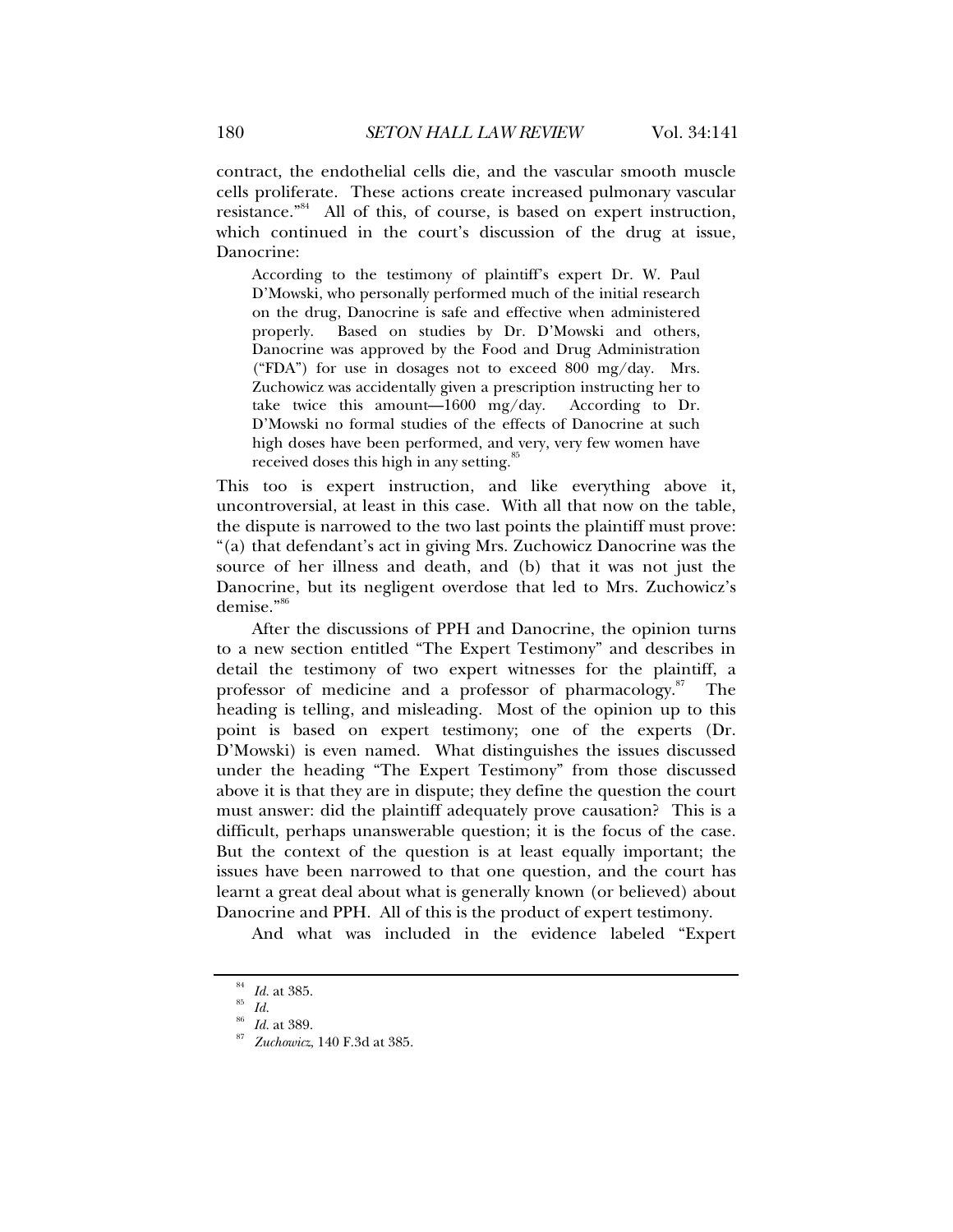Testimony"? Two critical items:

Dr. Matthay testified that he was confident to a reasonable medical certainty that the Danocrine caused Mrs. Zuchowicz's PPH. When pressed, he added that he believed the *overdose* of Danocrine to have been responsible for the disease.<sup>88</sup>

. . . .

Dr. Tackett testified that, to a reasonable degree of scientific certainty, he believed that the overdose of Danocrine, more likely than not, caused PPH in the plaintiff  $\ldots$ .<sup>89</sup>

The court then proceeds to describe the mechanisms by which, according to Dr. Tackett, Danocrine probably caused the plaintiff's illness and death.

These are expert assessments of the most ambitious sort. Drs. Matthay and Tackett each testified, in effect, "If I were judge, I'd find for the plaintiff on the issue of causation." Like any other layperson who consults an expert, the trial judge was free to disregard this advice. In fact—although it is not relevant to the Second Circuit opinion—the defendant almost certainly presented other experts who said the opposite.<sup>90</sup> A plaintiff, however, is required to present expert evidence of this sort to meet her burden of proof in a medical malpractice case, $\frac{91}{1}$  and if it is accepted by the trier of fact, she wins. In this case, as always, the expert assessments were built on a foundation of expert description and instruction. Much of that was uncontroversial: Mrs. Zuchowicz's medical history, the nature of PPH, etc. But each of the doctors also relied, implicitly if not explicitly, on two general factual claims that *were* controversial: that Danocrine can cause PPH, and that an overdose of Danocrine increases the chances of developing PPH. $92$  Those propositions were as necessary a step in their reasoning as the parallel claim in *Daubert* that Bendectin can cause birth defects. To the extent that they were discussed explicitly, that too was expert instruction: testimony designed to persuade the trier of fact on an issue of general application.

*Id.* (emphasis in original).<br>*Id.* at 386. 90 The trial court's opinion mentioned one of the defendant's experts in passing, noting that this expert acknowledged one of the plaintiff's experts to be an expert in pulmonary hypertension. *Zuchowicz*, 870 F. Supp. at 18.<br><sup>91</sup> See Aspiazu v. Orgera, 535 A.2d 338, 342 (Conn. 1987); Shelnitz v. Greenberg,

<sup>509</sup> A.2d 1023, 1027 (Conn. 1986). *Aspiazu* was cited in *Zuchowicz* by the Second

If the plaintiff would have been equally likely to get PPH if she had received the proper dose, then the pharmacy's negligence would not have been the cause of her illness.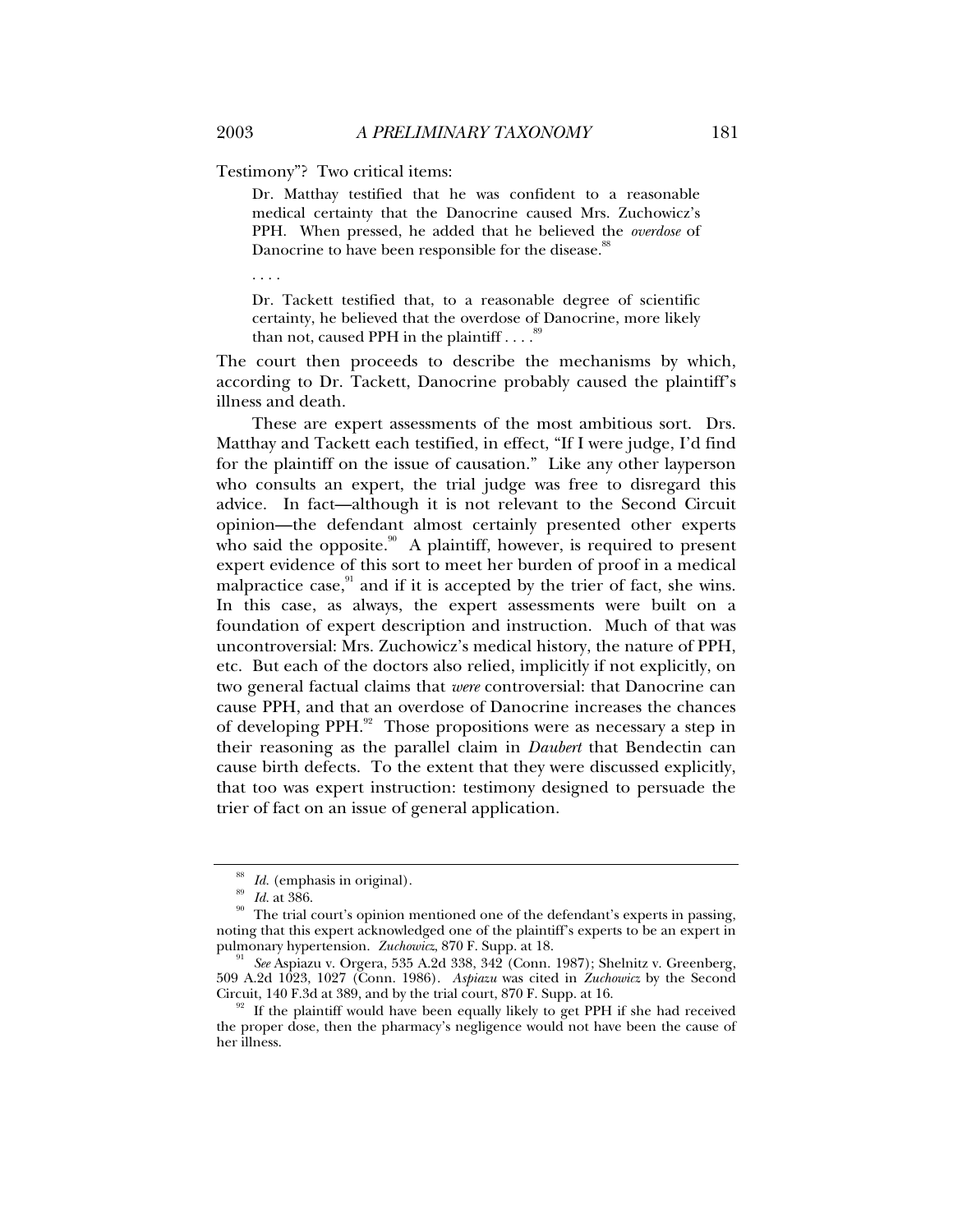#### (b) Nonscientific assessments

In *Daubert*, the Court noted that while Rule 702 applies to all expert testimony, "[o]ur discussion is limited to the scientific context because that is the nature of the expertise offered here."93 That left open the question of whether *Daubert* applies to nonscientific expertise. In *Kumho Tire,* the Court said Yes: "We conclude that *Daubert*'s general holding—setting forth the trial judge's general "gatekeeping" obligation—applies not only to testimony based on 'scientific' knowledge, but also to testimony based on 'technical' and 'other specialized' knowledge."94 This holding left open the question of how this general gatekeeping obligation should be carried out for nonscientific expertise, an issue that the Court begins to address in *Kumho Tire* itself, and that has attracted a great deal of attention since.

We start with a different question: Why is the expert testimony that was excluded in *Daubert* described as "scientific" (or at least, would-be scientific) evidence, and the expert testimony that was excluded in *Kumho Tire* as "nonscientific" evidence? The evidence at issue in *Daubert*, as we know, was testimony by several qualified medical experts "that Bendectin can cause birth defects."<sup>95</sup> The evidence in *Kumho Tire* was testimony by a qualified engineer with experience as a tire failure consultant, that "a defect in its manufacture or design caused the blow-out" that led to the accident that was the basis for the lawsuit.<sup>96</sup> What makes the evidence in *Daubert* "science" and that in *Kumho Tire* "nonscience"? The distinction does not reflect a difference in the scientific bases of the two disciplines at issue. As the Court notes in *Kumho Tire*, "[e]ngineering testimony rests upon scientific foundations . . ."; arguably, engineering is at least as scientific as medicine. $\frac{97}{10}$ 

The difference, rather, is the nature of the issue the experts addressed. The question in *Daubert* was general causation: Can this drug ever have the claimed effect? Because it is a general issue it could be, and, as it happens, had been, systematically studied. The question in *Kumho Tire* was the specific historical cause of a single accident: Why did this tire blow out when it did? Science may provide us with tools (microscopes, reagents, etc.) to help answer that question by examining the remains, but the actual event cannot be

 $^{93}\,$  509 U.S. at 590 n.8.

<sup>&</sup>lt;sup>94</sup> 526 U.S. 137, 141 (1999).

 $^\mathrm{95}$  509 U.S. at 583.

 $^{96}\,$  526 U.S. at 143.

<sup>97</sup> *Id.* at 150.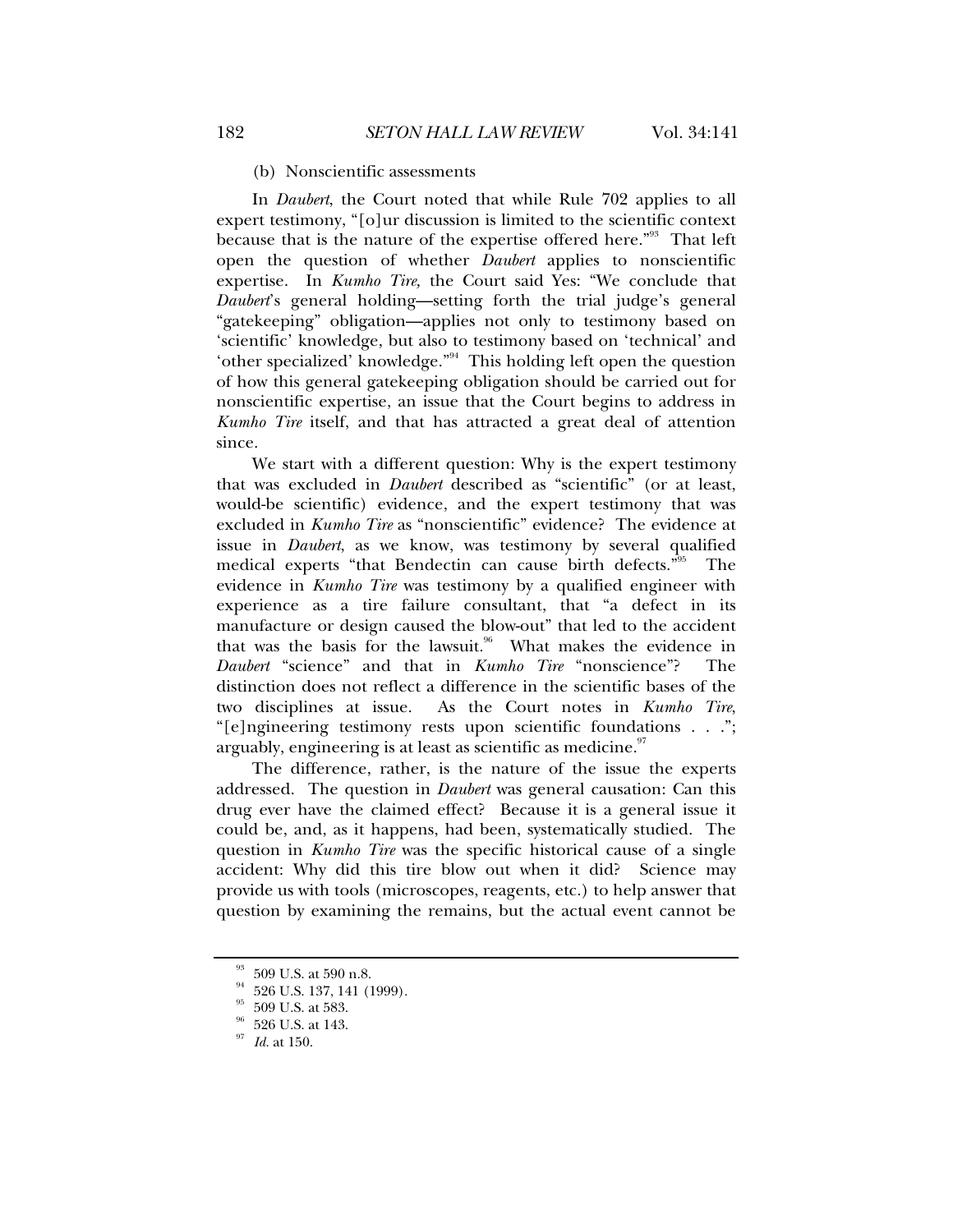replicated and studied systematically. The main factual issue in *Daubert* was what to make of the thirty published epidemiological studies that had failed to find a relationship between Bendectin and birth defects. That issue—in our terminology, a question of fact instruction—is properly in the sphere of science. The factual question in *Kumho Tire* was "whether the expert could reliably determine the cause of this tire's separation" on the basis of visual inspection of the tire in question.<sup>98</sup> That question—an issue of expert assessment—was a matter for practical judgment.

There's an irony here. Although the "nonscientific" expertise in *Kumho Tire* came from an engineer, there is no doubt that the bulk of similar testimony comes from medical experts, the same category of witnesses who provided some of the prohibited "scientific" evidence in *Daubert*. A majority of all witnesses in American trials are medical professionals—M.D.'s alone make up half of the total $\alpha$ <sup>99</sup>—who testify primarily in personal injury trials of one sort or another. The most common role for a medical witness is to offer an expert assessment of the medical status of an individual—her condition (diagnosis), or its causes, or her future prospects (prognosis). These assessments are often nonscientific, practical clinical judgments in the same way that the engineer's testimony in *Kumho Tire* was nonscientific. The disputed expert testimony in *Zuchowicz* is a good illustration.

As the Second Circuit points out, the nature of the issue of causation in *Zuchowicz* essentially precluded scientific evidence on causation:

The rarity of PPH, combined with the fact that so few human beings have ever received such a high dose of Danocrine, obviously impacted on the manner in which the plaintiff could prove causation. The number of persons who received this type of overdose was simply too small for the plaintiff to be able to provide epidemiological, or even anecdotal, evidence linking PPH to Danocrine overdoses.<sup>100</sup>

Instead, one of the plaintiff's experts, Dr. Tackett, offered a causal hypothesis: "Danocrine, more likely than not, caused PPH in the plaintiff by producing: 1) a decrease in estrogen; 2) hyperinsulinemia, in which abnormally high levels of insulin circulate in the body; and 3) increases in free testosterone and progesterone.<sup>"101</sup> The conclusion of Dr. Matthay, the plaintiff's

<sup>&</sup>lt;sup>98</sup> *Id.* at 154 (emphasis omitted).<br><sup>99</sup> Gross, *supra* note 25, at 1119; Samuel R. Gross & Kent D. Syverud, *Don't Try:*<br>*Civil Jury Verdicts in a System Geared to Settlement*, 44 UCLA L. REV. 1, 31-32 (1996).

<sup>&</sup>lt;sup>100</sup> *Zuchowicz*, 140 F.3d at 385.<br><sup>101</sup> *Id.*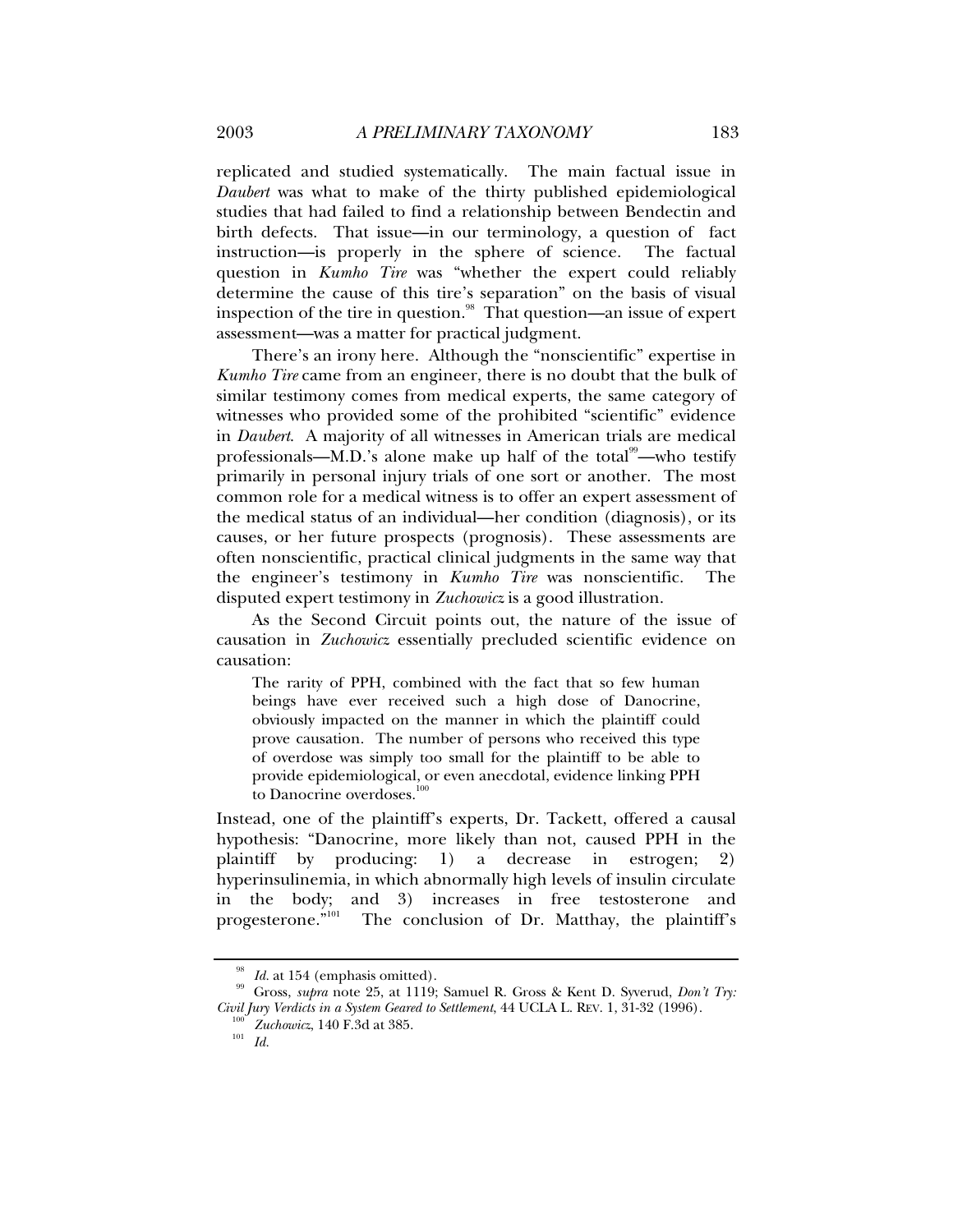second expert on causation, "was based on the temporal relationship between the overdose and the start of the disease and the differential etiology method of excluding other possible causes." $102$ 

There may be nothing wrong with Dr. Tackett's hypothesis, but that's all it is—an untested hypothesis. The hypothesis itself was quite possibly reasonable,<sup>103</sup> and if Dr. Tackett had said that this was a *possible* cause of Mrs. Zuchowicz's illness, that would have been a plausible scientific statement. Instead, he testified "to a reasonable degree of scientific certainty" that it was "more likely than not" that this theoretical process had the effect he hypothesized, and, even more specifically, that it was more likely than not that the *overdose* caused the disease.<sup>104</sup> This language may have been necessary to meet the substantive legal requirements of the plaintiff's malpractice claim, but asserting, with that level of confidence, that an untested hypothesis is true in general, and explains a particular event, is not science. Dr. Tackett inferred too much on the basis of too little.

Dr. Matthay's testimony sticks closer to an accepted expert methodology: differential diagnosis. But it too is not science. Treating physicians must make judgments about the nature and causes of their patients' pathologies even when they only have limited information, just as judges and juries must make decisions about disputed facts. In the process, doctors (like courts) gather the best information they can—scientific and nonscientific—consider the range of plausible theories, and try to exclude as many as possible. This is probably the best they can do. It may have been reasonable, for example, to conclude that an overdose of Danocrine might have caused Mrs. Zuchowicz's PPH. That may have been the best educated guess a treating physician could produce; it may have justified a therapeutic decision. But in the absence of any other evidence that Danocrine has ever had this effect, the temporal coincidence between the overdose and the disease in this one case cannot justify a high degree of certainty that the former caused the latter. Dr. Matthay's testimony—like much medical testimony based on sound clinical medicine—is far closer to the "nonscientific" expertise in *Kumho Tire* than to the "scientific" expert evidence in *Daubert*. But the problem with this testimony, insofar as there is one, is not that it is not science; it is, once again, the excessive confidence with which

<sup>&</sup>lt;sup>102</sup> *Id.* As the trial court notes, another one of the plaintiff's experts deemed the theory "very plausible." *Zuchowicz*, 870 F. Supp. at 20. Obviously questions of partisan solidarity—a form of bias—arise when assessing the weight due to corroboration by another expert testifying for the same side. 104 *Zuchowicz*, 140 F.3d at 385.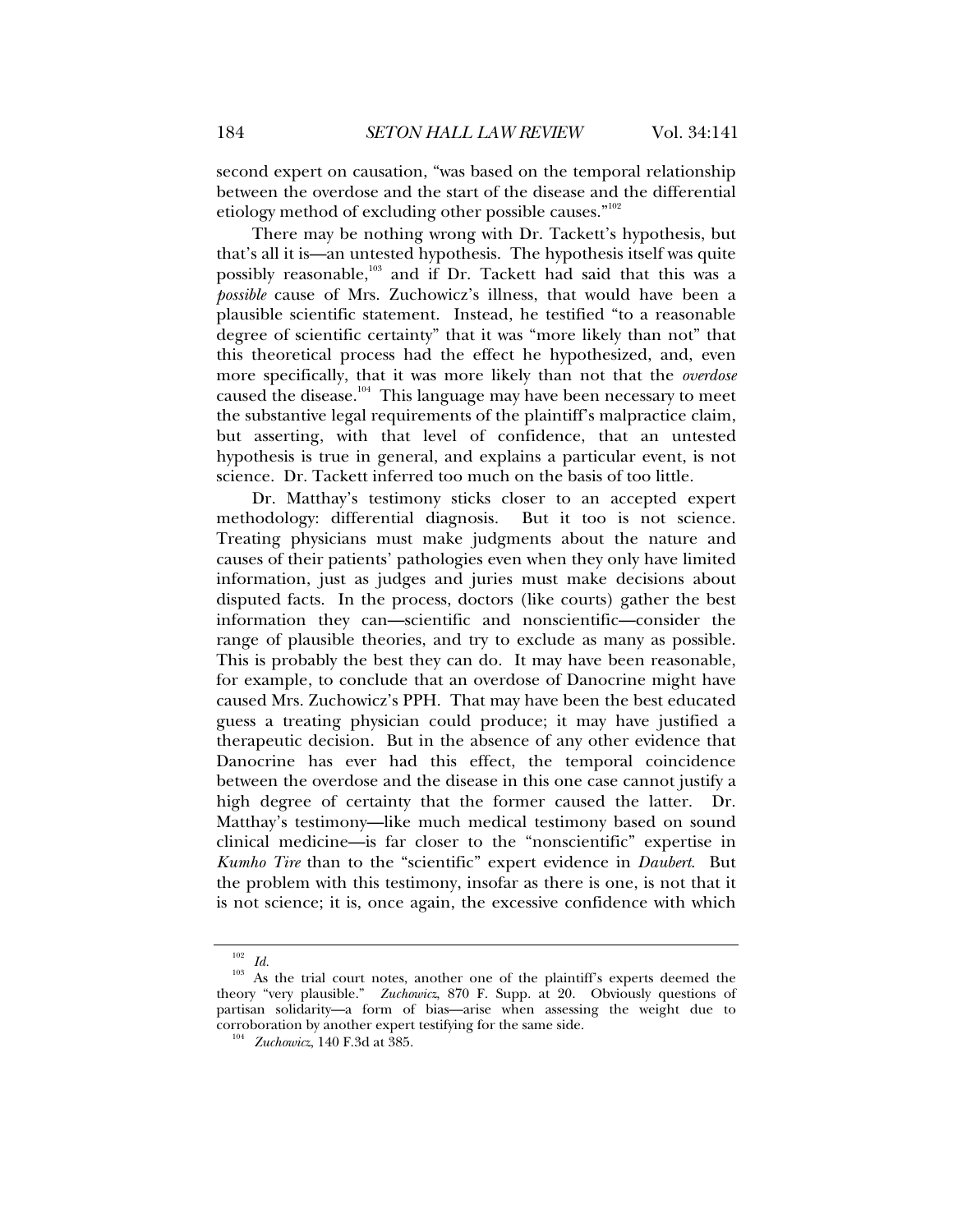the expert's assessment is pronounced.

The expert testimony in *Zuchowicz* was controversial because of the unanswered underlying question of general causation: Can Danocrine, or an overdose of Danocrine, ever cause PPH? This question—a matter that is subject of general expert instruction—is of the sort than could in theory be studied and answered scientifically, although in this instance that might be exceedingly difficult. The district court admitted the testimony over objection, and the circuit court affirmed, essentially on the theory that the plaintiff was presenting the best expert testimony available. Given the discretion conferred by the Supreme Court in *Joiner*, a different trial court could have done the opposite and also have been affirmed.<sup>105</sup> In *Joiner* itself, for example, the trial court excluded specific expert assessments that exposure to PCBs promoted the plaintiff's lung cancer for lack of evidence on general causation: "Plaintiffs have failed to show by a preponderance of proof that their experts' opinions regarding the PCB/lung cancer link are admissible under the standards set out in Rule 702 and explicated in *Daubert*."<sup>106</sup>

In many cases, there is no dispute about general causation. Everybody agrees that exposure to asbestos *can* cause lung cancer. But *did* asbestos cause the lung cancer that killed a particular plaintiff—a fifty-eight year-old worker, for example, who was exposed to a moderate amount of asbestos and who smoked a pack of cigarettes a day since the age of 16? In that situation the only disputed issue is one of clinical judgment. In the usual case, each side will present one or more qualified doctors who will testify that asbestos did or did not cause the disease, and the opposing party will not even bother to object.

We do not mean to say that assessments of specific causation are inherently "nonscientific." The terminology is the Supreme Court's, not ours. In some cases the cause of a person's disease can be determined with a high degree of confidence. Extensive studies have shown that the vast majority, if not all cases of mesothelioma—a rare cancer of the lining of the chest, abdominal cavity, or heart—are caused by exposure to asbestos. Given that body of "scientific"

<sup>&</sup>lt;sup>105</sup> There are no other reported cases regarding a causal relation between Danocrine and PPH. For an example of a disputed issue of causation on which courts are currently reaching contradictory conclusions about admissibility under *Daubert*, see Mark Hansen, *"When Expert Testimony Fails the Test: District Courts Disagree on what Defines Causation Evidence in Drug Disability Cases,"* 88 A.B.A. J. 22 (2002) (examining the cases considering whether Parlodel, an anti-lactation drug, causes stroke, and finding that plaintiff's causation evidence has been excluded under *Daubert* in half of the cases and permitted in the other half). 106 *Joiner*, 864 F. Supp. at 1326.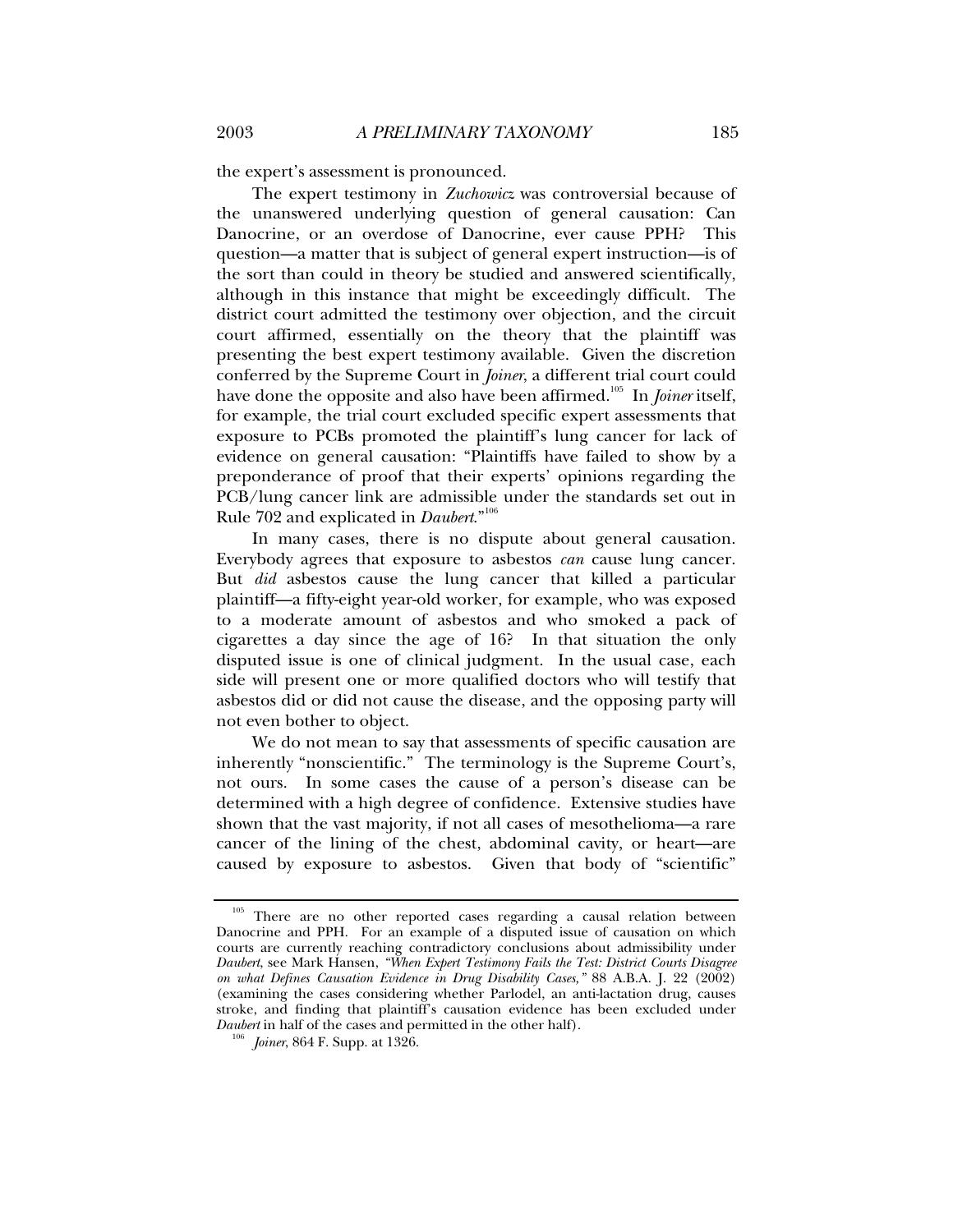knowledge, an expert could assert with a high degree of confidence that the mesothelioma suffered by a particular patient was caused by exposure to asbestos. And advances in science may improve the ability of experts to determine the cause of a patient's illness in harder cases. New tests could perhaps be developed that will detect subtle morphological differences between lung cancer caused by asbestos and lung cancer caused by smoking. Our point rather is that doctors and other experts must regularly make judgments of this sort with limited information. When experts render opinions in the face of great uncertainty, we should recognize both their expertise and its limits.

In our culture, science is the dominant method for answering general factual questions: Does the consumption of trans-fatty acids increase the risk of heart disease? Can earthquakes be predicted by observing the behavior of animals? What is the relationship between confidence and accuracy for eyewitness identifications of strangers? Does Bendectin cause birth defects? When experts claim to be able to address these questions—to provide general factual instruction courts should require an appropriate relation between the evidence supporting their claim and the degree of confidence asserted. In many cases the best scientific answer is uncertainty: It's likely, it's possible, it's plausible, it's unlikely—but in any event, we don't know.

The capacity to recognize and acknowledge uncertainty and to postpone judgment is an essential element of scientific inquiry. This is a luxury that does not extend to trials, however, or to any other situation in which decisions about particular cases must be made. Doctor, engineers, investigators, judges and juries all must decide how to act on particular facts in the face uncertainty. There is nothing illegitimate about a doctor's decision to recommend radiation treatment instead of chemotherapy to a cancer patient, even though an equally competent colleague down the hall would have done the opposite. Scientific studies may frame the issue and narrow the options, but if they do not provide a clear answer to a question that cannot be put off the doctor will have to do her best by other means: rely on anecdotal data, reason by analogy, or play a hunch. By the same token, it makes perfect sense for courts to listen to expert evidence about specific factual assessments—the diagnosis of a patient's disease or the cause of an accident—even though assessments are not in themselves scientific statements. If similar assessments are used to decide how to treat patients or design tires, courts should be willing to listen.

From a scientific point of view, the main danger of specific assessments based on limited information is overconfidence. To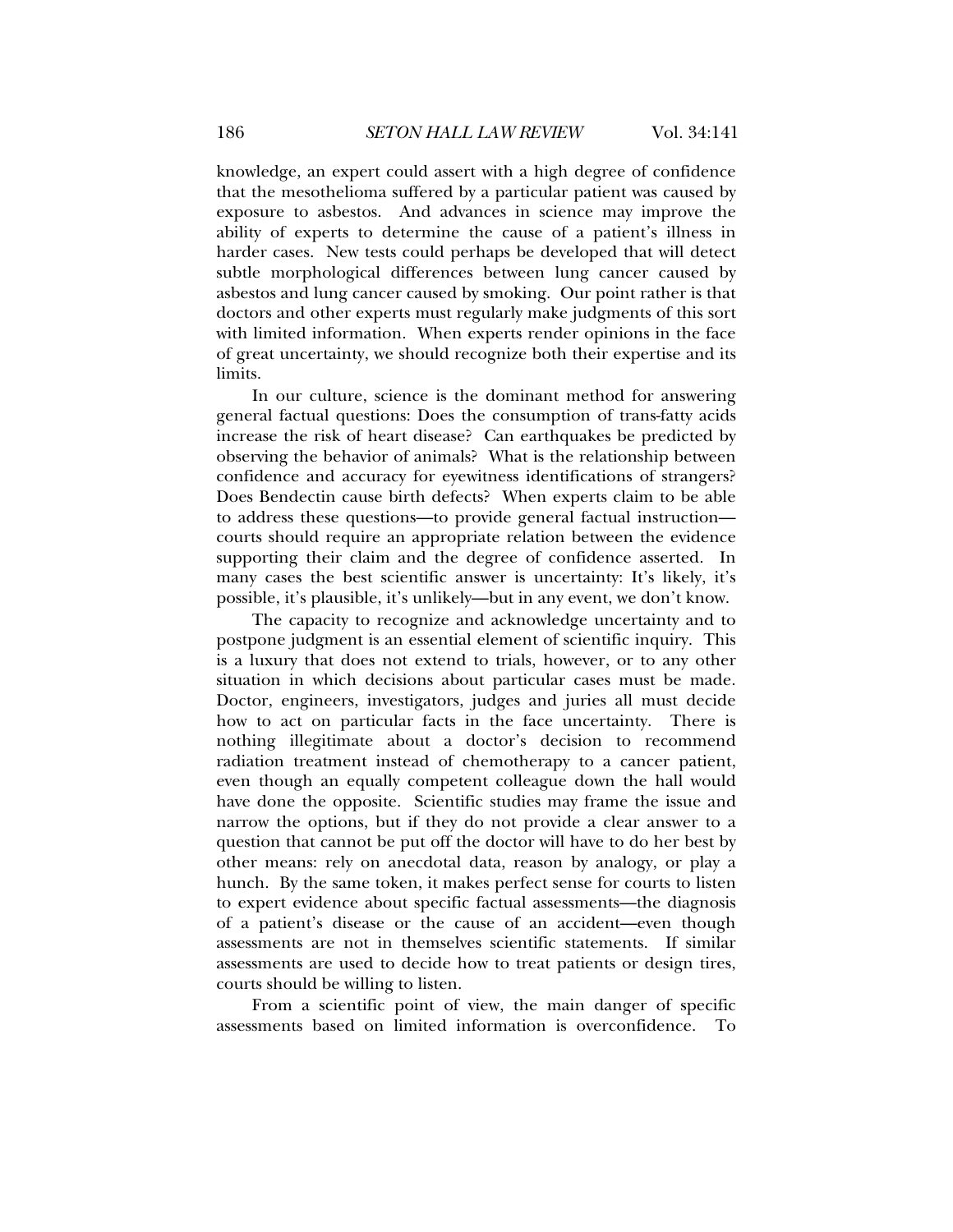some extent, this danger may be inherent in the process of making decisions, especially difficult and important ones: those of us who are not plagued by self-doubt tend to become committed to our choices, however arbitrary. A doctor who prefers radiation to chemotherapy for idiosyncratic reasons may come to believe, and tell others, that it is far superior. The use of partisan experts magnifies this effect. Lawyers are likely to encourage their expert witnesses to talk in strong, unambiguous terms and to choose those experts who are likely to do so anyway or willing to take direction. The oncologist who says the plaintiff's lung cancer was "clearly caused by asbestos" may be hired by the plaintiff; the one who says it was "clearly caused by smoking" may be hired by the defendant; but the doctor who says "it looks like \_\_\_\_, but it's hard to tell" will never appear in court, regardless of how he fills in the blank. In addition, as we have seen, the substantive law governing the claim may provide an additional push for the expert to testify that a theory that is reasonable and plausible, but utterly uncertain, is "more likely than not" "to a reasonable degree of scientific certainty."

### IV. CONCLUSION

American evidence law consists primarily of objections to the admission of evidence, so most judicial and academic discussions of expert evidence focus on admissibility. In the wake of *Daubert*, the central issues have been the validity of expert evidence, and to a lesser degree the competence of expert witnesses—both of which can pose problems for admissibility—rather than the bias of expert witnesses or the clarity of their testimony, which are almost always said to go to the weight of the evidence. This is a narrow point of view. For most uses of expert evidence, across topics and fields, admissibility is not a problem. The great majority of experts who are called are deemed competent to testify—"qualified"—without opposition. Many types of expert evidence are routinely admitted without explicit consideration of their validity; and in the uncommon cases in which the validity of expert testimony is genuinely disputed, exclusion is often not the best remedy.

We have tried to explore the entire assorted range of expert evidence that is offered in court, and the full range of issues it presents, by developing a taxonomy of expert information. We hope this scheme has some value; we know that it is a preliminary and incomplete effort. For the most part, we give a descriptive account of those uses of expert evidence that we discuss. We do, however, have a few general recommendations. We do not mean to imply that these ideas are original, or that courts do not (sometimes) act on them.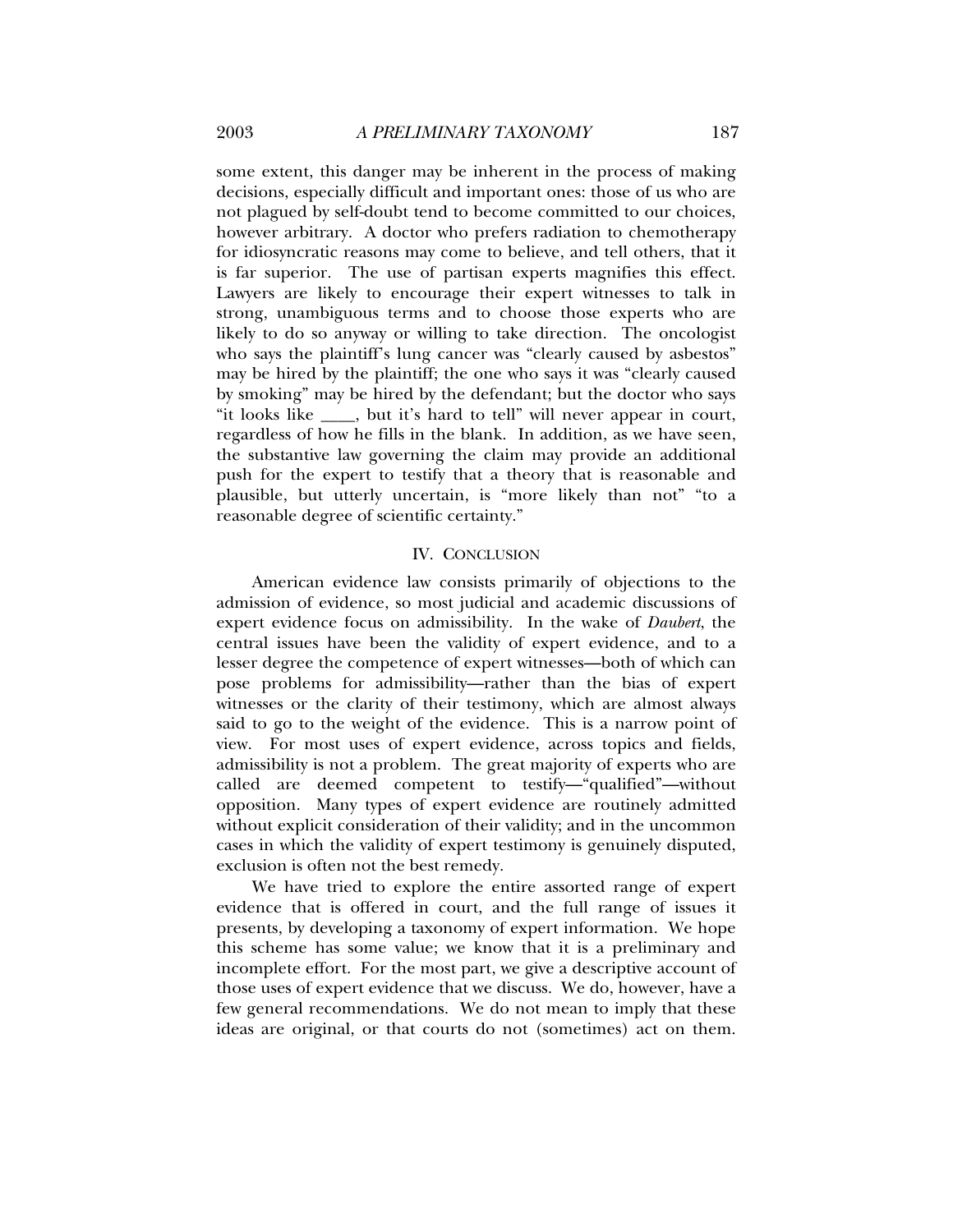We intend rather to salute those who do and encourage those who as yet do not.

*First*, attend in detail to the content of expert evidence. Expert witnesses may make many different types of statements. Their testimony will frequently blend observation, description and assessment. Even when part of their testimony is insufficiently reliable, other portions may be admissible. Most qualified experts who are called at trial probably have something to say that the jury should be allowed to hear, even if it is not everything the proponent wants to offer. In deciding on the admissibility of expert evidence, courts should focus on the actual statements the experts intend to make, and exclude only those that are for one reason or another inadmissible, rather than thinking of the expert's testimony as a unit that stands or falls in its entirety. And in *evaluating* expert evidence that is before them, courts should likewise focus on the separate statements rather than the testimony as a whole, and make use of what is reliable and valuable.

*Second*, pay special attention to the level of confidence the expert witness expresses. In *Daubert* itself the problem was categorical. By 1989, the claim that Bendectin causes human birth defects was simply *bad science*: there had been "more than 30 published studies involving over 130,000 patients," none of which "demonstrated a statistically significant association between Bendectin and birth defects."<sup>107</sup> To assert the opposite, given the strength of the available evidence, was simply not scientifically plausible. More often, however, the real problem with questionable expert testimony is less extreme, that the expert witness has expressed an unjustified degree of confidence. In *Zuchowicz*, for example, it would have been perfectly reasonable to conclude that the plaintiff's primary pulmonary hypertension *might*  have been caused by an overdose of Danocrine. That would not have been a scientific *conclusion—*there was too much uncertainty to justify a confident conclusion about causation—but it would have been a plausible *hypothesis*, a clinical judgment on which a doctor or perhaps even a court might reasonably act, especially given the lack of better information. Unfortunately, the informational value of that sort of hypothesis in court is often degraded when it is described as a fact, or even when it is said to be "probable" or "likely" for no better reason than that the party calling the expert would like that statement to be heard. What could be modest but useful expert evaluation is transformed into misleading pseudo-science.

All of us—doctors, lawyers, teachers, judges—are prone to

<sup>107</sup> *Daubert*, 951 F.2d at 1129.